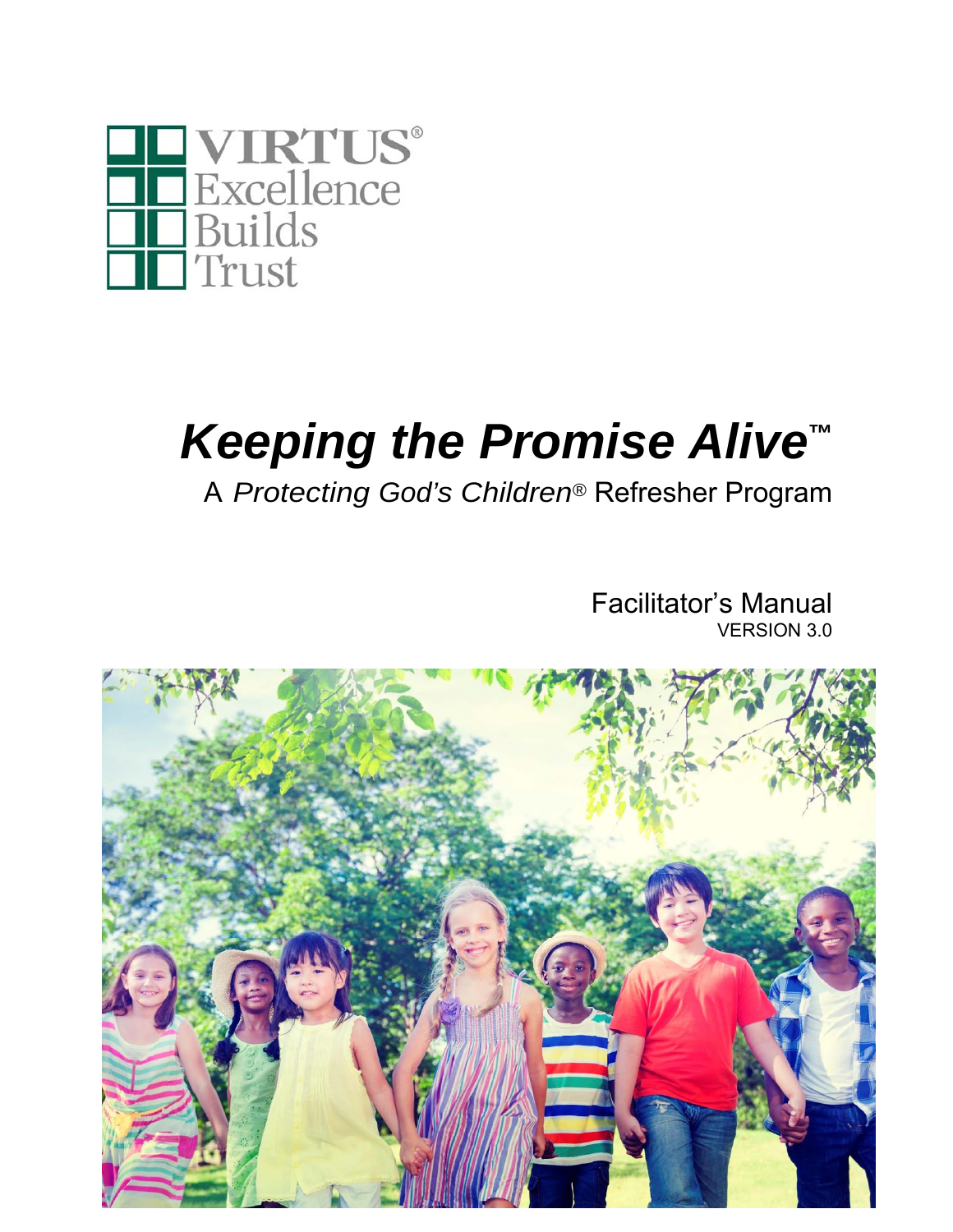#### **Preamble**

#### Dear Facilitator,

The *Keeping the Promise Alive™* Program is a refresher training that provides ongoing awareness for the prevention of child sexual abuse. The material covered in *Keeping the Promise Alive* is designed to identify and reinforce the lessons of the original *Protecting God's Children®* for Adults Program. For example, some of the more challenging aspects of the sessions are clarified to strengthen the participants' ability to recognize risky behavior in their environments and take action to intervene in potentially threatening situations. This program answers the questions, "What have been some results of the *Protecting God's Children*  Program, and what else can we all do to keep youth safe?" In addition, it reinforces these key issues:

- Warning signs of risky behaviors
- The need to communicate concerns about the behavior of another adult
- Identifying a healthy suspicion
- Appropriate responses by caring adults, and
- Program success stories

While not required, it is recommended that Facilitators of the *Keeping the Promise Alive* Program are persons who are already facilitators of the *Protecting God's Children* Program. If you would like to learn more about becoming a facilitator for the *Protecting God's Children* Program, please communicate directly with your safeenvironment coordinator.

During the actual session itself, be sure to utilize the "Implementation Guide" within this manual as you facilitate and encourage participation—it serves as your step by step guide during the presentation.

As a facilitator, you are such an integral part of creating safe environments in communities throughout this country and beyond. Your efforts contribute to generational and societal changes that could truly save the life of a vulnerable child. You may only have one opportunity as a diocesan representative to impact your participants, make use of it and know that we support you.

Thank you for all that you do as a protector of children and youth!

Sincerely,

The VIRTUS Administrative Team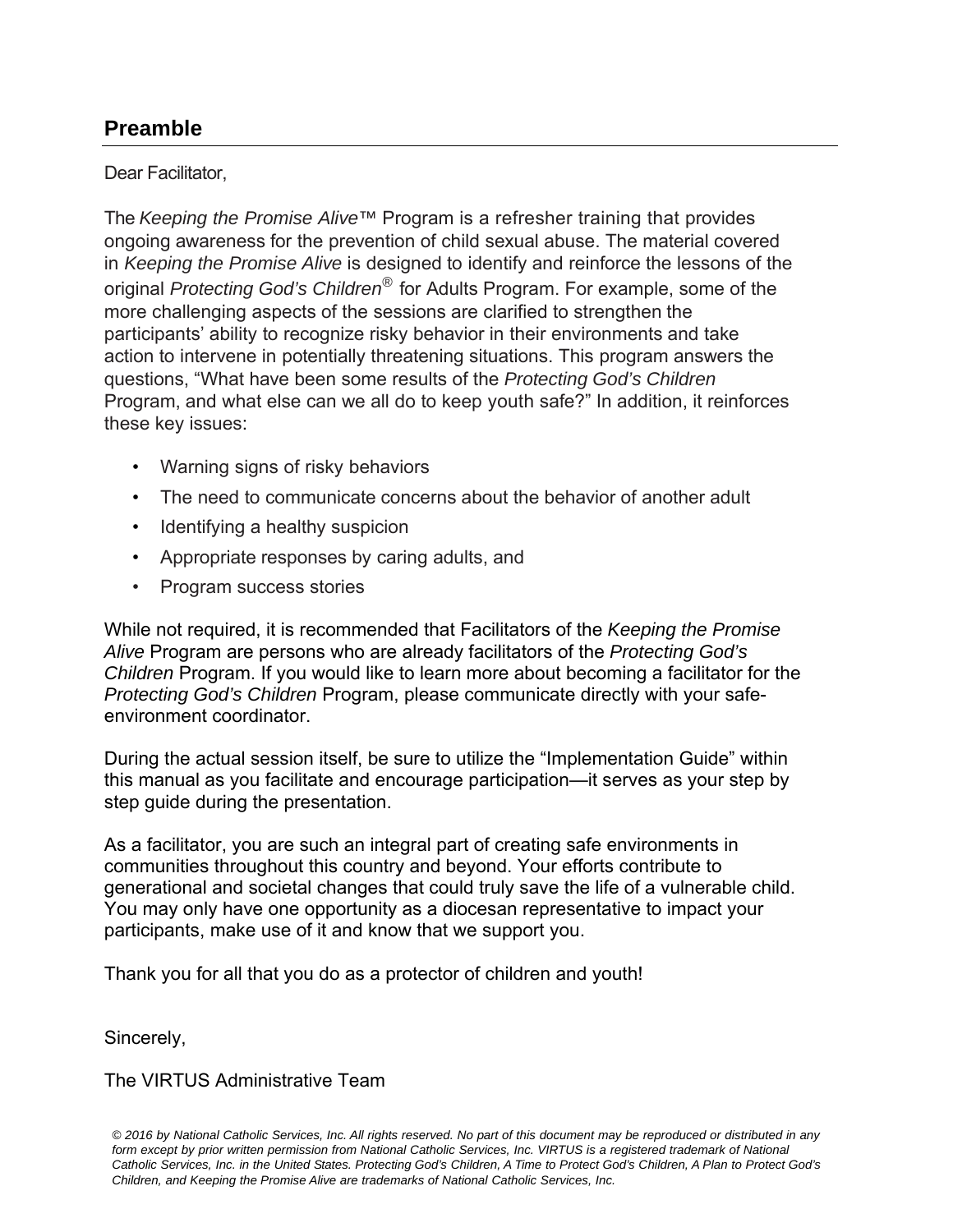### **Table of Contents**

| Logistics: In Preparation for the SessionPg. 2     |
|----------------------------------------------------|
|                                                    |
|                                                    |
|                                                    |
|                                                    |
| Key Knowledge and Learning PointsPg. 8             |
|                                                    |
|                                                    |
|                                                    |
|                                                    |
|                                                    |
| Video Narrative and Supplemental InformationPg. 27 |
|                                                    |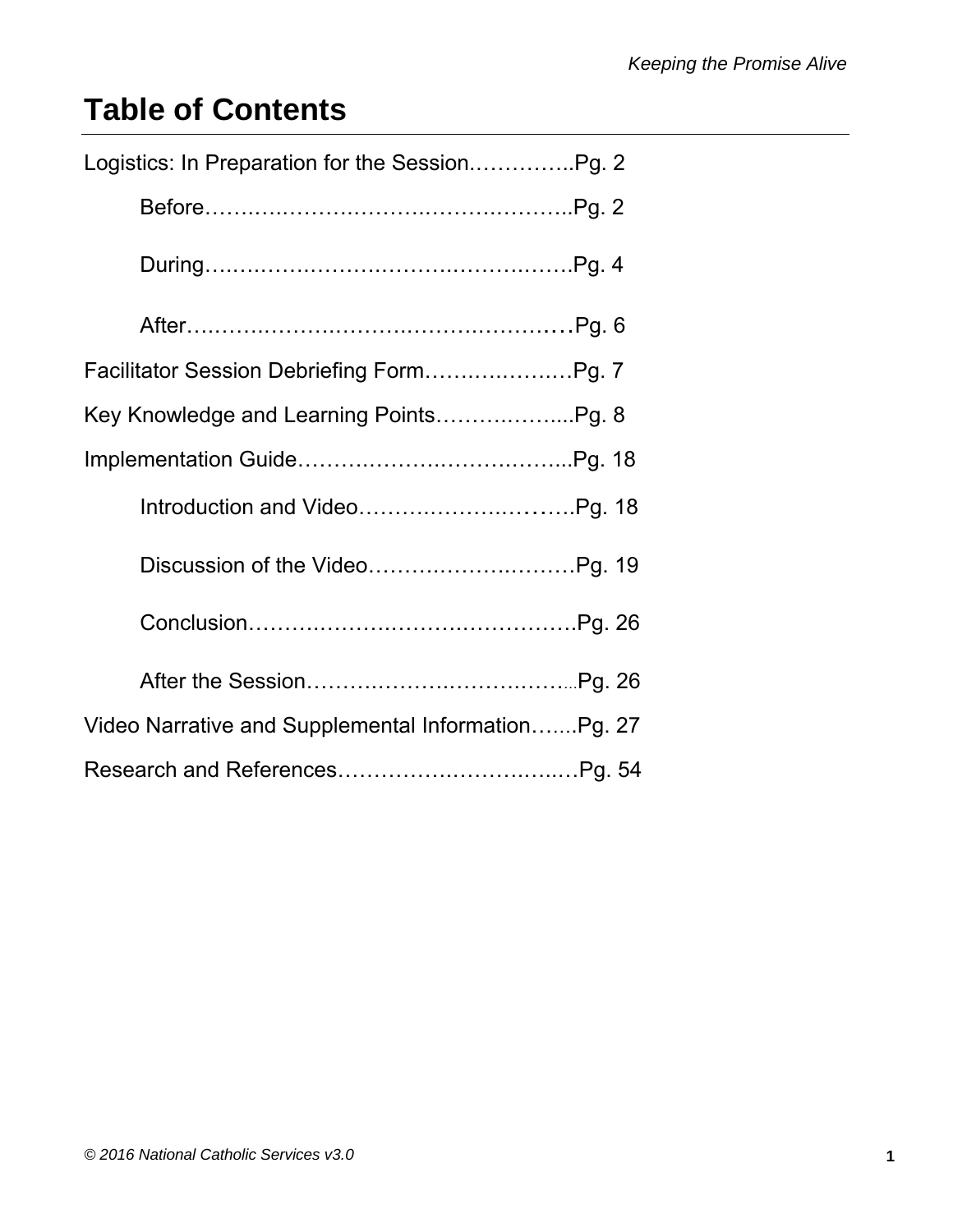### **Logistics: In Preparation for the Session**

When preparing to facilitate the *Keeping the Promise Alive* refresher session, the following steps are recommended. In order to make sure that the session goes well, it is important to make sure that the following issues are handled in advance. Included are also tips to help the communication be dynamic and natural, and to create the best learning atmosphere for participants.

#### **BEFORE THE SESSION:**

 **Advanced planning.** Begin planning your session at least one month in advance. Communicate with the appropriate parties to verify dates; and then schedule on www.virtus.org.

 **Know your content.** Review all of the training materials. We recommend those leading the session read this Facilitator Manual cover-to-cover at least twice. Then, watch and become familiar with the refresher video. You will be glad you did! The more frequently you review the Facilitator Manual and video, the more prepared you will be and will be able to understand how the material works together and become comfortable with the flow of the session.

 **Develop a way to introduce yourself.** Within the Introduction of each session is time set aside to introduce yourself to the participants. Create a short, prefacing statement ahead of time, explaining your background and providing information as to why the session is important—and practice your delivery. If you are a trained facilitator for the *Protecting God's Children* program, let the participants know. Give any co-facilitators the opportunity to introduce themselves as well. This should not be more than a few lines long. This is one of the only sections of the entire session that is not scripted. Provide the following items as you present yourself:

- **Name**
- **Position and**/**or background**
- **Statement of investment.** Explain why you feel the session is important. As you prepare this portion, ask yourself, "Why does this program matter to me?" "Why am I willing to devote time and energy to facilitating?" For example, perhaps you have a vested interest because you might have children participating in programs, or you are a caring adult who has been assigned as a safe-environment contact in your local community. In any case, perhaps you simply find that the protection of children is paramount and hope to facilitate this session to give others access to best practices for working together to prevent and respond to abuse. Feel free to utilize this information in your introduction.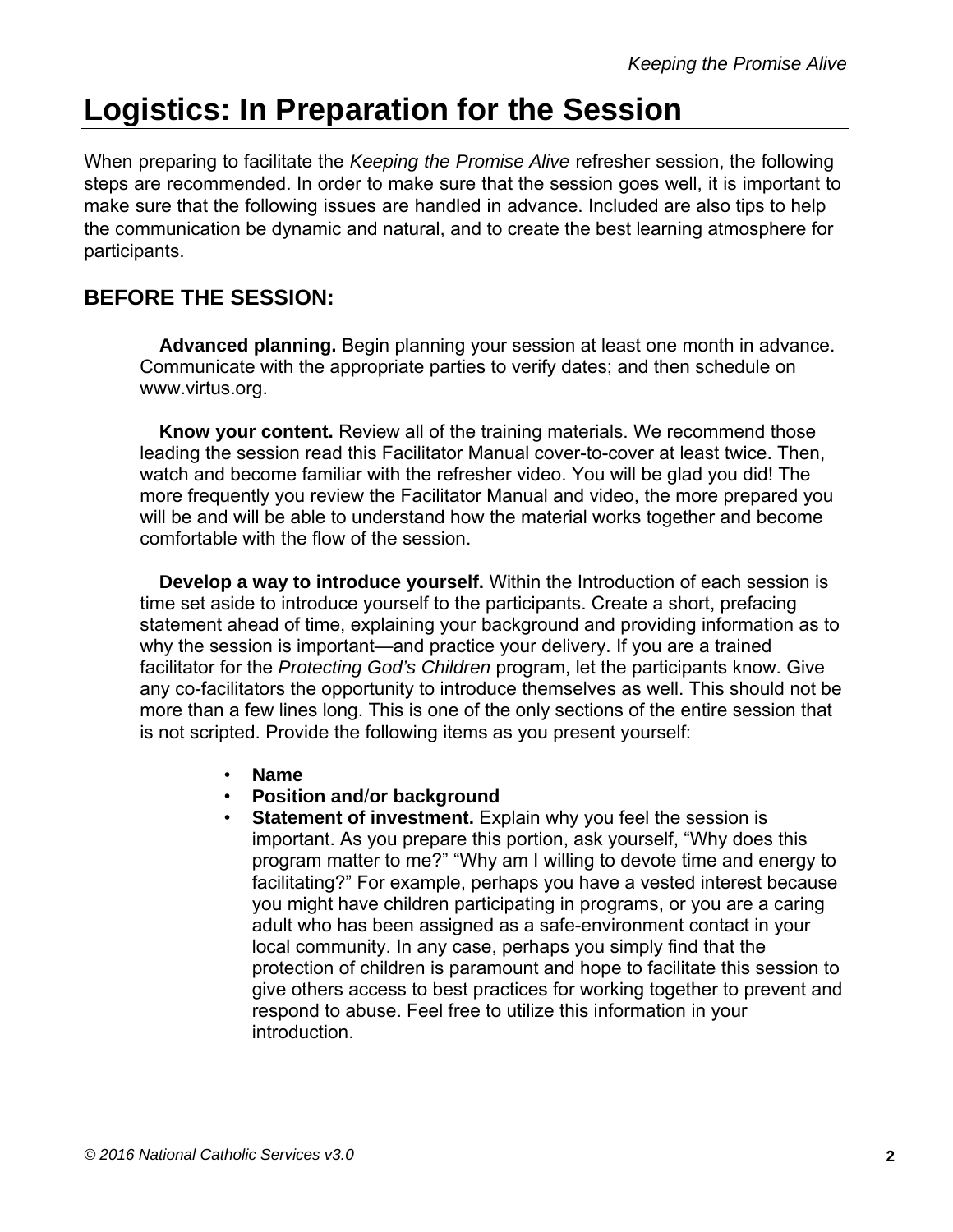**Audio/visual needs.** You will need a DVD player and a projector/TV, or the capability of projecting the DVD from a laptop computer. Depending on the size of the group, you may need a microphone and speaker system. Arrive at least one hour prior to test the audio/visual equipment before each meeting. It helps to liaise with the location ahead of time, to ensure that these materials will be available to you prior to your session. Have a backup plan, in case any portion of the equipment does not function.

 **Room set-up.** Participants may write notes during the session and will need a place to write comfortably. NOTE: If you decide to utilize round tables, ensure that only one side/half of the table has seats. You do not want participants' backs to be presented to you while you facilitate.

 **Refreshments.** Communicate with the Hosting Location regarding refreshments. Refreshments are optional, but are always appreciated by participants and lend to support a better learning environment. It is helpful to have a location representative and designated location volunteer to handle refreshments, room setup, etc. Refreshments can be provided at the beginning, during a short break, or the end.

 **Organization of materials.** Keep all materials for the sessions together. Be sure to take the following materials to each session:

- *Keeping the Promise Alive* Facilitator's Manual with DVD
- Attendance sheet
- Important diocesan and local civil phone numbers and contact information to: communicate concerns, report allegations, report suspected abuse, communicate with victim assistance and counseling services
- Optional:
	- o Participant Handouts
	- o Workshop Evaluation Forms

 **Practice.** Prior practice is helpful to assist with familiarity of the content. Consider practicing in front of friends or family members, or even in front of a mirror. You can also ask your diocesan coordinator, or a fellow facilitator to come to your session and provide pointers. Have them ask you pointed and specific questions to practice your delivery, and practice using the actual Facilitator Manual.

 **Attendance Verification.** It is the responsibility of the Facilitator to provide the attendance verification, which often means downloading and printing the sheet from www.virtus.org, and bringing it to the session. Each participant must "sign in" or "sign out" while participating in the awareness session. The attendance sheet is used for auditing purposes and confirmation of attendance through VIRTUS*® Online*. If your organization has instead decided to utilize a "sign-out" sheet, please ensure that there is only one sign-in or a sign-out sheet, and not both.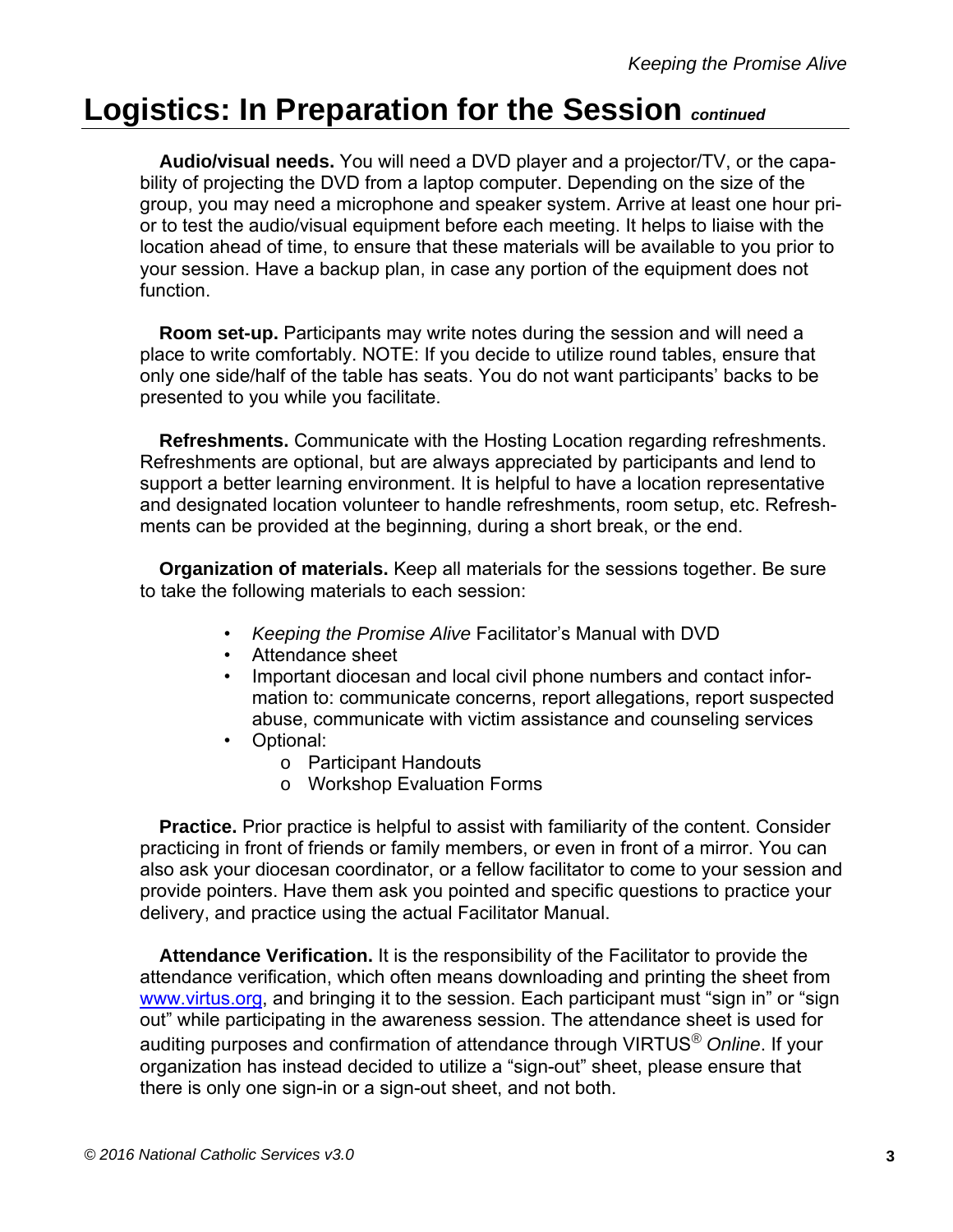#### **DURING THE SESSION:**

 **Arrive at least 45 minutes early.** The earlier you arrive, the more flexibility you have with troubleshooting. Always consider enlisting the help of others with equipment. It is sometimes best to arrive an hour early to a new location to allow sufficient time to handle problems that arise. Make sure that the sound is adequate for the number of participants and the room size, that the chairs are properly situated with signs leading participants to the right location.

 **Greeting participants.** As participants are enter the room before the actual session begins, utilize this time to visit and learn more about them. For example, you might ask what program they work with and what they do. Everyone will be more comfortable if you spend a few minutes getting to know them, particularly since there are many individuals who may not be comfortable with the subject of child sexual abuse. A smile and friendly "hello" go a long way in helping others to feel more comfortable!

 **Maintain enthusiasm.** As the facilitator, you will create the atmosphere of the sessions. In an enthusiastic atmosphere, it is easier for participants to focus on learning and to participate in the sessions. The topic you are discussing can be extremely unpleasant, so it is important to balance that with a positive approach with the participants.

 **Withhold personal opinions.** Providing your opinion or anyone's opinion that might detract from the mission of the program should be avoided. Avoid discussing any potentially divisive or political issue or addressing issues not covered by the material.

 **Keep the pace moving.** People need to know that their time is being used wisely. You will have plenty of material to cover. Avoid lingering too long over any one topic.

 **Limit participant questions to a reasonable number.** When it is time to finish the question and answer portions of the session and several people still have questions, say, "We're going to take one more question and then we have to move on because we have lots of areas to cover."

 **Always redirect.** Whatever comes your way, redirect to the key points you need them to know. Do not answer questions not connected to the program. Understand that the participants may unintentionally maneuver the session to off-topic subjects or share life-stories with the group, but the facilitator should gently keep them focused through redirecting.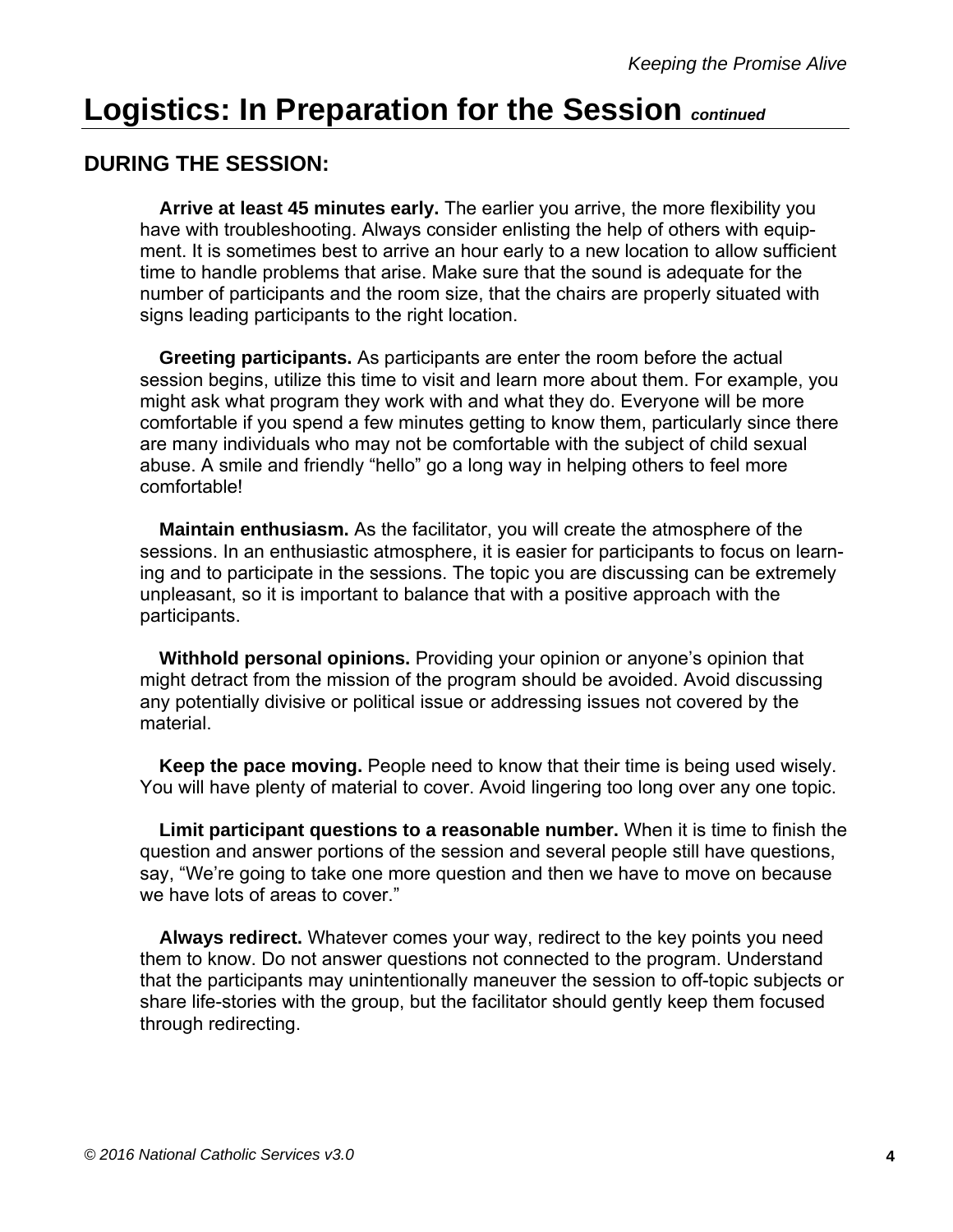**Provide affirmation.** The use of praise is a crucial facilitation skill. Use it frequently! When it comes to responding to the feelings and reactions of others, it is essential that the facilitator be affirming and verbally understanding of the responses of the participants because of the nature of subjective expressions and emotions and their inherent truth to the individual person. Some participants will be encouraged by what has been accomplished and some will see the problem as a never-ending cycle. Affirmation of whatever feelings they are experiencing does not mean that you agree with them—it just means that you acknowledge what they are feeling. Some examples of praise you can use:

| "That's right!" | "Thank you for that." | "Great question."           |
|-----------------|-----------------------|-----------------------------|
| "Absolutely."   | "Perfect example."    | "That's exactly the point." |

 **Be sincere.** Sincerity is difficult to define but essential to a compelling delivery of this material. If the participants doubt that you are being honest or genuine with them, you will have less influence on them. Be sure to be honest when you do not know the answer to a question. Faking an answer will undermine the credibility of your presentation.

 **Show empathy.** It is important to help participants appropriately channel anger/ emotions and to show them empathy and understanding through your words and body language. Recall that there will likely be victim survivors in your session.

 **Creatively feed the material; ask questions.** Focus on drawing answers out of participants to make the session a conversation between you and the group. One way is to ask questions. For instance, if you know that more examples within a given section should be verbally provided, consider creatively asking questions. Sometimes, the facilitator may need to rephrase the question to help participants better understand what is being asked. Or, the facilitator may even need to allow for a pause to help with processing. The more focused and specific your questions, the easier it is for the participants to answer.

 **Interactive discussions.** The session should include discussion that allows participants to provide their feedback as the session progresses. All persons like to be heard and understood.

 **Application of video content.** Allow participants to apply the content to a realistic situation. This creates a connection back to the real world. Use the examples and case studies from the video, or examples from your own experience where applicable. However, do not discuss your own history of abuse or victimization.

 **Stay on schedule.** Have a clock or watch within sight for the presentation. Staying on schedule allows you to complete the goals of the session and keeps everyone engaged and relaxed. This session, when facilitated, will last a maximum of 1½ hours.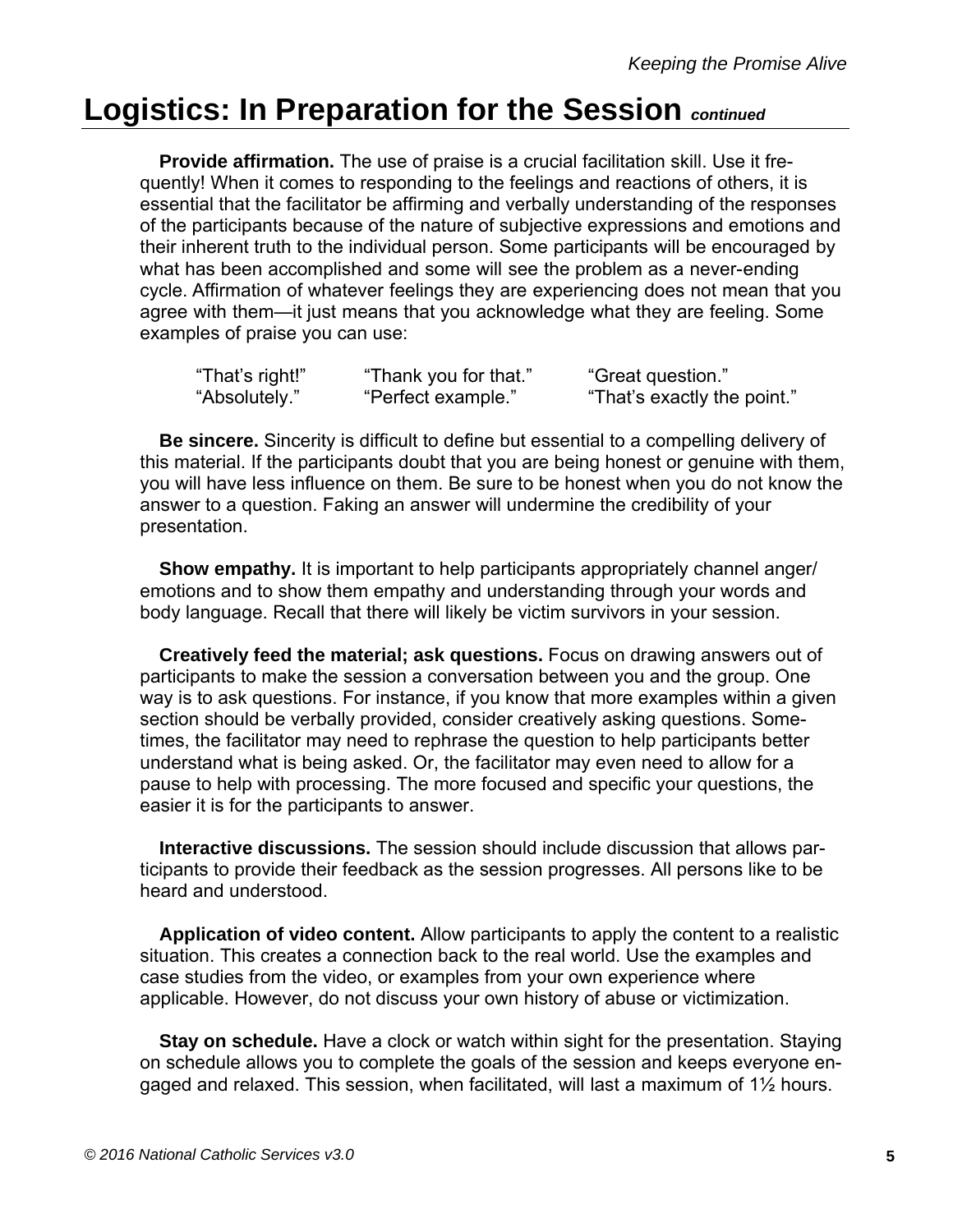**Feedback.** Ask participants to complete the evaluation forms after each session. Participants appreciate being asked for their opinions and their responses will help you improve your facilitating skills.

#### **AFTER THE SESSION:**

 **Address participants' final needs.** Some persons may want to talk with you for a few minutes after the session. However, if you encounter a person who is in need of professional counseling, offer to provide him/her with the contact information of the diocesan victim assistance coordinator or other community resources. In your role as a facilitator, you are not to counsel participants.

 **Collect and submit materials.** Collect and submit to the coordinator all of the materials needed for the diocese within the timeline designated by the Coordinator which could be within a 24-hour period. The sooner you submit these materials, the sooner your diocese will be able to provide attendance credit. Consider scanning/ emailing or faxing the attendance verification sheets to the attention of your coordinator right away and following up with a mail package. Materials to submit include: attendance verification sheets, any evaluation forms, the Debriefing Form you completed (optional), a timesheet (if applicable), etc.

 **Communicate with diocesan coordinator.** Maintain communication with your diocesan coordinator to let them know of important items that occur within your sessions and ways to provide support to you. Consider completing the Debriefing Form after each session, and submit the form along with the session's attendance sheet to the diocesan coordinator. The Debriefing Form has the potential to enhance the facilitation process as areas of growth are self-assessed to allow for additional strengthening and resources. The ultimate goal of the Debriefing Form is to assist each facilitator with encountering less stress, and to provide a more consistent and pleasant session experience lending to a better atmosphere of learning for the facilitator and the participants.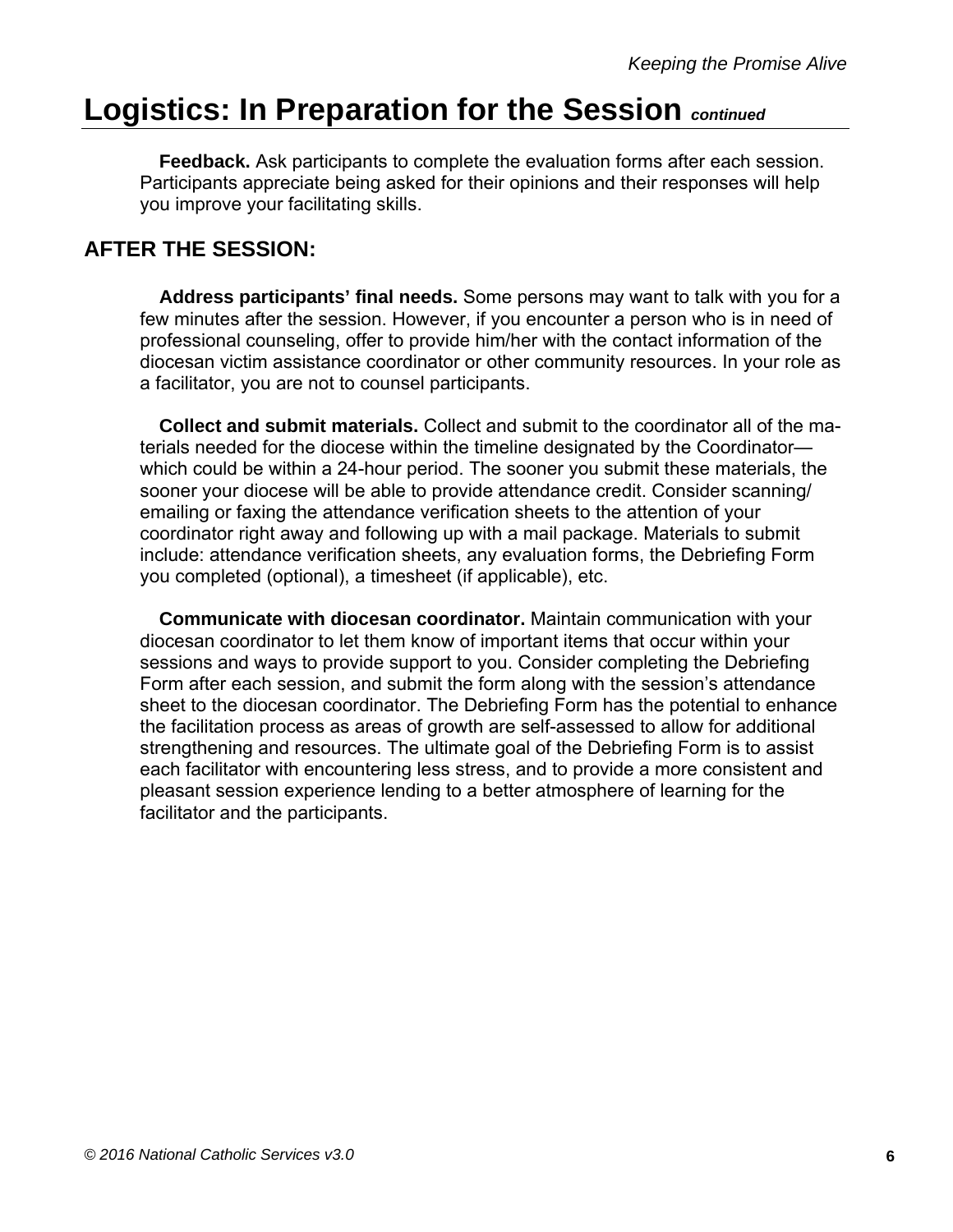### **Facilitator Session Debriefing Form** Session Date:

**Facilitator: Location:**

**I. General Questions (Circle "Yes" or "No" to each question; if applicable, provide explanation):**

#### **A. Venue & Hospitality:**

- i. Did the venue properly assign a room for the training (i.e., size, acoustics, etc.)? **Y/N**
- ii. Were you greeted *and* escorted out by a parish/school representative (if applicable)? **Y/N**
- iii. Did the hospitality presented by the location encourage an atmosphere of learning (i.e., water, exterior room noise level)? **Y/N**
- **B. Equipment, electronics and chairs—were they:**
	- i. Already set up prior to your arrival? **Y/N**
	- ii. Functioning properly? **Y/N**
	- iii. Appropriate for the venue/session size? (i.e., TV/screen size, speakers, mic., etc.) **Y/N**
- **C. Handouts—do you have a sufficient amount of the following for your next session:**
	- i. Workbooks? **Y/N** ii. Additional handouts? **Y/N**

#### **II. Session Questions (Answer each question; use back of sheet for more space):**

- **1.** What do you feel were the **strengths** of this session?
- **2.** What do you feel were the **weaknesses** of this session?
- **3.** Were there any questions that were **challenging** or to which you did not know an answer? Please list:
- **4.** Did you encounter anything that caused you or others to **feel uncomfortable?** (i.e., general facilitation, participant interaction, victims of abuse present in session, late-comers, etc.)
- **5.** What could the diocesan safe-environment office do to help you improve your future presentations? (i.e., provide assistance/clarification or advice on challenging situations, answers to questions, follow-up training, etc.)
- **6.** Is there anything that you will do **differently** in your facilitation as a result of this training?
- **7.** Do you have any **suggestions** for the venue or to the diocesan safe-environment office?

*Consider submitting this form with the attendance verification sheet to the coordinator for each session.*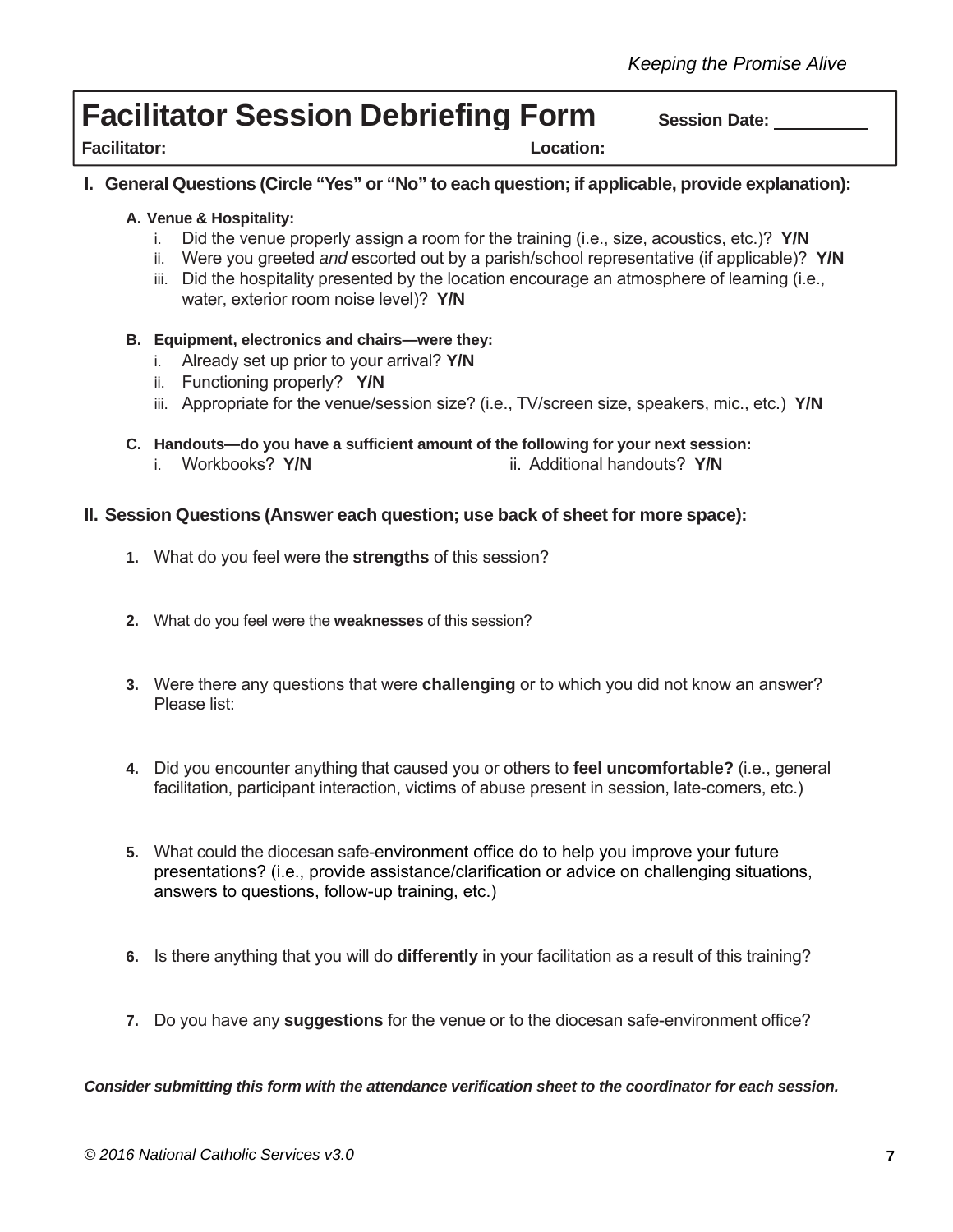### **Key Knowledge and Learning Points**

#### **Child sexual abuse continues to be a universal problem.**

One out of every five females and one out of every 10 males will be sexually abused before adulthood. Estimating the prevalence of child sexual abuse is challenging for many reasons—which include, but are not limited to the following: one reason is because of the quantity of unreported cases. Additionally, there are multiple studies and publications denoting that the occurrence of child sexual abuse is either higher or lower than the statistics stated in the *Protecting God's Children* Program—all of which have different research methods in data gathering (national population surveys versus reported cases of children, versus reported cases made by adults who were abused as children, etc.) and annotate the data based on different reporting timeframes. Some studies include data sets from child protection agencies that may aggregate data based on cases that have been substantiated with evidence versus cases that have simply been reported to the agencies. Another reason it is challenging to agree upon the prevalence of child sexual abuse is because of the varied and multiple definitions of child sexual abuse that are consistently evolving over time.<sup>1</sup> Each state legislature defines "child sexual abuse" in its own individual statutes, the Federal government has its own definition and researchers create their definition based on the nature of the research they are conducting—and different studies provide inconsistent definitions of child sexual abuse as well, meaning that the data and prevalence will be contingent upon that definition.

Because of this, and the fact that there are many barriers for children to report abuse (signifying that there are many underreported cases), the VIRTUS programs use a conservative set of statistics denoted by Dr. David Finkelhor to indicate the prevalence of child sexual abuse.<sup>2</sup> In reality, it is very likely that prevalence of child sexual abuse is actually greater—perhaps as many as 1 in 4 girls and 1 in 6 boys are sexually abused before becoming adults.<sup>3</sup> Regardless of minute variations in data, child sexual abuse is a serious and pervasive problem in the United States<sup>4</sup> and beyond<sup>5</sup> that continues to affect children and adults.

#### **Most child abuse is done by persons who are known and trusted to the victim.**

Studies estimate that the vast majority of abuse is performed by people that are considered to be acquaintances to the victim, and known and trusted both by the victim and the family. $6$  For example, 11 percent of abuse is committed by strangers, 29 percent by relatives, and 60 percent by others known to the victim.<sup>7</sup>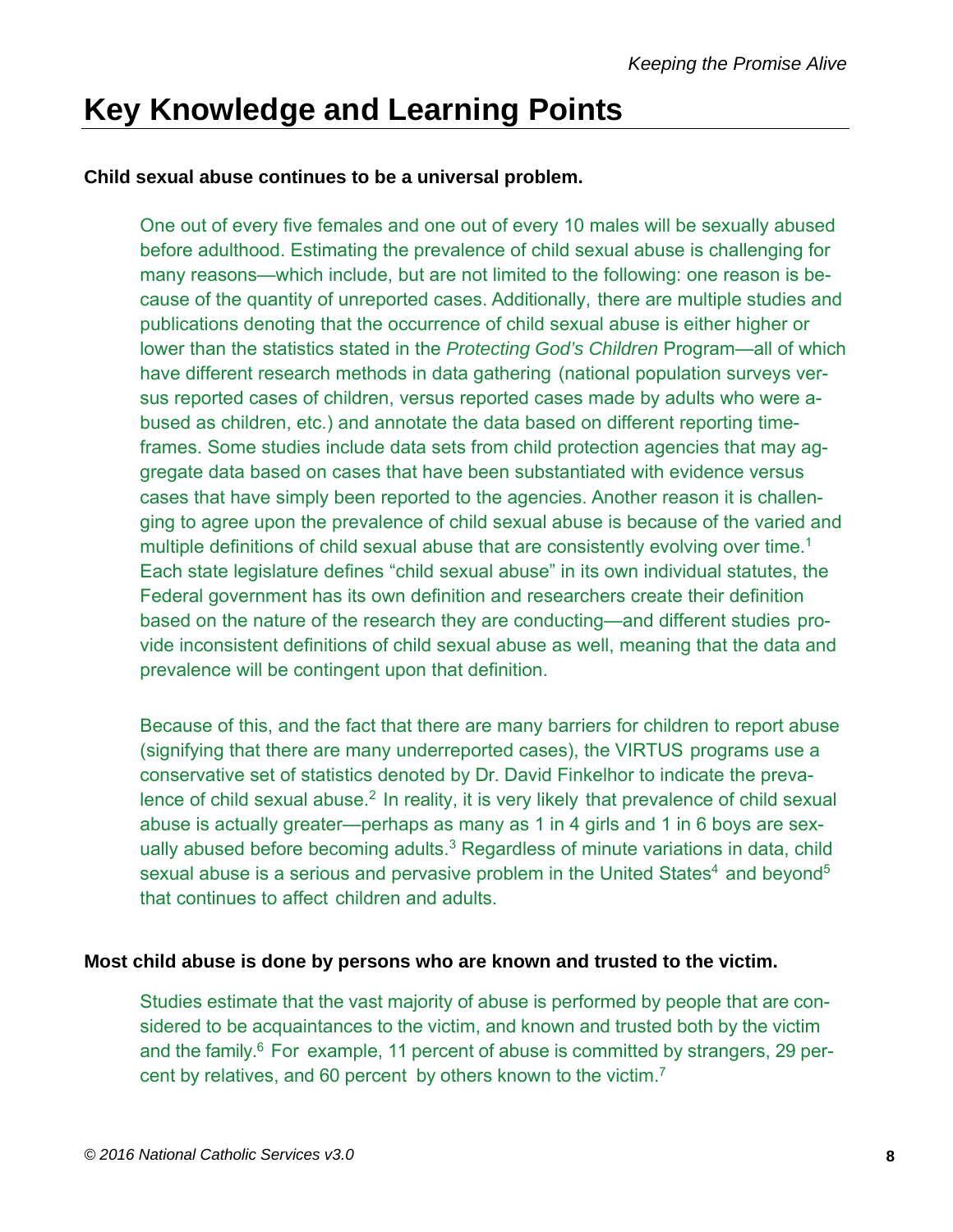#### **Healing is possible, even though child abuse can be devastating and abuse can have long and far reaching effects.**

Victims can recover from sexual abuse. While the effects of abuse can be far reaching, it is very important that the participants understand that healing is possible. Recovery depends on five factors, with the most important being support/response.

- 1. Frequency. How often the abuse occurred?
- 2. Duration. How long the abuse continued?
- 3. Intensity. What acts of abuse were committed?
- 4. Betrayal. Who committed the abuse?
- 5. Response. How did the family, parish and community react to the disclosure?

Regarding the response, what happened if there was an opportunity for disclosure? Did the child have a trusted adult with whom to communicate? Did that adult believe the child? Did the child receive the professional help needed? We know that children who have a support system with loving and caring individuals fare much better than those who do not. We have all experienced painful events in our lives and we all respond differently. We know that if children have loving and supportive family members and friends they are likely to fare better than children who do not have love and support. This means that if any one of us have the privilege of being a trusted adult, then we have a grave responsibility to do what is right.

#### **Certain factors may increase a child's vulnerability to sexual abuse.**

Some of these factors include having disabilities, having emotional or behavioral disturbances, having been previously abused and being isolated from friends and family members.

#### M**ost molesters were abused as children.**

It is true that most child molesters were abused as children, perhaps as many as 85 percent. However, most children who are sexually abused DO NOT grow up to become child molesters. In fact, only a very small percentage does. Just because someone was molested as a child does not mean that she or he will grow up to become an abuser.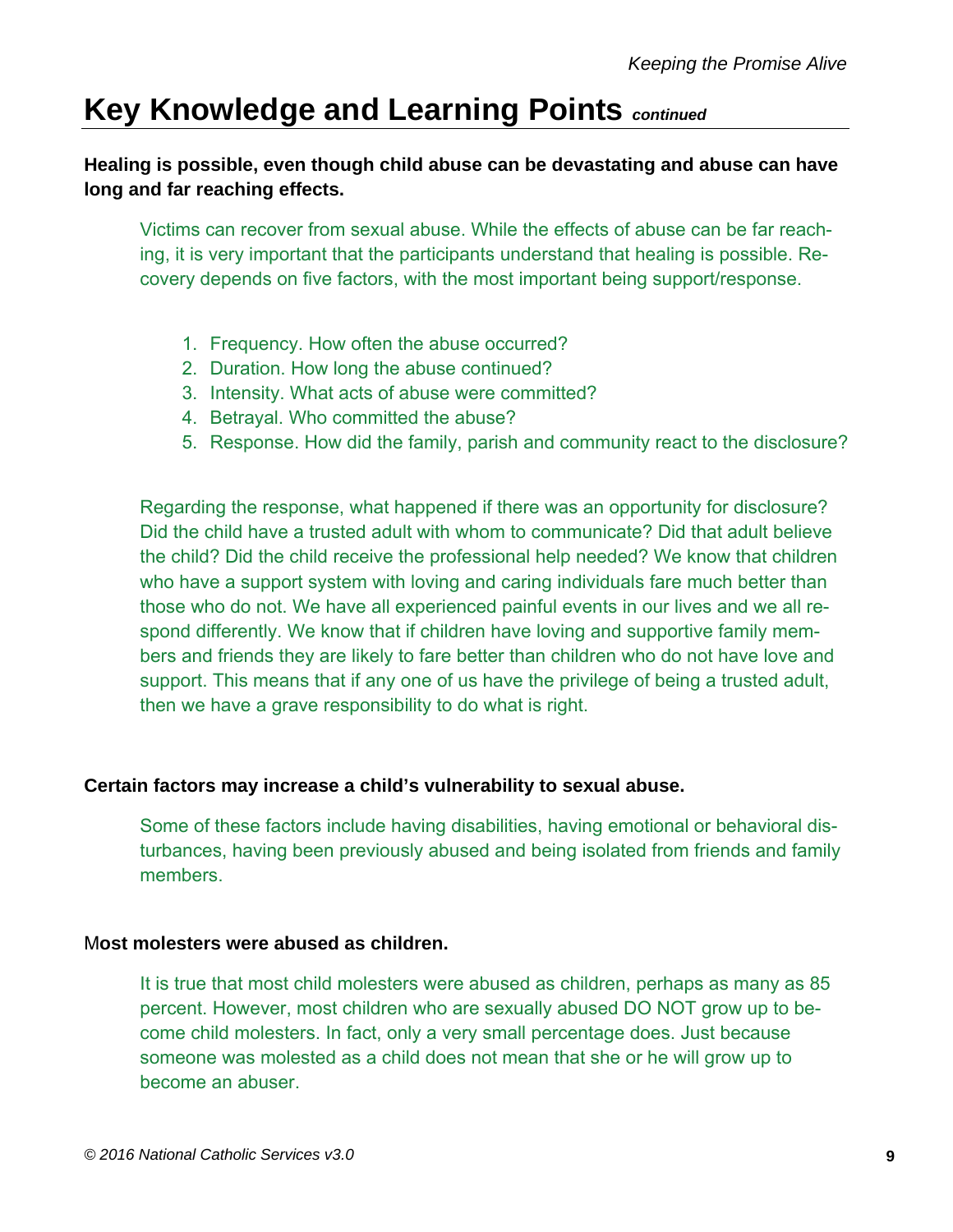#### **The causes of child sexual abuse are complicated and not entirely understood.**

However, we do know that some adults molest primarily because of sexual attraction to a particular age, gender, and physical characteristic of children while others act out of loneliness, depression, or anxiety. It is important to note that most molesters do not set out to hurt children. Most deny the harm they cause children.

#### **There are several different types of sexual molesters.**

Many models explain the different types of sexual molesters. Perhaps the easiest for people to understand is the following:

*Type One*—The preferential offender. This is a person who prefers and is fixated on a sexual relationship with a child for a social, romantic and sexual partner rather than an adult. This offender is fixated on specific characteristics. This person will seek jobs, volunteer work and other activities where he or she will have ample opportunities to access the preferred type of child (gender, age, physical characteristics). The preferential offender will physically, emotionally and psychologically groom the child and will also groom the community. The preferential offender typically has a group of victims.

*Type Two*—The situational offender. This is a person who does not necessarily prefer children but offends under a certain set of circumstances. This person often offends during a difficult time in his/her life and may be more likely to offend when intoxicated or severely depressed or anxious. The situational offender also grooms children and the community, but the behavior is less planned and more erratic. The situational offender typically has one victim.

*Type Three*—The indiscriminate offender. This is a person who will simply prey on any available vulnerable person: a child, an adult with mental retardation, a teenager in the hospital or an elderly person. The indiscriminate offender may offend under almost any set of circumstances.

A person who is known to have molested a child, regardless of the type of molester he or she is, should not be placed in a position of trust with children or vulnerable adults.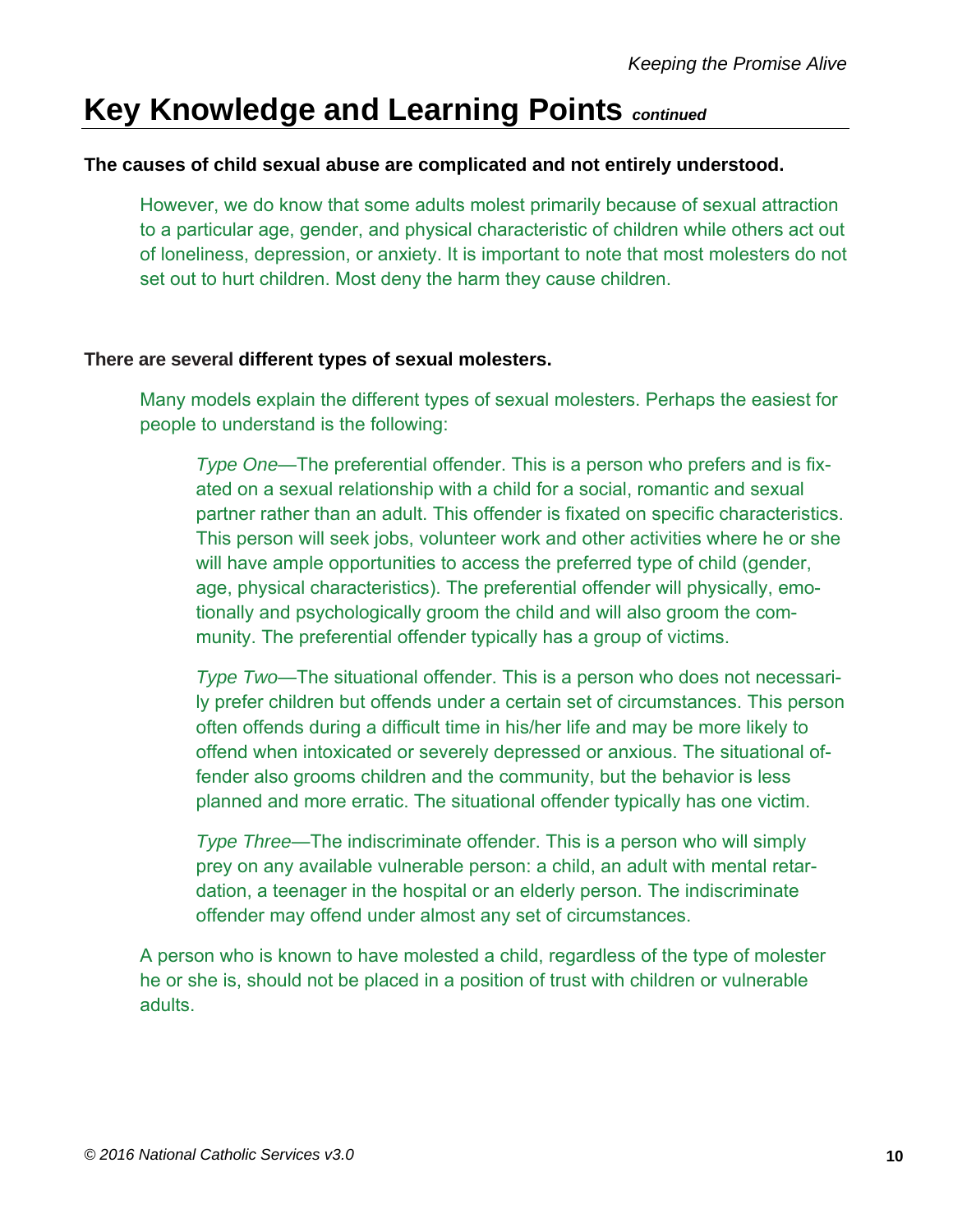#### **There is no "cure" for fixated/preferential molesters.**

For child molesters who have an overwhelming sexual attraction to minors, it is extremely difficult to change their attractions. Sexual molesters who abuse out of loneliness, desperation, neediness, or other emotional difficulties tend to respond more favorably to treatment.

#### **The prevalence child sexual abuse statistics are based on a minimum of physical touch.**

The statistics that one in five females and one in 10 males will be abused before they are age 18 is based on the number of children who experience some sort of sexual abuse involving physical contact.<sup>8</sup>

#### **It is entirely possible to help someone who was sexually abused in the past.**

One of the most important resources to prepare in advance of the session is a list of care providers for persons who have experienced sexual abuse. These materials should be given to you by your diocesan coordinator. You will want to have a list that includes providers who work with children and providers who work with adults. Do not feel as if you must give advice about treatment issues. Your role as a facilitator does not include providing advice or therapy.

#### **Child molesters and persons with inappropriate boundaries give gifts to children without permission and often make them promise not to tell.**

Gifts can range from something simple to something more elaborate or expensive that parents either cannot afford or do not want their children to have. No adult including grandparents and doting aunts and uncles—should give children gifts without permission from the parents or guardians. Giving gifts without permission, even with good or loving intentions, teaches children that this behavior is acceptable from people who may not have good intentions. The child molester or person with inappropriate boundaries can then use this opening to manipulate and win the child over. One simple solution is to check with parents before giving purchasing or giving a gift. Caring adults should also ensure that favoritism is not exhibited.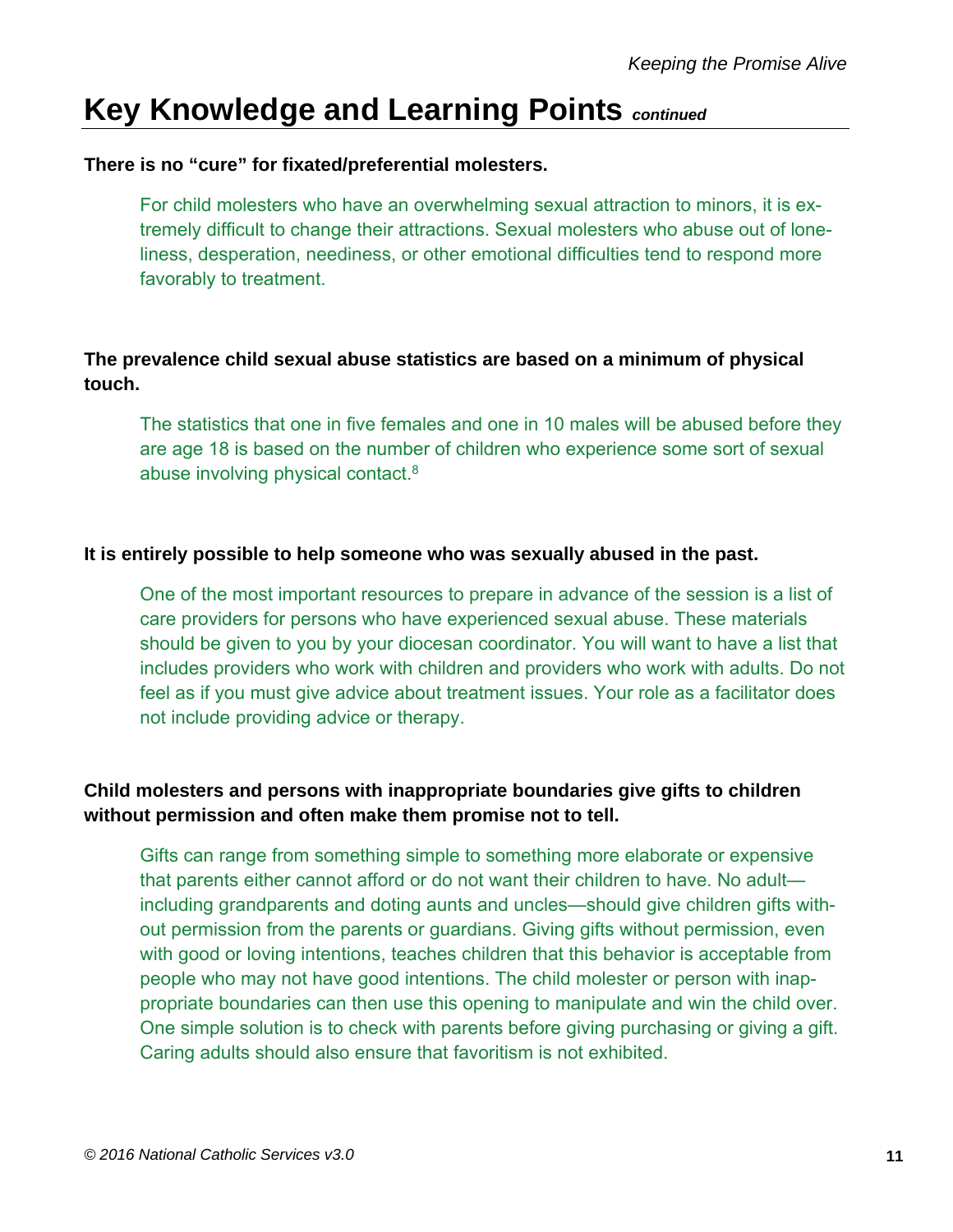#### **One of the warning signs of an abuser or a person with inappropriate boundaries is that he/she takes or compiles photographs of children without proper permission.**

Another warning sign is that an adult might take those photos and compile some type of photo album or journal with other people's children. Trust your instincts when the actions of another adult make you feel uncomfortable or uneasy, or are contrary to the code of conduct—remember that you've been through training to recognize how to communicate when something doesn't seem right. Speak to someone in charge or directly with that person, and work with your school, parish, youth group, or organization to create policies regarding taking pictures or video and posting photos or video on a ministry related website.

#### **Another warning sign is when an adult always want to be alone with children, and discourages others from participating.**

People whose ministry requires them to sometimes be "alone" with children are not necessarily a risk. Notice people who always want to be alone with children and discourage others (especially parents) from attending activities or participating in situations with youth.

#### **We all can identify secluded areas, as sometimes molesters and persons with inappropriate boundaries meet with children where they can't be monitored.**

Notice people who regularly schedule time with children when no one else is around. Notice and make corrections if there are: rooms or areas that are not used but unlocked and unsupervised. Or, areas where children are not supposed to be yet there are no barriers, signs or other indications that the area is off limits. Or, areas that are clearly marked as adults only, yet children are permitted admittance. Sometimes even gardening and shrubs around the buildings that are planted too far from the wall leaving a gap in which a molester could seclude a child also need to be addressed. Or, if an adult is consistently scheduling private lessons, private meetings, counseling sessions, coaching sessions, etc., at times when no other adults are around.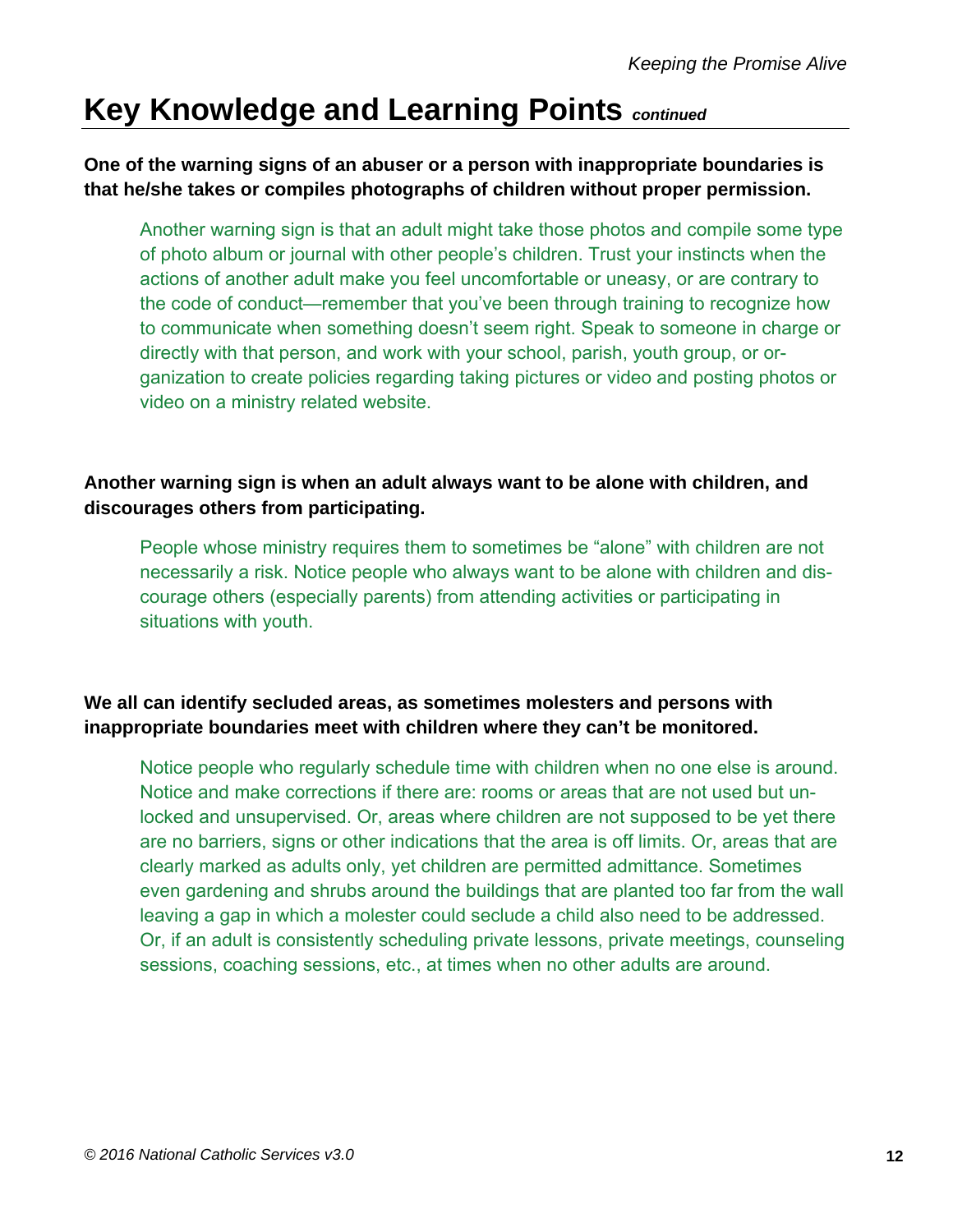#### **Abusers and persons with poor boundaries often think rules do not apply to them.**

Caring adults should be concerned about people who regularly ignore standard policies and procedures and think the rules of society do not apply to them. Remember: child molesters think that what they are doing is okay and they do not understand why you think it is a problem. Part of thinking the rules do not apply is that they think that they will not get caught. Abusers have been known to permit a background check, because they do not believe you will actually do it, or that they will not be discovered. Additionally, they are not concerned about poor references, because of community grooming and because they don't think you will check anyway.

#### **Being affectionate with others does not make someone a child molester.**

Liking children and being affectionate with them does not make anyone a child molester. The important concept for participants to understand is that solid, well intentioned adults who work with children may have to avoid certain types of affection with children, such as wrestling and tickling, so that potential child molesters do not blend in with other adults in the programs. An acronym that helps us clarify appropriate touching is "PAN." Touch that is Public, Appropriate and Non-sexual, nurtures children.

#### **An example of possible emotional grooming is when an adult allows children to get away with things their parents would not allow.**

There are lots of things that parents don't allow children to do. Pay attention to more than the obvious things that parents won't permit. For example, parents often do not allow their children to play certain types of games, use particular language, dress a certain way, eat an unlimited amount of junk food, visit specific sites on the Internet, play video games, have more screen time, etc.

#### **Expressing concerns about suspected abuse does not open grounds for a lawsuit.**

The law protects individuals who report suspected abuse in good faith. Those protections do not extend to individuals who make unfounded, malicious allegations for personal gain or in order to do harm to the accused. If you suspect that a child is at risk, then you are protected from liability for reporting.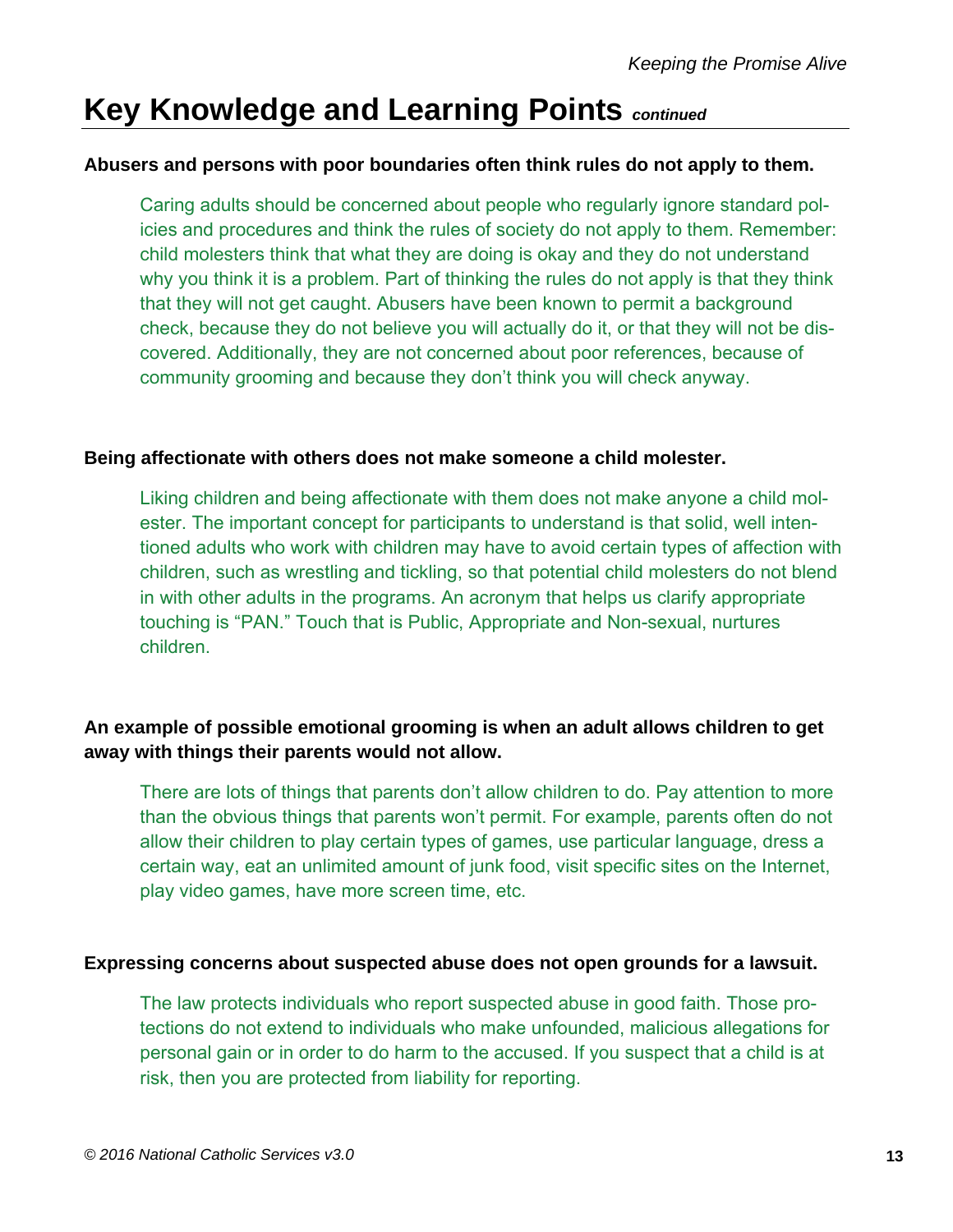#### **Showing pornography, using sexually explicit jokes and sexual language—are more than warning signs.**

Showing a child pornographic images or forcing them to watch sex acts also can be considered child sexual abuse. Using pornography is one of the most common ways that molesters break down the adult-child barrier. The molester may tell the child that he or she is teaching the child about sex and that it will help the child in the future to be a "good sexual partner." The molester relies on the child's natural curiosity about sexual activities and the tendency to keep information about sexual activities a secret from parents. Once a child has seen pornography, the child typically believes he or she would be the one who would "get in trouble" if the behavior were discovered. The molester also tells the child that parents would be angry if they found out. Caring adults can listen to the children in their care to determine if they use sexual terms that they did not learn at home. Observe your children and you will notice if their language or actions take on sexual connotations. Talk with your children about the fact that while you do not approve of that type of language, if anyone uses it with them or shows them "adult" publications or pictures, they can tell you about it without getting in trouble.

#### **Safe environment training does not "just let abusers know how to get away with abuse."**

First, the VIRTUS training program is only one facet of the safe-environment protecttion process. By educating the community, we gain allies in the process of protecting our children from potential predators. In addition, all fixated/situational child abusers must "groom" children in order to sexually abuse. It is very challenging for an abuser to sexually abuse a child without grooming that child physically and emotionally, in addition to grooming the community.

Fortunately, there are many warning signs that possible perpetrators will exhibit that alert others to the grooming process. This is one of the reasons why it is so important for everyone as caring adults to know the grooming process and to be able to recognize behavioral warning signs so that if they see one or have suspicion of abuse, they can effectively communicate their concerns to the right persons. Lastly, if there is an abuser that attends a session, they will learn about how devastating abuse can be for the victims and community.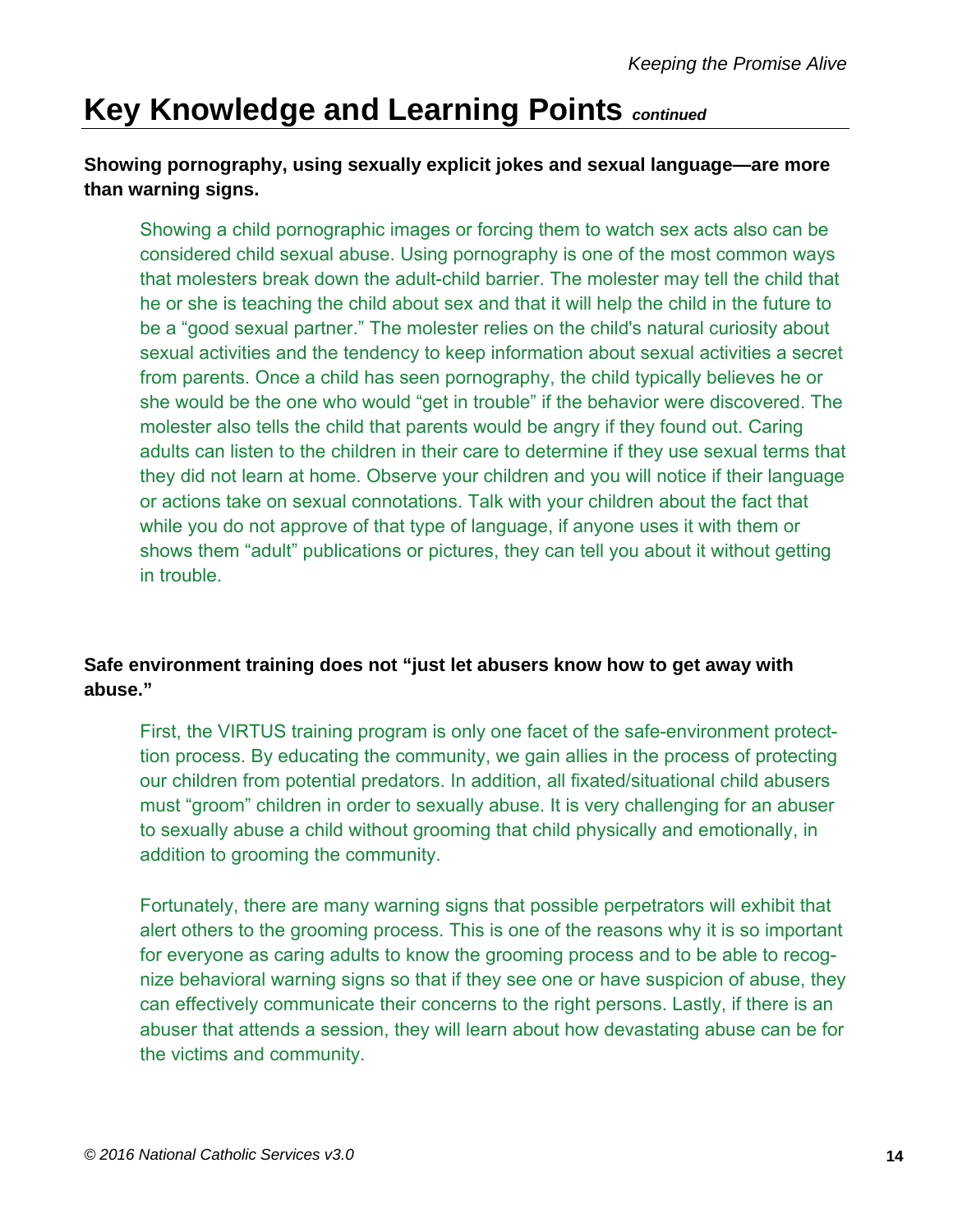#### **The video reminds us again that adults need to communicate any concerns they have about the behavior of another adult.**

Communicating may mean reporting to civil authorities for suspicion of abuse/or it may mean talking to the person and the supervisor about behavioral concerns. If an adult has a reasonable suspicion that a child has been or is being abused, the adult should (or, in some states, must) report the abuse as soon as possible to the appropriate state or local child protection services. In the case of an emergency, dial 911. If an adult has a concern about the behavior of another adult, the observer must communicate that concern to the other adult or the person's supervisor. Do not talk the situation over with other adults who are not involved as that could be "gossip" and gossip is destructive to everyone involved. Communicating concerns also means talking with the children in your care. Teach your children the touching rules and remind them that they have the right to say "no" and to leave a situation that makes them feel uncomfortable. Remind them that they should also tell you or another trusted adult if someone scares, confuses or hurts them.

#### **Caring adults have the option of regularly checking the sex offender registries in their areas—but should be careful not to use them as a "failsafe."**

There are websites that catalogue and display convicted sex abusers in any given community. However, there are benefits and detriments to perusing community sex offender websites. While using the offender site can be helpful, it can't be the only "failsafe", in that attention should not be focused entirely upon the fact that there is a known offender in the neighborhood, since it may create the myth that there aren't any other possible people in the neighborhood who could cause harm. Additionally, the perpetrator's addresses within the website may not be accurate as the offender may insert another individual's address in place of their own, perhaps even a relative's address. Moreover, sometimes the person's punishment and publication onto the offender website may not fit the crime they committed.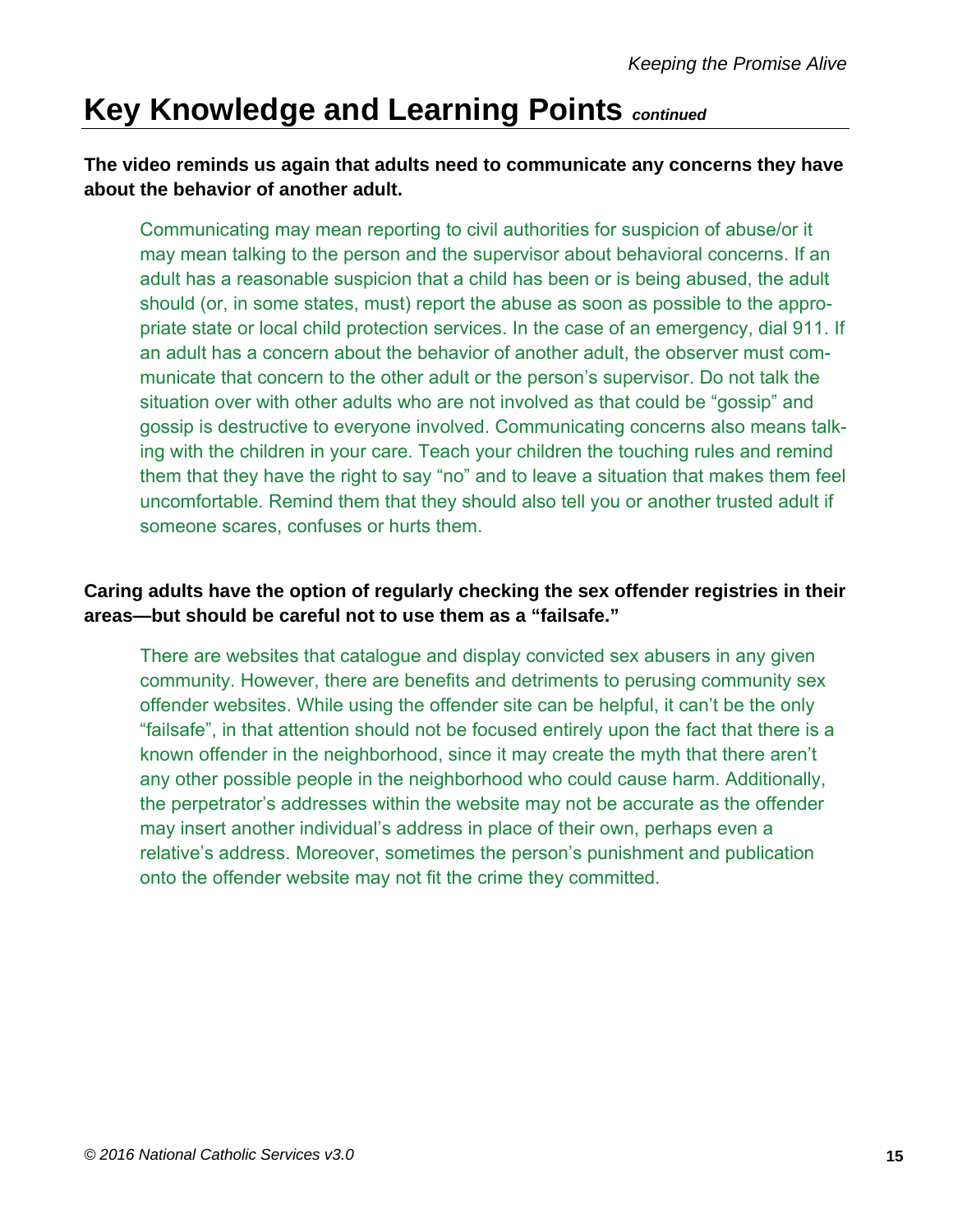#### **Adults should have a healthy suspicion of all the adults who regularly interact with your children.**

In the beginning, there will be closer scrutiny of all adults interacting with children and young people. It is important that this scrutiny not turn into a witch hunt. We should have a "healthy suspicion" of the adults who interact with our children—not to go on a witchhunt or to see a child molester in every action adults take. As we raise our awareness about the warning signs of potential molesters, we will notice things in our own behavior as well as the behavior of others that gives cause for concern. This heightened awareness is not a witch hunt but an opportunity to change our behavior to prevent child sexual abuse.

#### **There are also personal responsibilities if a child discloses to you.**

It is your responsibility to provide ministry care and support to young people, and that includes listening to them when they come to you for help. Part of being a caring adult also means embracing a transparent environment any time you interact with youth, which means that you may not be in an isolated environment with youth as they communicate with you—even if this communication transpires online. Instead, inform the child that for safety reasons you will listen to them in an environment where others know where you are and can at least see your interaction—such as in a classroom with an open door, or the library, an open hallway, a large room with many people where you can have a quiet conversation, a bench in front of the church, etc. Make sure the door is open or that you are visible to others, others know where you are and know they may come in at any time. When the child speaks, listen carefully, showing respect to the child by taking the information seriously, offering a supportive, non-judgmental response and demonstrating empathy through tone and facial expression. Avoid reacting very strongly by maintaining a calm demeanor; instead be encouraging and supportive. Tell the child that he/she is not to blame and that they did the right thing by talking to you. Let the child explain the situation without interruption or interrogation, and instead take notes after the fact, when the child is no longer with you. In limiting the quantity and length of questions, be more concerned with who committed the abuse, do not attempt to determine credibility and ensure that the questions and statements are not accusatory. Do not promise confidentiality, since you will need to report the abuse to the proper authorities as soon as possible within 24 hours is a good rule of thumb. The child needs to know that he/she is safe and that you will protect him/her.<sup>9</sup>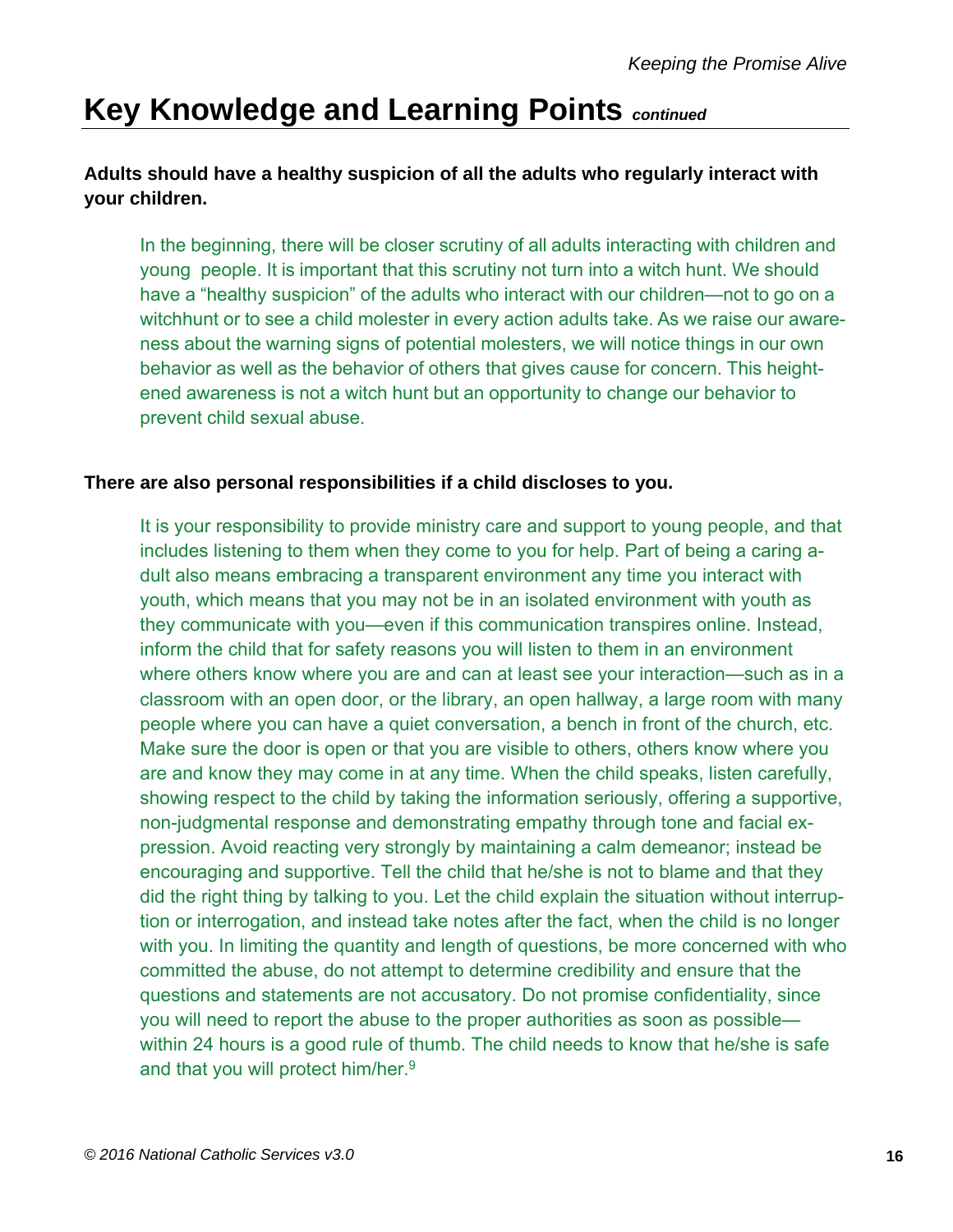#### **Monitoring all programs helps caring adults take action to make a difference in each parish, school or organizational environment.**

For example: Walk around the property and make sure that there are no locations where a child could be secluded. Offer to help create and implement policies that create safe environments for everyone involved in ministry with children and young people. Make sure that any room in the church, school, or other facilities that could be used to meet with a child has a window in the door, or that all events or meetings involving children are made known to others so that that interaction does not occur outside of the sight, hearing or knowledge of others. However, do not rely on the physical plant to ensure safety.

#### **Each state has a child protective services, who have specific responsibilities.**

Each state has a child protective services, which are state-run agencies with the authority to investigate allegations of abuse and to take action on behalf of the child. This is a difficult set of responsibilities and investigations must be managed carefully to protect the rights of all persons involved. You may not know everything that happens once you make your report. Sometimes individuals who report incidents to protective services assume that nothing was done when in fact information continues to be gathered, or more information is needed to make a clear determination in the case.

The lesson here is that you never know if a file is being kept; even if you have reported something. It is also important that when new information is available you report that as well. Ultimately, your obligation to report abuse cannot be influenced by your perception of the effectiveness of protective services. Additionally, it is important to understand that just because a call is made to the state-run agency does not mean that there will be immediate action or an investigation. In fact, each state has specific requirements for what must be evident in the report to elevate the concern to become an investigation. Information on these requirements can be obtained by contacting the department in your state or looking at the specific agency's website.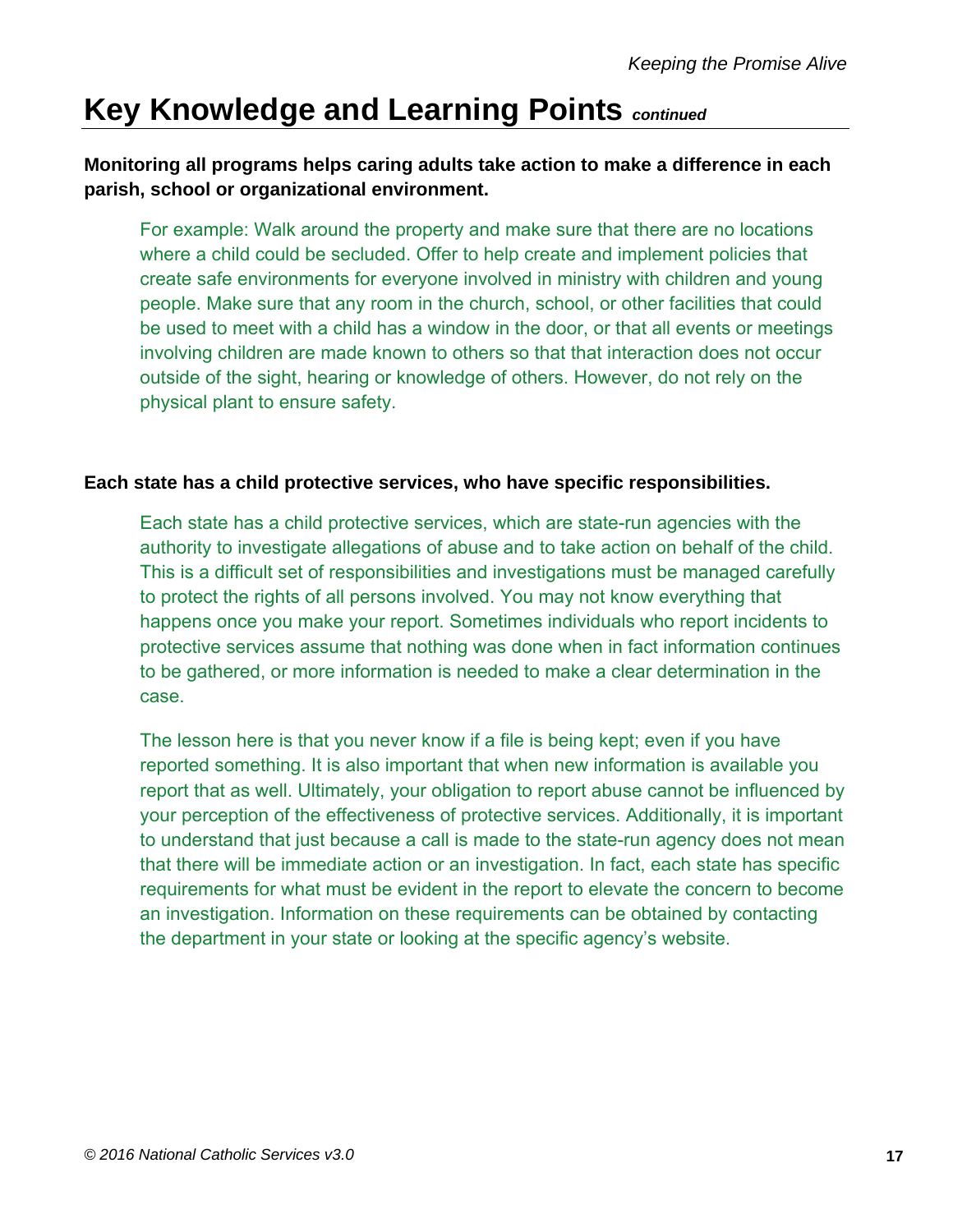### **Implementation Guide: Introduction and Video**

### **Deliver the Introduction**

Welcome participants and recognize their time investment. Thank them for attending.

Invite the participants to stand and join you in prayer.

 Introduce yourself: including your name, background, commitment to the program/ statement of investment.

Discuss the attendance verification sheet and online registration.

Outline the format of the session:

- **Timeframe.**
- **Participants will view an informational video called** *Keeping the Promise* **Alive.** It is a half-hour long and addresses key points for adults to remember to keep children safe. (The video includes real-life examples of the results that parishes and schools around the country are experiencing after participating in the *Protecting God's Children* program.)
- **Participants will participate in discussions.** Interactive discussions will expand on the information in the videos.
- **Participation is welcomed, and opinions will be respected and listened to.** In addition, there may be a time where the facilitator will need to inform the group about moving forward in the interest of time.

### **Play the Video**

**Start the video** entitled *Keeping the Promise Alive,* and view it with the participants.

 **While the video plays,** dim the lights, but do not allow the room to be pitch black. Ensure proper volume levels, be observant of individuals who may be struggling with the material.

**Stop the video at the end**, when the logo appears on the screen.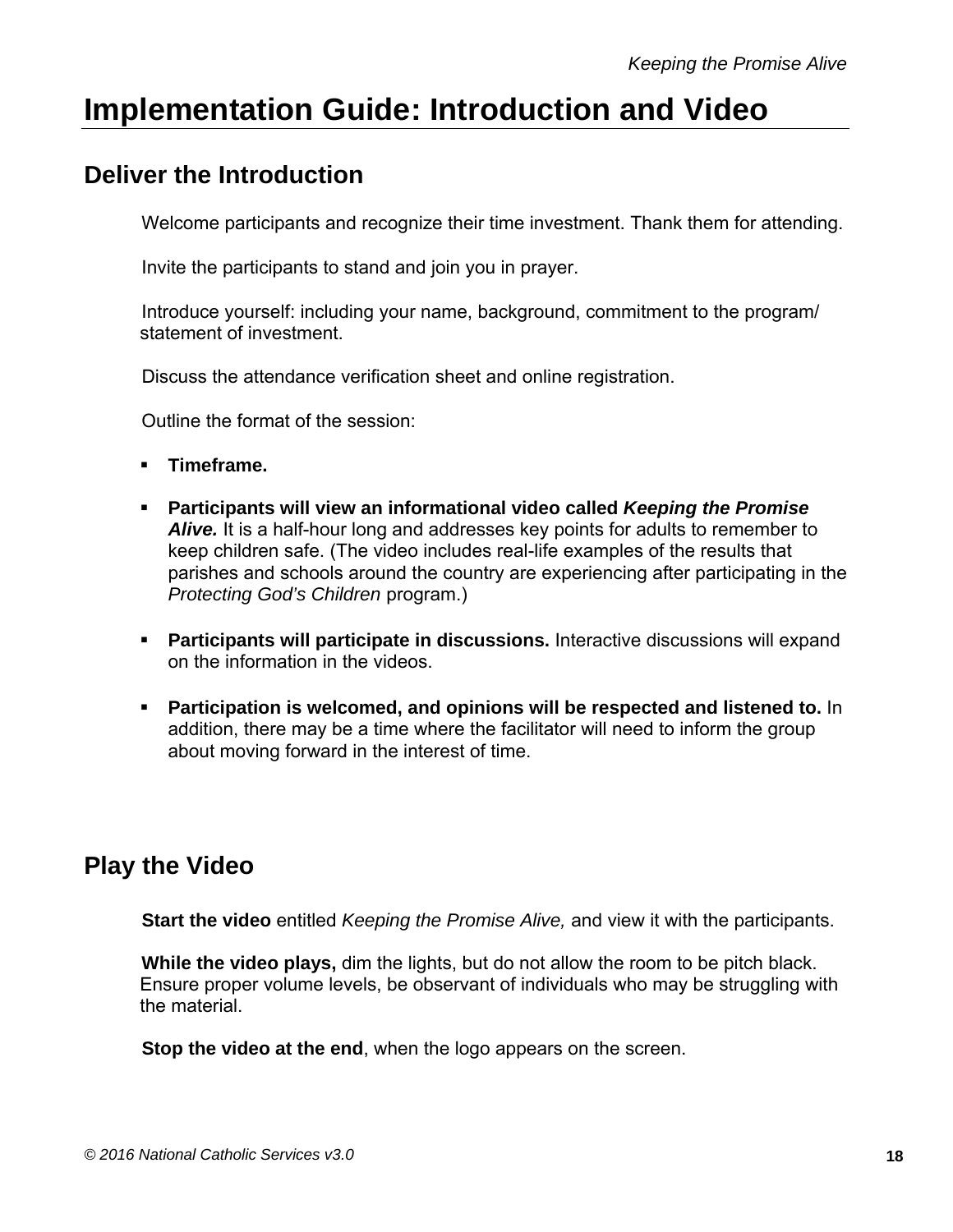### **Implementation Guide: Group Discussion**

### **Facilitate the Group Discussion of the Video**

Acknowledge that the subject content is not the easiest material to discuss.

Announce a moment of silence to collect their thoughts, or perhaps pray for survivors.

 Ask the following questions, invite participation, and reinforce the "*Key Knowledge and Learning Points.*" The majority of bulleted examples should be covered.

### **Ask about reactions:**

#### *What are your reactions to the video?*

- **Upset that this happens to children.**
- Anger with the abusers.
- Disgust that someone could do this to children
- Fear that this could happen to a child I know, or that abuse can't be prevented.
- Relieved that I trust my instincts, or that this program exists.

### **Ask about victims/survivors:**

#### *What were we reminded about the victims?*

- **Victims come from all demographics.**
- Child abuse can be devastating, and can have long and far reaching effects.
- It is hard for children to talk about being victimized for various reasons.
- Victims and their families often trust their abusers (per abusers' manipulation).
- Many are unaware of hidden dangers of technology, and are victimized via "apps", unsafe Internet sites, social networking, posted photos or gaming sites.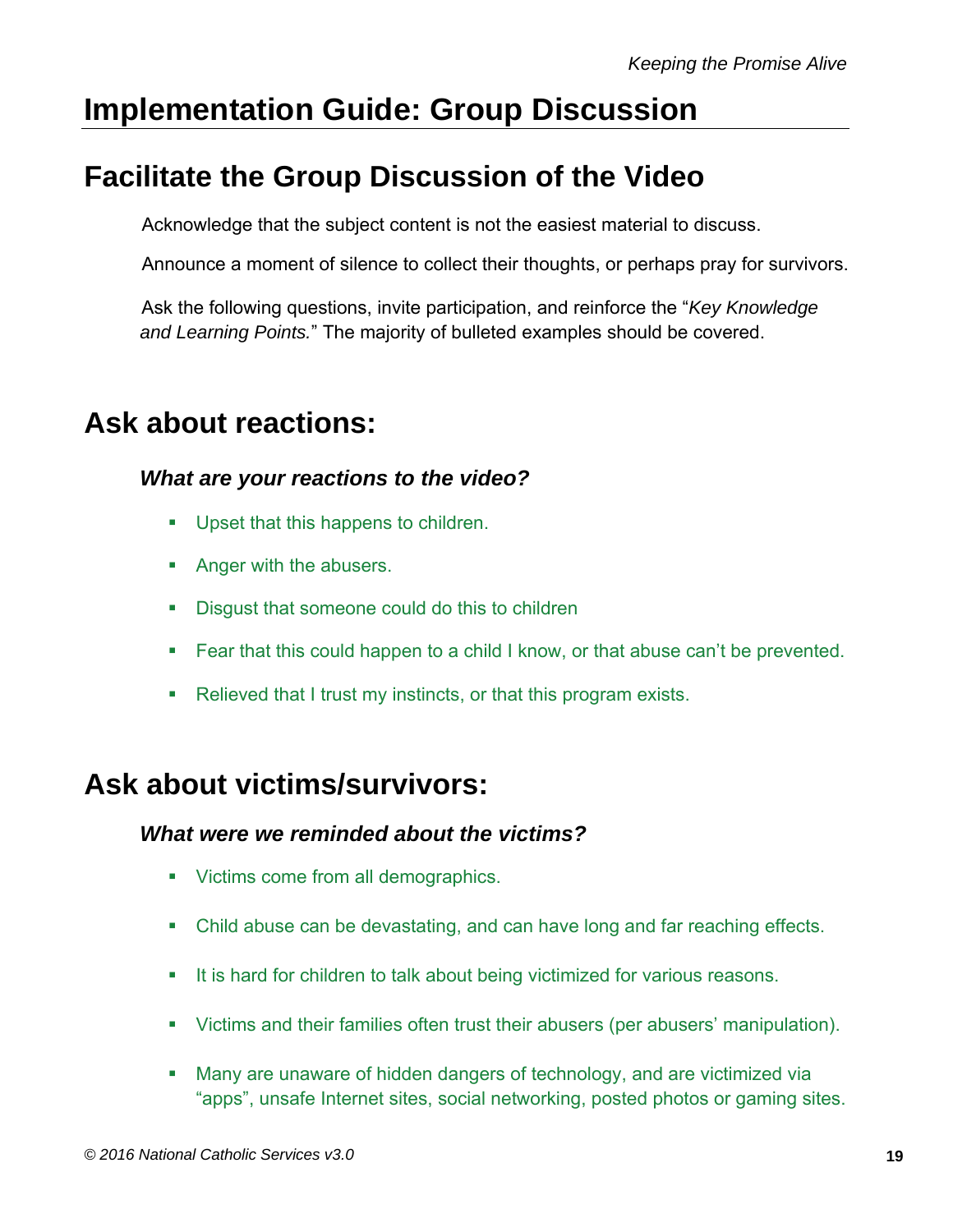### **Ask about abusers:**

#### *What were we reminded about the abusers, or persons with inappropriate boundaries?*

- They come from all demographics, and can be male or female.
- **Most child molesters (89%) are known and trusted by the victims and their** families.
- They exhibit a grooming process.
- The groom the victim physically and emotionally, and also groom the community to develop more trust.
- **They let children do things that their parents would not allow, and work to** break down the child/parent bond.
- They will permit a background check, because they don't believe it will be conducted, that they'll be discovered or that they can talk their way out of it.
- They are not concerned about poor references, because of community grooming and because they don't think you will check anyway.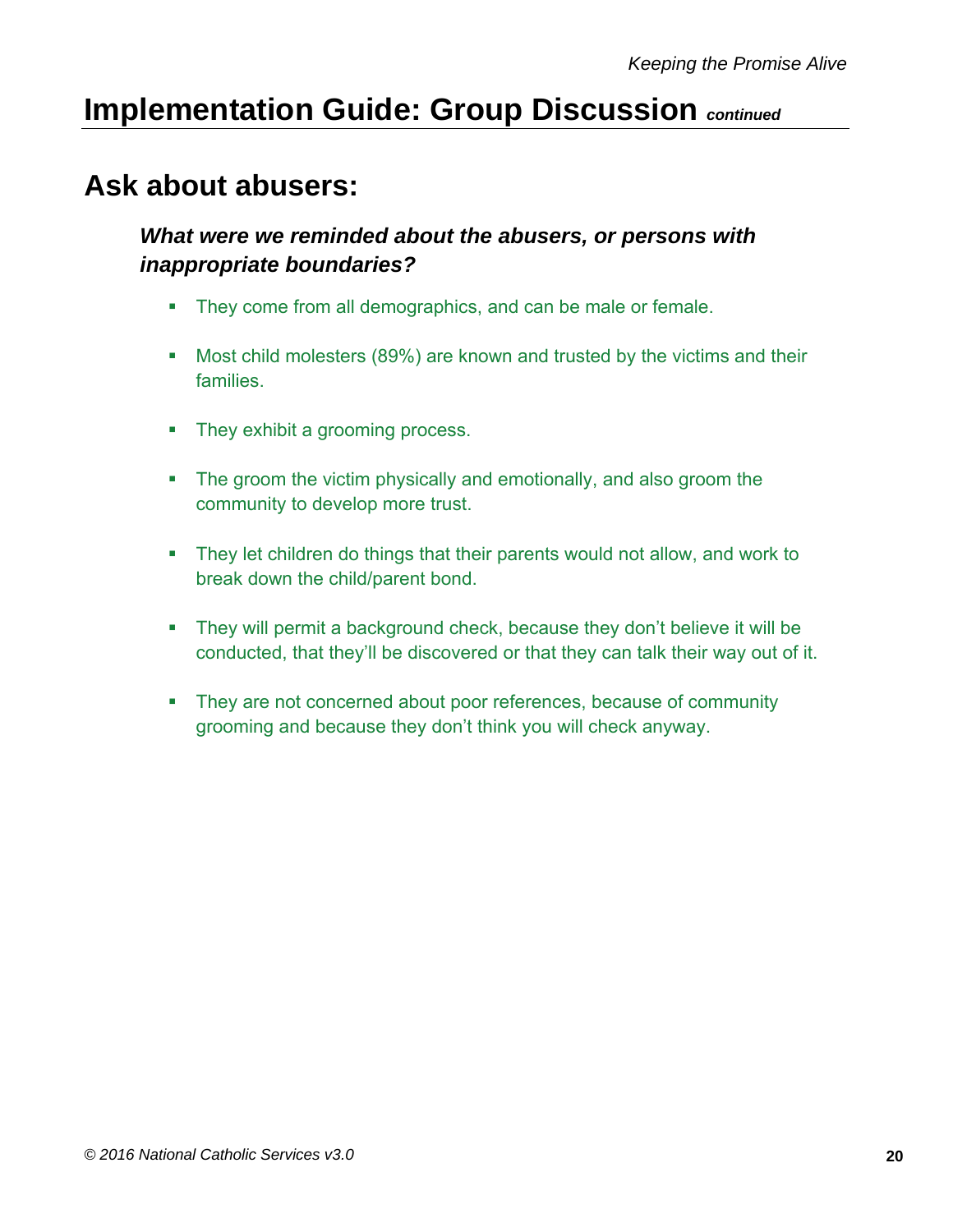### **Ask about tangible actions we can do to prevent/ respond to abuse:**

#### *What are the five steps to protect youth in our communities?*

- 1. Know the warning signs
- 2. Control access through screening
- 3. Monitor all ministries and programs
- 4. Be aware of child and youth behavior, and
- 5. Communicate your concerns

#### *What are some warning signs abusers or persons with inappropriate boundaries might exhibit?*

- Give gifts without permission and often make the children promise not to tell.
- **Take or compile photographs of children without proper permission.**
- Always want to be alone with children, and discourage others from participating.
- Meet with children in secluded areas without monitoring.
- Behave as if the rules do not apply to them.
- Use sexually explicit jokes and sexual language.
- Show the child pornography (not just a warning sign).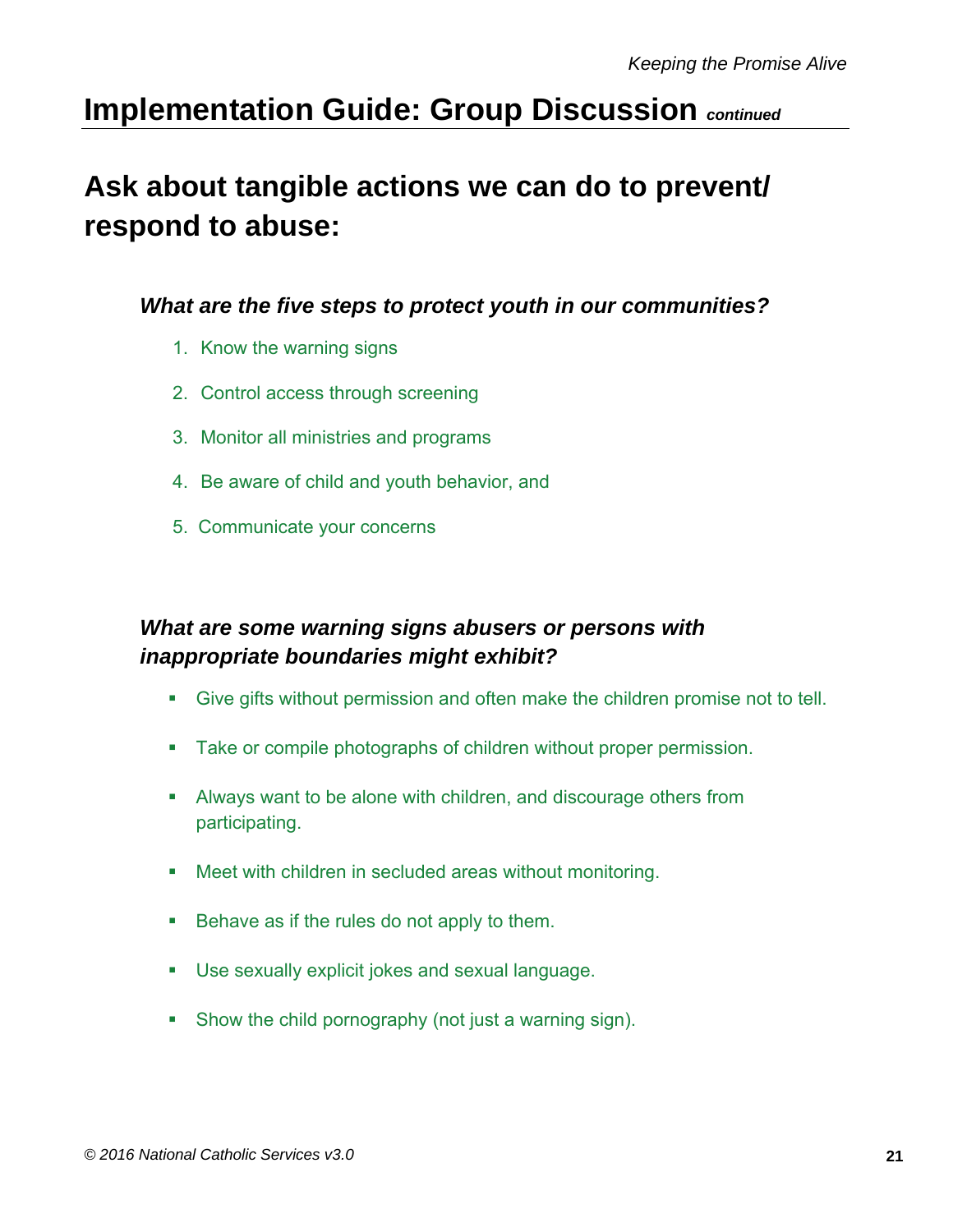#### *What are ways to control access through screening?*

- **Have a healthy suspicion of all the adults who regularly interact with children.**
- **Review the code of conduct. Know the rules, and follow them.**
- Participate in screening procedures, and encourage consistent standards.

#### *What can we do to monitor programs once we are in programs involving youth?*

- **Monitor secluded areas, perform random status checks.**
- Schedule meetings with youth in areas with transparency.
- **Ensure unused areas are properly locked.**
- Assist in creating policies to ensure that no interaction with children can occur outside the sight, hearing or knowledge of others.

#### *What should we consider about our own behavior?*

- That our own actions follow the code of conduct and do not condition a child to more easily accept an action from someone with bad intentions.
- That our behavior follows the acronym of "PAN," meaning behavior that is public, appropriate and non-sexual—even online behavior.
- We can also ask others to let us know if our behavior isn't appropriate.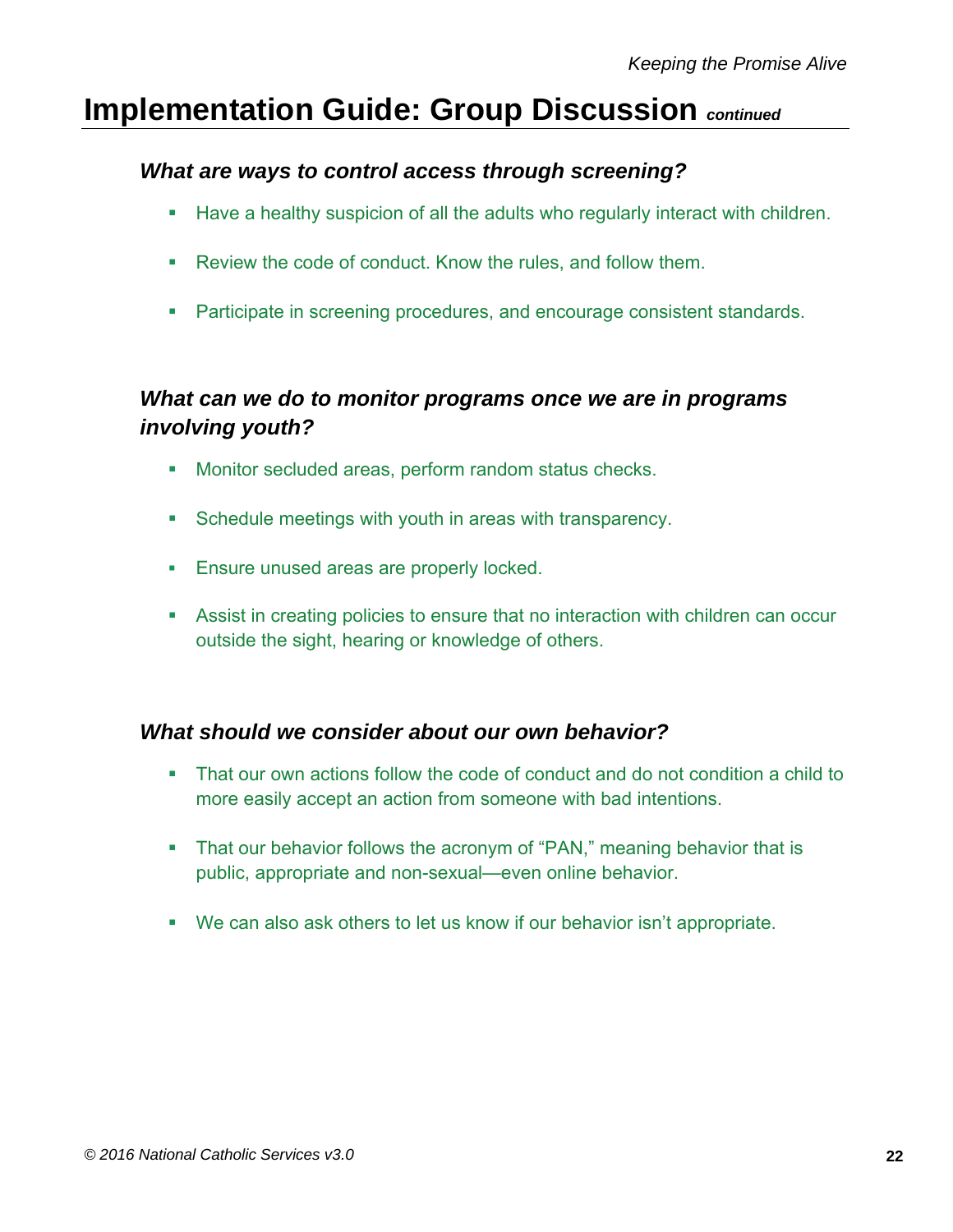*When considering "being aware of child and youth behavior", how can we teach them about how to protect themselves, and how can we be more aware?* 

- **EXECT** Listen carefully and respect the child's wishes and boundaries.
- Observe their behavior, and communicate if something raises alarms.
- **Talk to them about the importance of internet safety.**
- Tell them they have a right to say "no", to "get away" if possible, and immediately tell an adult if they're uncomfortable or afraid.
- Teach them about their actual private parts, and that their entire body is private and belongs to them.
- Let children know that no one has the right to see or touch them, or force them to do something a way that makes them feel uncomfortable or afraid.

#### *How do we communicate concerns if aware of a warning sign?*

- **If aware of a potential warning sign,** 
	- o Speak directly to person involved, and/or a supervisor.
- Just because someone is exhibiting a warning sign, it does NOT make them an abuser.
	- o Recall that a "warning sign" simply means that there's improper behavior that could highlight an inappropriate relationship.
	- $\circ$  They could have poor boundaries, or not be aware that they are not following the rules. However, it could be grooming and must be addressed.
- Communicating about a concern does not mean that you are accusing someone of being an abuser.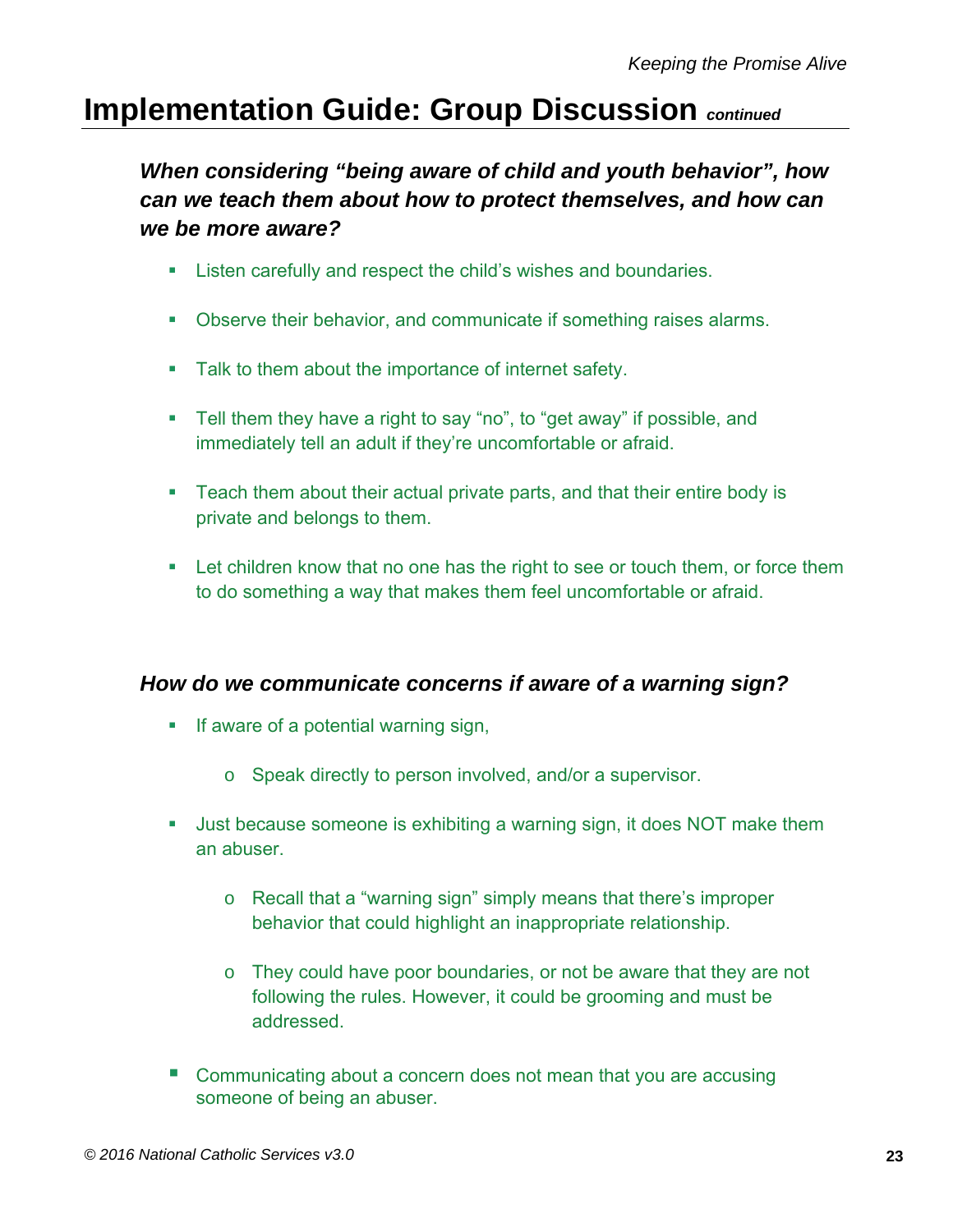*How do we communicate concerns if we see the same warning sign, after already speaking directly to the person? Do we go back to the offending person to talk to them again?*

- **Speak directly to the supervisor this time.**
- Do not go back to the offending person—as it is NOT your role as a caring adult to investigate, rather, it is your role to communicate to the right person.
- If that supervisor does not seem to respond well, take your concern up the chain of command and talk to an overarching supervisor.

#### *Setting that scenario aside, how would we communicate our concerns if we are aware that a child is in immediate danger?*

- Call the police (911).
- **Imminent dangers means you know something is happening at that moment,** where someone told you or you see it.
- If possible, "Good Samaritans" can also step in as long as the behavior doesn't cause harm to children, and 911 is still called at some point during or immediately following the event.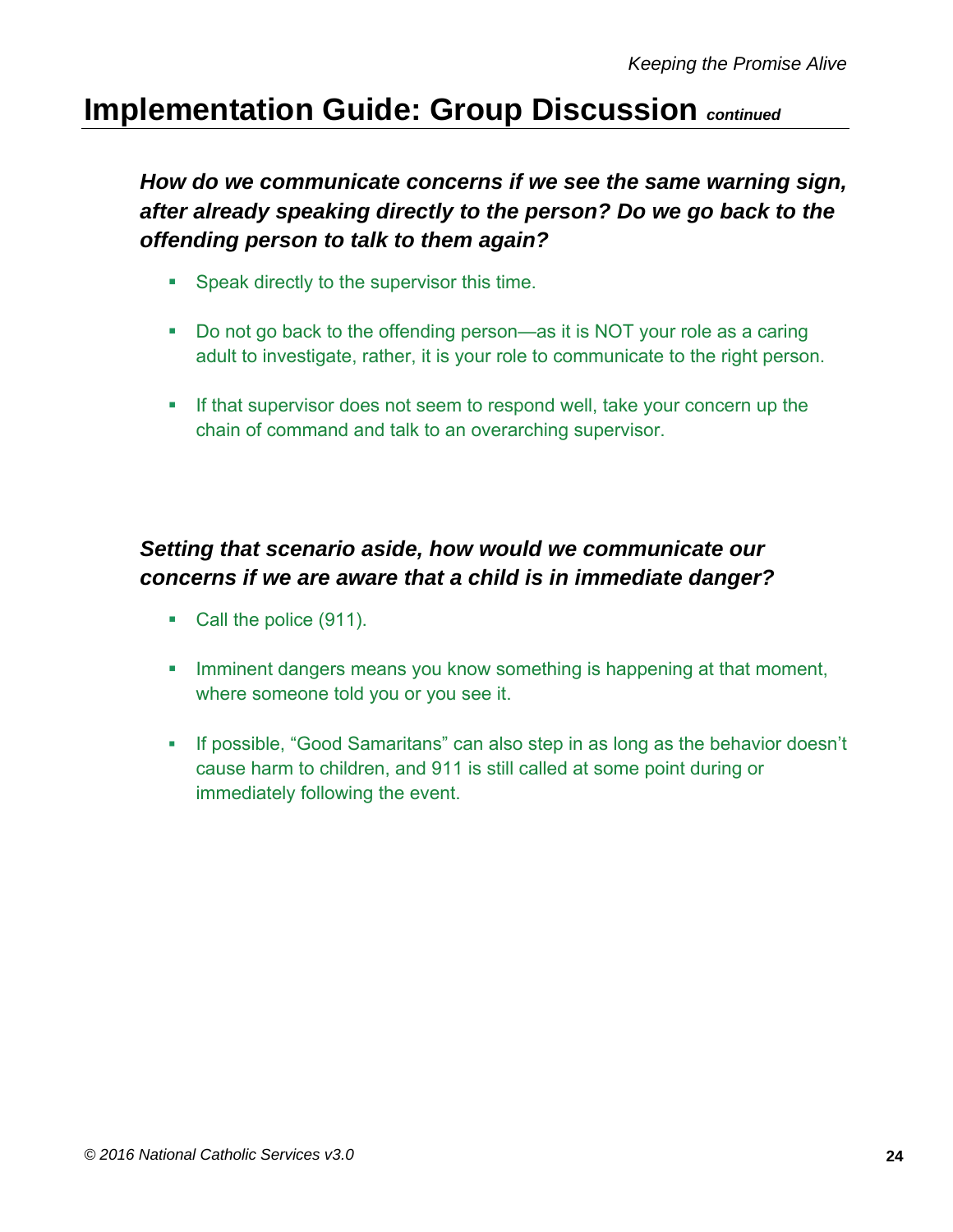*Setting that scenario aside, how would we communicate our concerns if we aren't positive that a child is being abused, but we suspect it—although we don't have all of the facts and just aren't sure? Is there any responsibility to communicate with someone, especially if we don't know for sure?*

- If you suspect or know a child is being abused, call the child abuse hotline for the area.
- **What was the key word in the statement?** 
	- o "SUSPICION" was the key word. Having a suspicion means that the thought has entered one's head that a child could be abused. The obligation is to report, not to personally investigate.
- Depending on the state, and the organization's policy, there may be a legal obligation to report abuse as a "mandated reporter" if it is suspected or known.
- Some organizations may have additional procedures built into their policies.
- Not all reports initiate an immediate investigation by the child protective services in the state. For concerns and questions about the state's child protection procedures, conduct an internet search after the session as all of this information is publically available.
- **IMPORTANT: An adult never knows if their piece of communication reported** to the right person is the final piece of the jigsaw puzzle that helps initiate an investigation or begins to close one—and ultimately saves a child's life.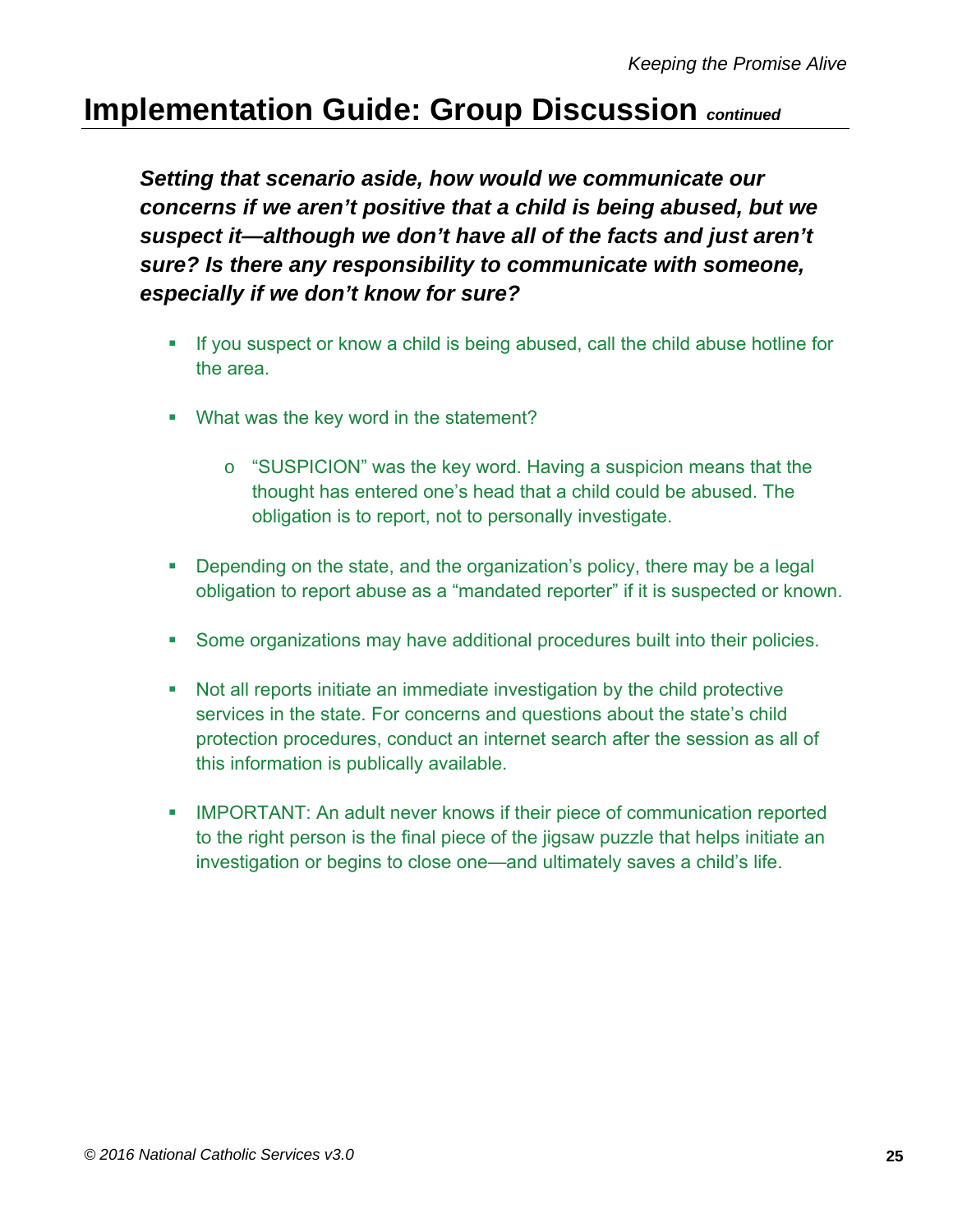### **Implementation Guide: Session Conclusion**

### **Wrap up the session with the Conclusion**

 Communicate about the specific steps the Diocese has taken to protect children (i.e., adult training, children's training, background checks and other screening/compliance items, etc.).

 Ask: How has participating in the *Protecting God's Children* program made a difference in our parish or school? *[Ask someone to jot down a list to be submitted to the coordinator, without names included. The information can be used for a report to the Parish Council or Board of Education on the progress being made on providing safe environments. It can also be submitted to the VIRTUS Programs Administrative Team.]* 

Verify location of the attendance verification sheet.

 Invite participants to communicate with you after the session if they have any questions at all, referring individuals to the proper contact if necessary.

 Distribute evaluations and ask them to be completed and returned to you after the final prayer.

Thank everyone for coming and for their participation. Conclude with a final prayer.

### **Complete these items after session is concluded**

 Collect the attendance verification sheet, evaluation forms, and any lists generated during the last part of the session.

Collect the DVD and Facilitator's Manual.

 Forward the attendance sheets and evaluation forms to the VIRTUS Coordinator as soon as possible.

 Provide the lists generated in the last part of the session to the pastor, principal or coordinator.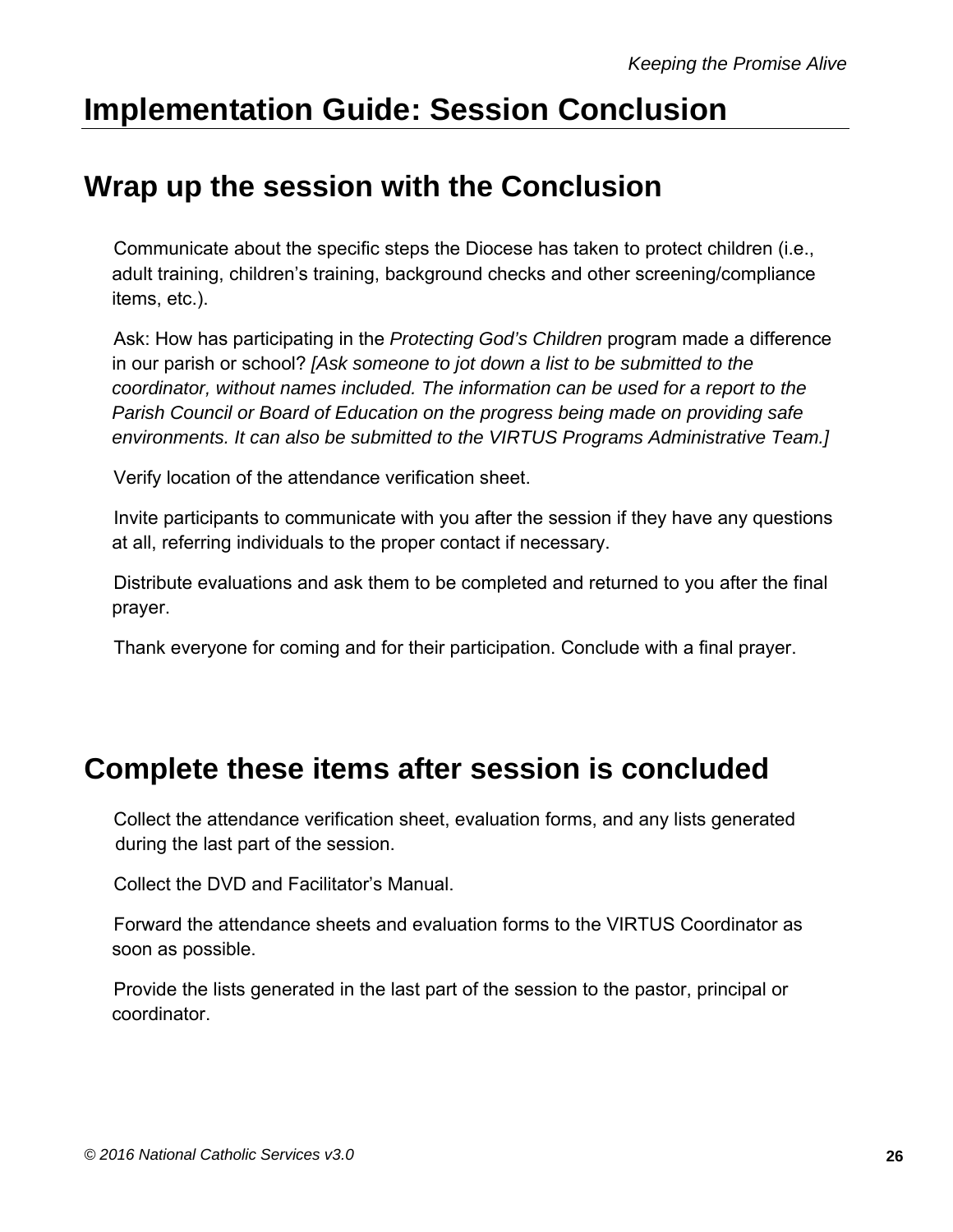### **Video Narrative and Supplemental Information**

**Narrator:** It is our promise to protect God's children… Yet, we know too well that there are those in this world who would harm children in order to meet their own selfish needs. And if no one stops them, they will continue to abuse.

#### **The Video Narrative Supplemental Information**

*Child sexual abuse can be stopped before it starts. And you, as a member of the community, can have a role in protecting all of our children.* 



**Ronnie:** I started molesting children when I was ten. And was finally apprehended when I was 36, so that I molested children over a period of 26 years for a total of approx-

imately 34 victims.



**Karl:** Probably over my lifetime I fondled, probably, up to 500.

*Sexual abuse is any sexual activity with a child—whether in the home by a caretaker, in a day care situation, a foster/ residential setting, or in any other setting, including on the street by a person unknown to the child. The abuser may be an adult, an adolescent, or another child.10*

*Karl was arrested in 1988 and placed on probation for 10 years. A condition of his probation was to be in sexual offender therapy. At the time this video was made, he had been in therapy for twelve years. After he had been in behavioral modification therapy for twelve years, he was asked in an interview before filming whether he thought it was possible for him to abuse children again. His answer, "Absolutely. If I had the chance, I know I could abuse again."*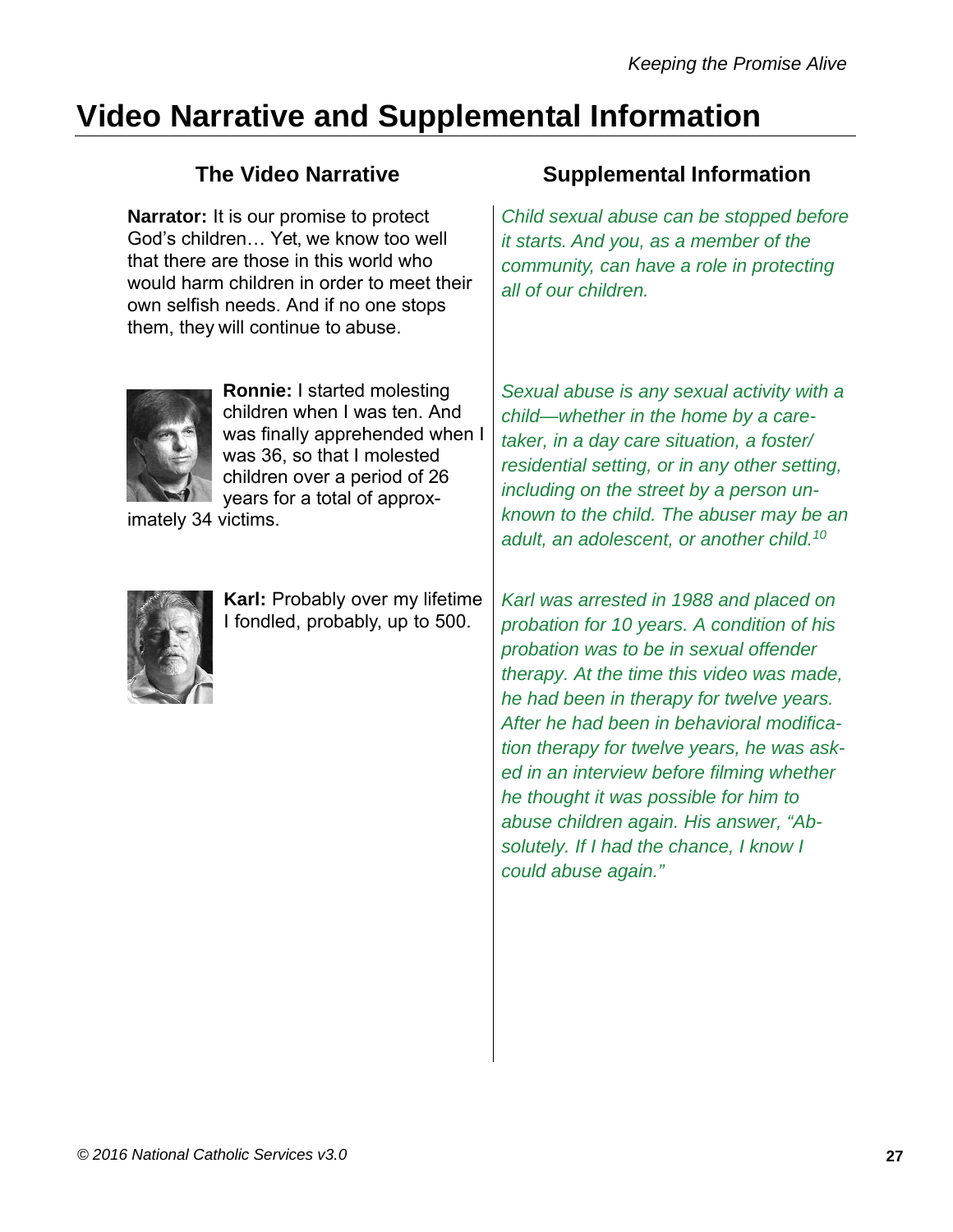**Narrator:** Together we can help stop these predators and others like them who would sexually abuse our children and young people. Today, thanks to your commitment, your concern, and your desire to help, we are keeping alive the promise to protect.



**Bishop Slattery:** The child sexual abuse crisis in the United States has rocked our Church and scandalized the faithful who trusted their children to us and expected

us to fulfill our responsibility to care for these little ones as they grew.

In 2002 the bishops of the United States created *The Charter for the Protection of Children and Young People* to provide a standard policy for responsibility and accountability.

*Liking children and being affectionate with them does not make anyone a child molester. Having a job that requires meeting alone with children also does not mean that someone is a child molester—but that adult should ensure that others are always aware of the location and timeframe of the meeting, and that status checks are welcomed. Adults should have a healthy suspicion about the other adults who inter-act with their children. Heightened awareness is not a witch-hunt or paranoia.* 

*Edward James Slattery was born in Chicago, Illinois on August 11, 1940. At St. Mary of the Lake Seminary in Mundelein, Illinois, he received his Bachelor of Arts degree and a Masters of Divinity. In 1971 he received a Masters in Education from Loyola University in Chicago. He was ordained a priest for the Archdiocese of Chicago on April 26, 1966. On November 5, 1993, Pope John Paul II named him the Bishop of Tulsa, Oklahoma. The Holy Father ordained him on January 6,1994, in Rome.* 

*In 2002, in Dallas, the United States Conference of Catholic Bishops (USCCB) created and agreed upon the Charter for the Protection of Children and Youth (Charter). The Charter is a comprehensive set of procedures for addressing allegations of sexual abuse of minors by Catholic clergy.*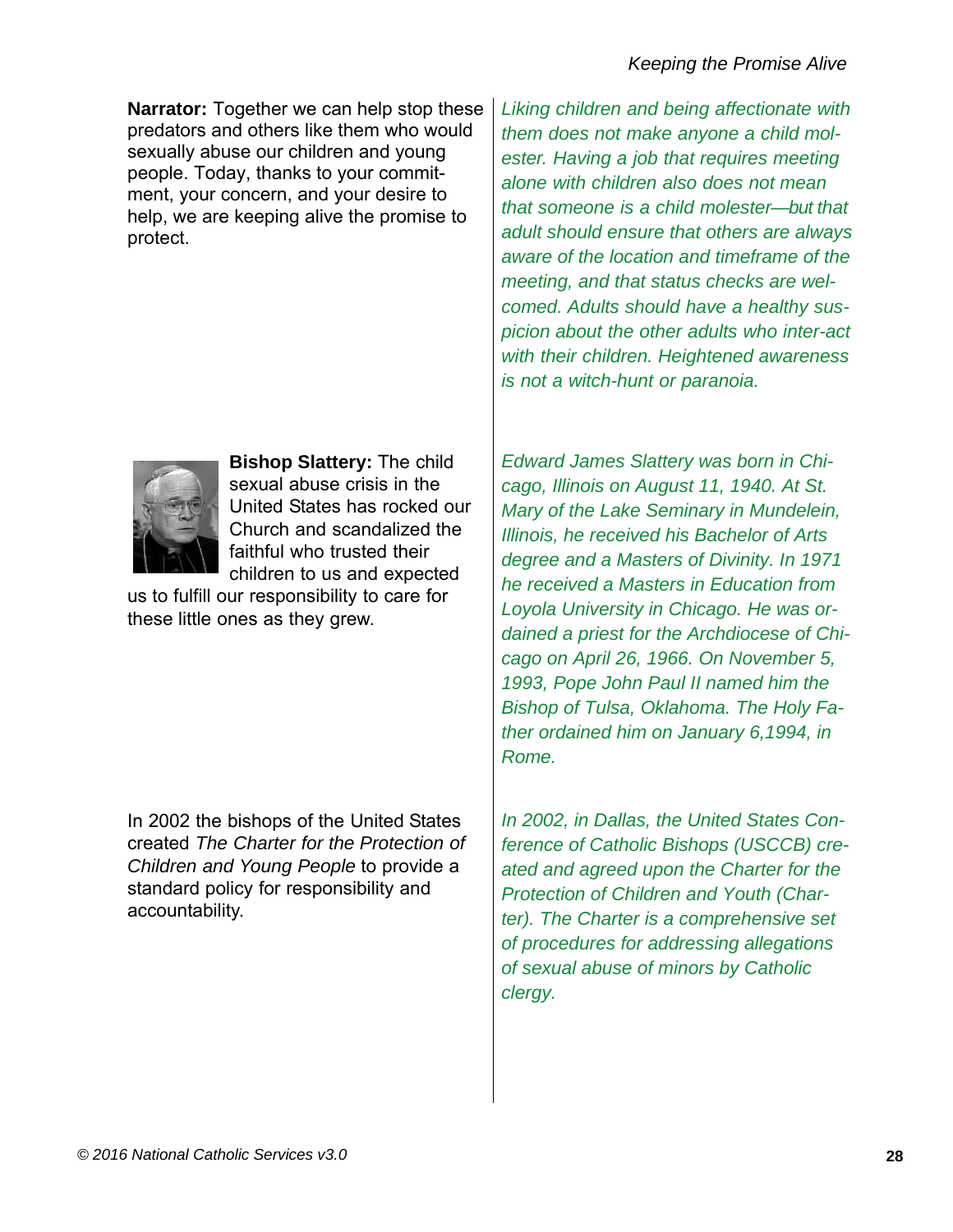Since then we bishops have tried to work as a team with priests and lay staff members, with parents and parishioners just like you to create a safer future for our children. It's important to recognize that our efforts are working. We are creating safe environments to protect our children from predators, and most critically we are listening with respect to the stories of those who have been most who have been affected by this abuse. In 2002, we bishops promise to do this as a way of demonstrating the power of God's love. And, we mean to keep that promise.

**Narrator:** We are not helpless. When we work together, we have the power to protect. In the original *Protecting God's Children* awareness session, we learned there are five steps to follow that will help protect children in your family and in your community they are:

- 1. Know the warning signs
- 2. Control access through screening
- 3. Monitor all ministries and programs
- 4. Be aware of child and youth behavior, and,
- 5. Communicate your concerns

**Narrator**: The *Protecting God's Children* Program is primarily designed and focused on addressing the issues of creating safe environments for children and young people.

*It denotes: "Dioceses/ eparchies are to maintain 'safe environment' programs which the diocesan/eparchial bishop deems to be in accord with Catholic moral principles. They are to be conducted cooperatively with parents, civil authorities, educators, and community organizations to provide education and training for children, youth, parents, ministers, educators, volunteers, and others about ways to make and maintain a safe environment for children and young people. Dioceses/eparchies are to make clear to clergy and all members of the community the standards of conduct for clergy and other persons in positions of trust with regard to children."* 

*Most child molesters are living in our communities, neighborhoods and families. This is the reason it is so important for us to be able to implement the Five Steps outlined in the video. By implementing this plan, we can create environments where there is no opportunity for the abuse to occur—and that will stop the abusers before they can act on their desires.* 

*Adult persons who habitually lack the use of reason are considered to be ecclesiastically equivalent to minors. Sexual abuse offenses of this nature within the Church are treated the same way that offenses toward children are treated.11*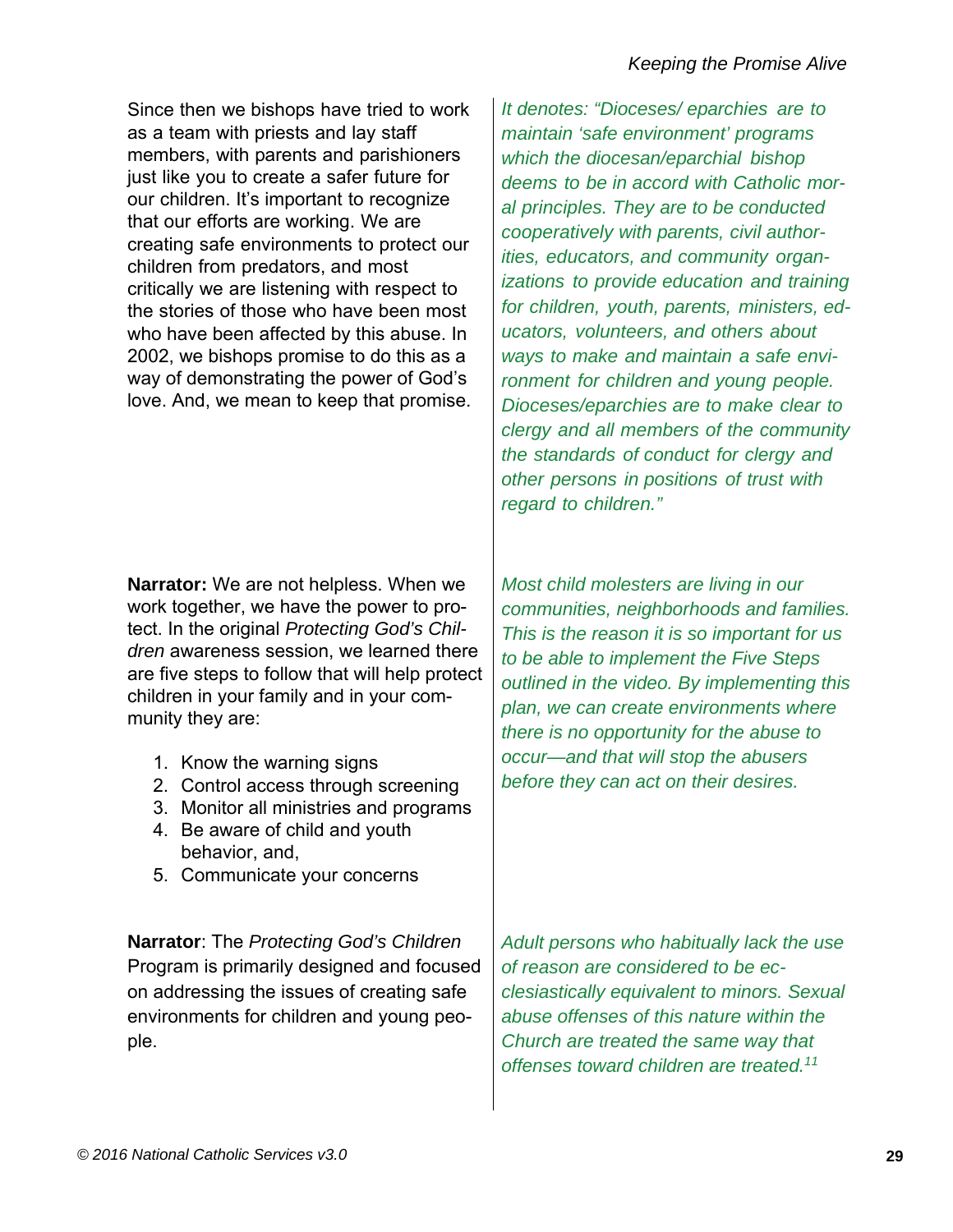However, much of what you learn here can be applied to protecting other types of victims, such as vulnerable adults, which could include but are not limited to: adults who are homebound, in hospitals or nursing homes. Adults who are unable to defend or care for themselves and adults who are physically, emotionally or mentally incapacitated.

**Narration**: You are about to see three success stories that have come as a direct result of these five steps, and you will learn about innovative ways that you can continue to protect our children and young people, through awareness, communication and a timely response.

**Narrator**… When adults in one parish were made aware of the warning signs of a child predator, they discovered a predator in the middle of their parish.

*In the beginning, there will be closer scrutiny of all adults interacting with children and young people. It is important that this scrutiny not turn into a witch hunt. We should have a "healthy suspicion" of the adults who interact with our children—not to go on a witch hunt or to see a child molester in every action adults take. As we raise our awareness about the warning signs of potential molesters, we will notice things in our own behavior as well as the behavior of others that gives cause for concern. This heightened awareness is not a witch hunt but an opportunity to change our behavior to prevent child sexual abuse.* 

*Child molesters are experts at manipulation. They "groom" children and parents to gain their trust. Parents are often as trapped as the children. That is why it is so important for third parties to be aware of the warning signs and intervene before the abuse occurs.*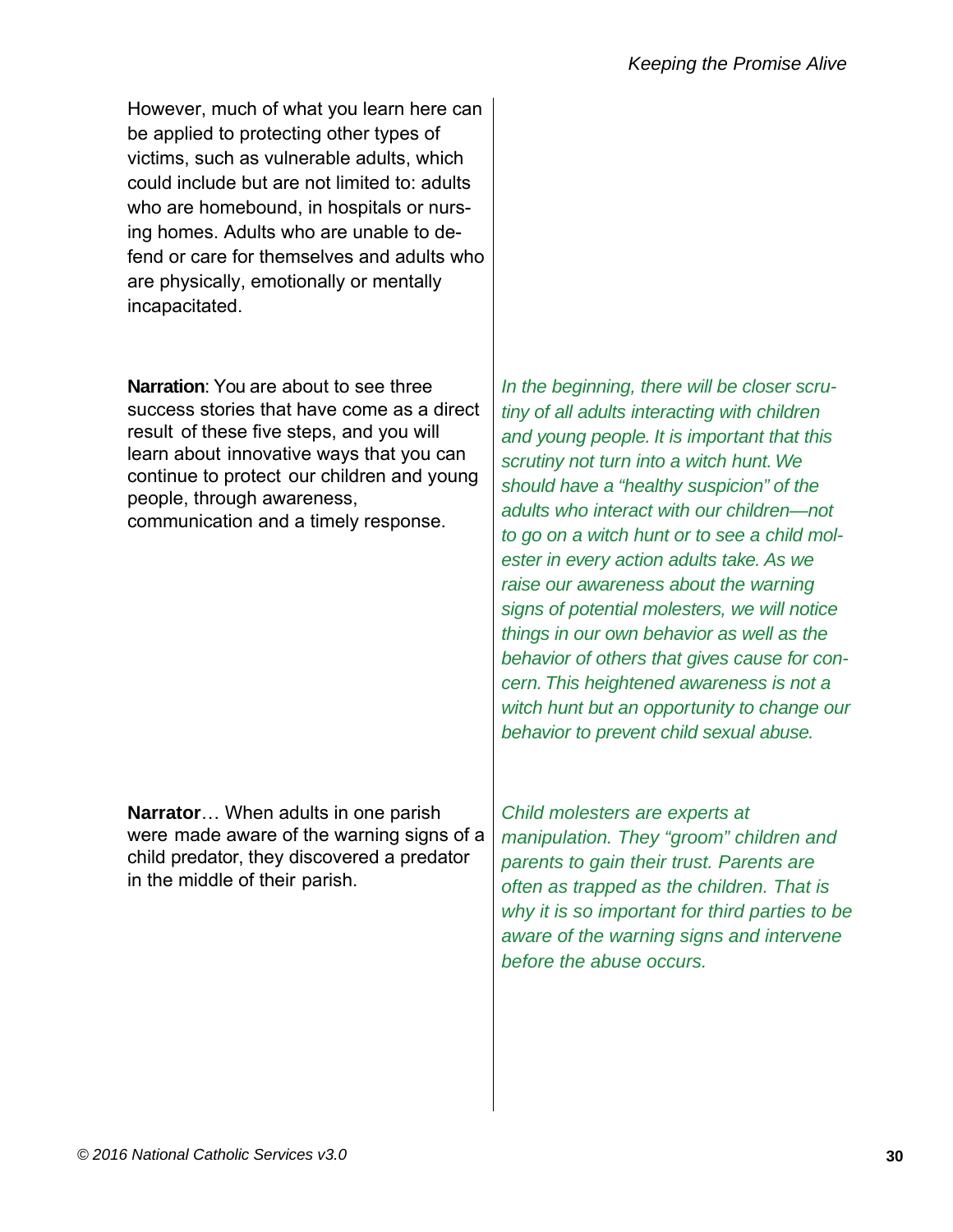

**Parish Representative:** We were going through an awareness session at our church and it came across that as we did the warning signs

one of the ushers just jumped into my mind as someone who exhibited these traits, and he was doing things like giving candy to the children. As children were getting restless during mass he would want to take them out and walk with them or maybe go outside and play. Things of that nature and as you listen to the awareness session it really starts to just kind of piece together.

*In many of the incidents of abuse, identifiable warning signs were present. Often times, people suspected a problem but were unsure about what they should do. Some thought it was not their business, others were afraid of the repercussions if they were wrong, still others told someone and were discouraged from doing anything more about the situation. This program assists in teaching adults about the specific issues so that they trust their own instincts and know how to respond when they see a problem.* 

**Narrator:** In fact, Kevin's parish priest was thinking the exact same thing.



**Parish Representative:** And so the pastor did some research and found out that the usher was on the sex offender registry and it just totally blew us away.

*There are websites that catalogue and display convicted sex abusers in any given community. There are benefits and detriments to perusing community sex offender websites. The perpetrator's addresses within the website may not be accurate as the offender may insert another individual's address in place of their own, perhaps even a relative's address. While using the offender site can be helpful, it can't be the only "failsafe", in that attention should not be focused entirely upon the fact that there is a known offender in the neighborhood, since it may create the myth that there aren't any other possible people in the neighborhood who could cause harm.*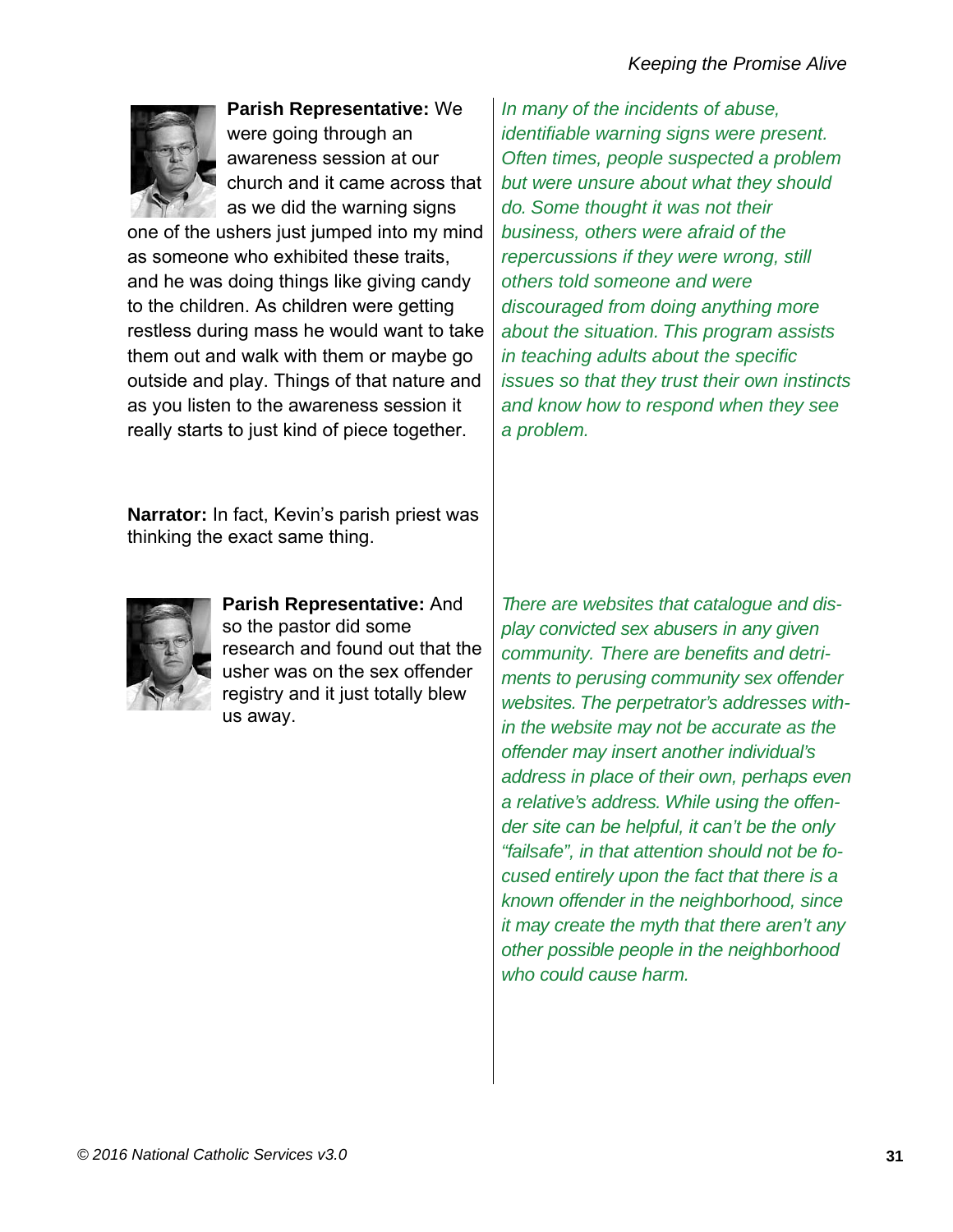#### *Keeping the Promise Alive*

**Narrator:** The usher was immediately reported to the authorities and removed from any further contact with the children. Through simple awareness, children of the parish and community were spared from the very real possibility of abuse.

Here is what happened in one parish and school when parents communicated their concerns.



#### **Parish Representative:**

There was a parent who was always taking pictures of the children. One of the parents became concerned because

she thought it should just be investigated further of why he was taking all those pictures.

**Narrator:** The message hit home when parishioners heard almost the exact same things from this predator.

*It is important to focus on specific, unacceptable behaviors rather than on the motivations for the behavior. For example, the caring adult does not need to determine why an adult is showing a child pornography or pornographic images. Caring individuals only have to know that it happened and then respond appropriately.* 

*Individuals should watch for exceptions to policies or accepted standards. If the policy prohibits taking children into private staff areas, individuals should pay attention to an adult who violates that standard, particularly when the standard is ignored repeatedly or after verbal communication or warnings.*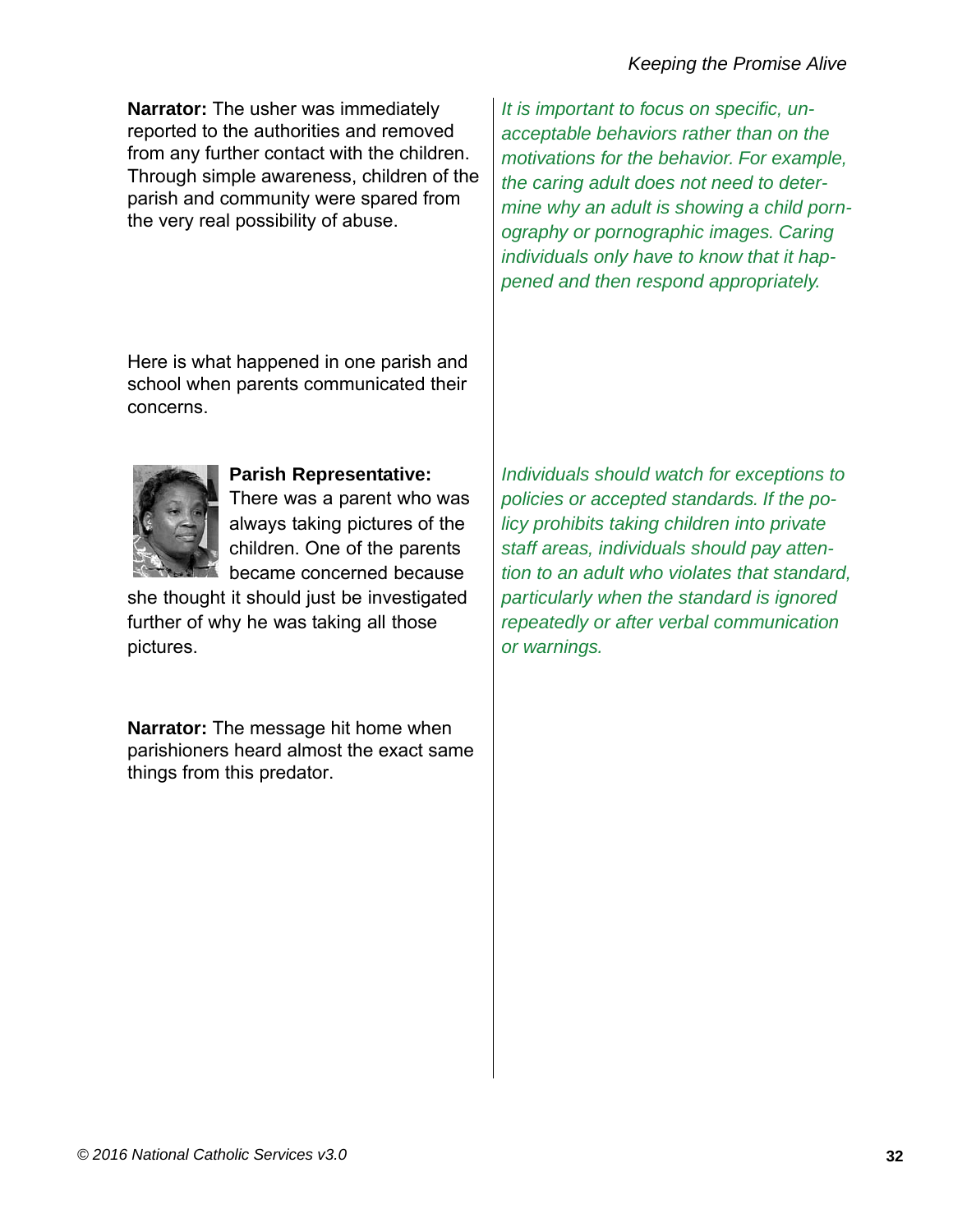

**Karl:** I was always taking pictures and I would take these pictures and I would put them in a picture album and I would have the picture album at the skating rink. And this

was another tool that I'd use to get kids to come around me. 'Cuz they'd want to look for their picture from the last time they was there or looking for pictures of their friends. And parents should have been aware that this picture book was probably 90 percent of little girls.

**Narrator:** Once the parents learned of this indicator, they immediately communicated their concerns to their pastor.

*It is not uncommon for child molesters to "keep track" of their victims in one way or another. Journals, files, lists, photographs and computer databases have all led to the arrest of molesters. Molesters report that the primary motivation for record keeping is to permit them to fantasize about the children in the future.* 

*There are a number of Internet sites that cater to these perpetrators. On these sites, predators provide information about places to go where there is easier access to kids. These websites, which are professionally done and look like the sites of any other business or organizations, also promote activities to "normalize" adult child sexual activities and share information about police stings and other efforts to "entrap" child molesters.* 

*Adults are sometimes reluctant to communicate their concerns for several reasons. Some of those reasons include:* 

- *1. Desire to avoid conflict or create problems.*
- *2. Lack of proof.*
- *3. Lack of certainty about how to respond.*
- *4. Fear of repercussions or anger from the person.*
- *5. Disbelief that the person could commit abuse.*
- *6. Fear of civil liability, legal actions and procedures.*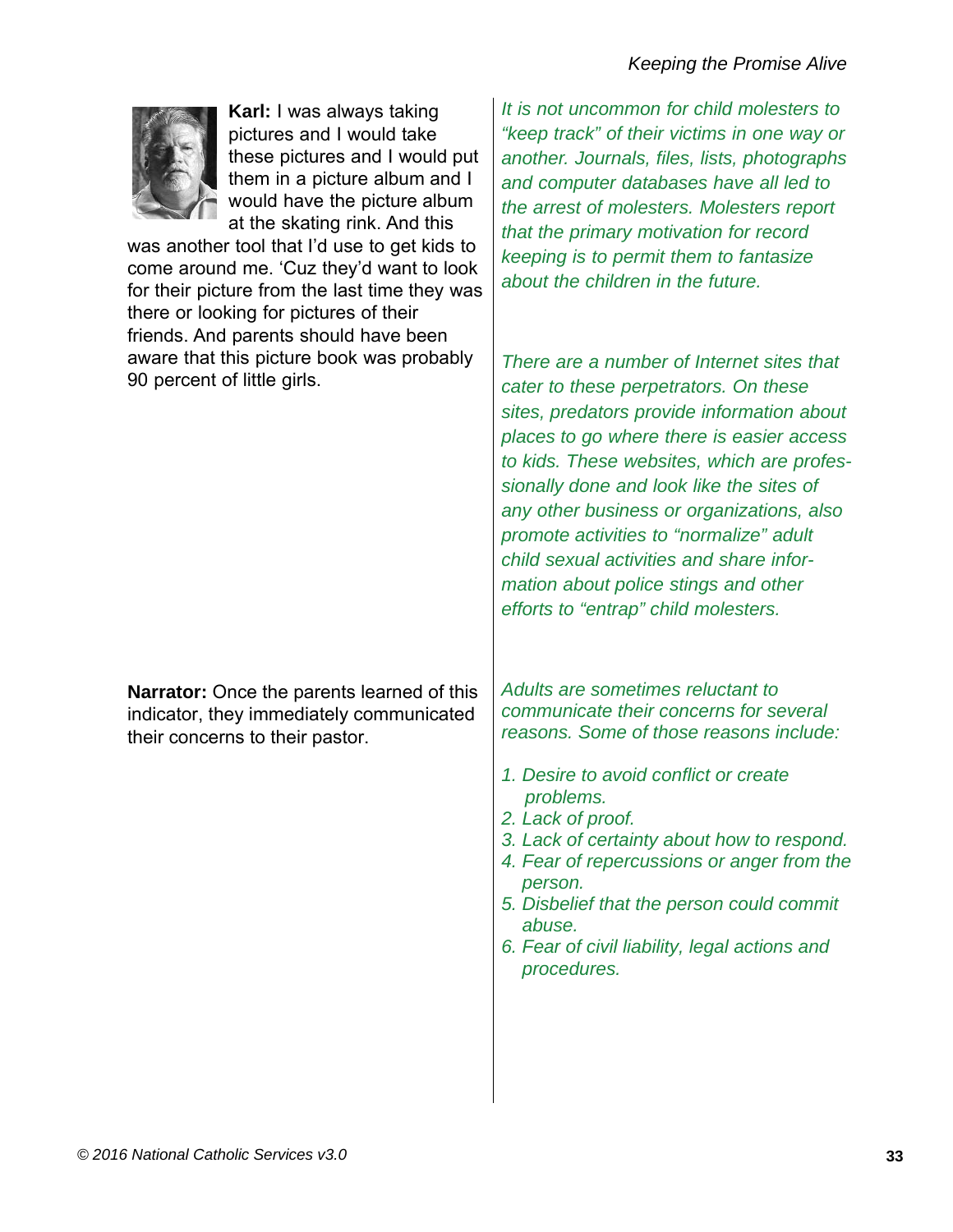**Narrator:** The parent photographer was told that he was no longer allowed to take pictures of any children at school or parish events. He was even barred from volunteering at the school or coming onto the grounds without specific permission. He became angry and even threatened to sue the Church. But the Church would not back down.

**Narrator:** Six months later, the picture taking parent was arrested by local police on three counts of performing lewd acts with a minor under 14 and charged by the FBI with possession and production of child pornography. It was the actions of the parents who participated in a *Protecting God's Children* Awareness Session that played a key role in his arrest.

**Rose Perry:** I think it was very difficult for the parents to speak up because you always second-guess yourself, 'Should I say anything? What if there is nothing to the

situation? That it was harmless?' But it's always better to err on the side of caution especially when comes to a child.

*Rose Perry, MSW, serves as Managing Director of Oklahoma's Child Abuse Network/CAN, a community child advocacy center bringing a multidisciplinary approach to child abuse investigation and treatment. Prior to CAN and the Justice Center, Rose had 20 years of experience with Oklahoma's Department of Human Services in all aspects of child abuse intervention, investigation and treatment. She is a certified forensic interviewer and mediator via the Department of Human Services Juvenile Services from 1986- 1992. In 1990, she was named OACIA Social Worker of the Year, and in 2002 the "Best of the Best" for an office of the Oklahoma Department of Human Services.* 

*"At one point in time I had forced three of the children to pose for me while I took pictures of them naked, and I don't mean stiff poses—jumping on the bed, and the like, and I took them to a local photo devveloper. In my head, deceiving myself to think, 'Well, they're just nude; there's no sexual behavior in the photograph; therefore it's going to be alright'." —Ronnie, A child abuser portrayed in the video* 

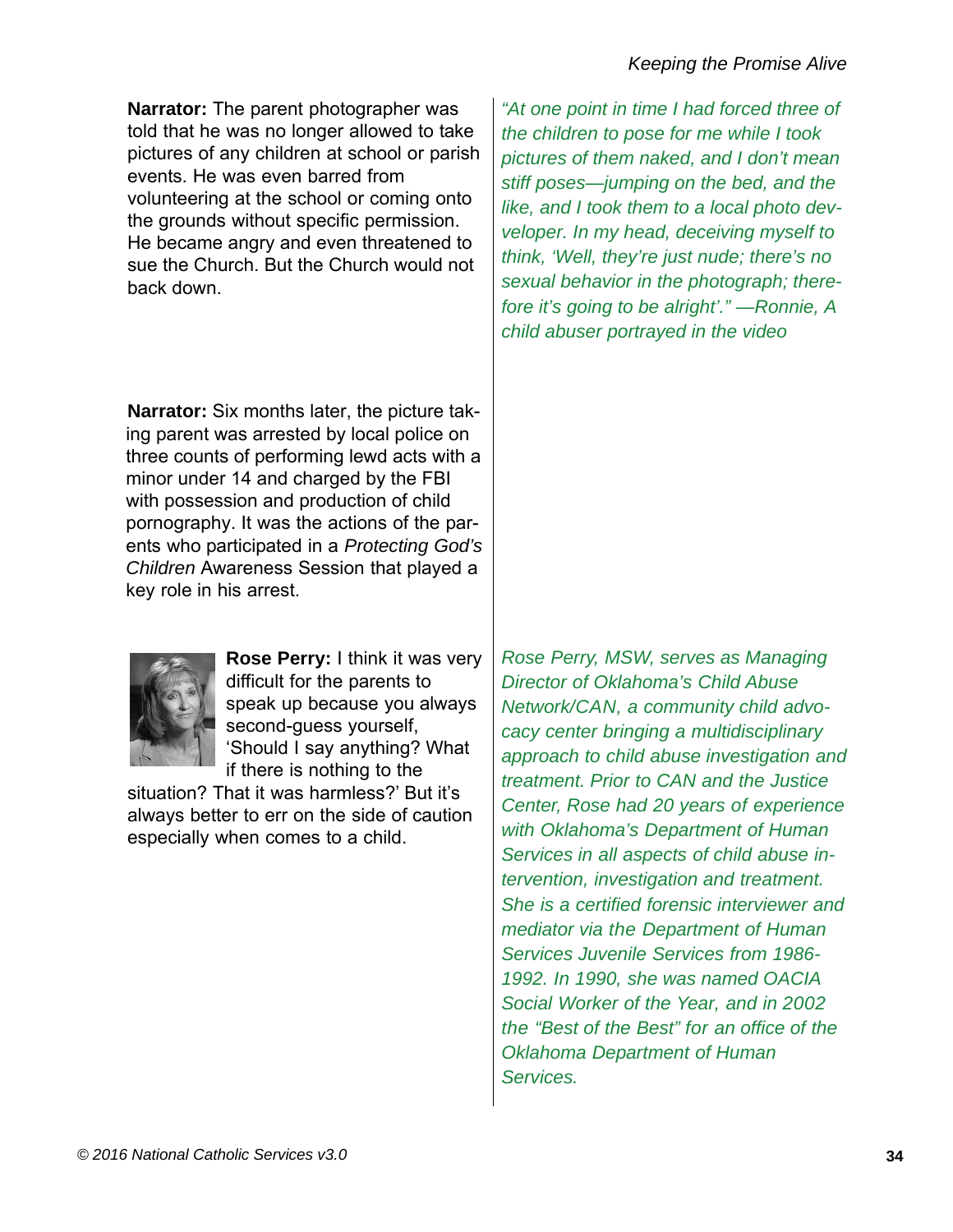**Narrator:** Communicating concerns may not be easy, but it is essential. When we make a timely response, we can take action to save lives. In one Protecting God's Children session, participants heard the following:

**Rose Perry:** Perpetrators look for isolated areas. Children who are sexually abused, there are usually no witnesses. And if you isolate the children from other adults

or other children even, then you're able to keep it a secret, you're able to talk to that child and really convince a child that it's okay, even when a child knows it's not okay.

*By communicating concerns, you are not accusing someone of being a child abuser; you are simply pointing out something of concern to you. In far too many cases of abuse, adults have noticed things along the way, but did not say anything until it was too late.* 

*In most abuse situations, perpetrators need to seclude children.* 



**Parish Representative:** Mary was a secretary at our church. She wasn't Catholic but she went to the training because she was an employee at our parish. She took the training

and then went back to her own church and found that there was a whole wing that wasn't being used. An education wing, that was unlocked, it was an area that anyone could get into. And she wanted to make sure that was secure, so it didn't become an area that could become a problem.

*"Adults need to be aware of secluded areas in and around school buildings and church buildings where a child could be taken alone. Those areas have to be made off limits. That means locking doors to rooms that are not being used and routinely checking places where children can be taken alone. Another important point is that adults should never meet alone with children in a secluded area. They should meet with children in an area where other adults can see them or an adult could walk in unannounced." —Dr. Barbara Bonner, noted international expert in child sexual abuse issues*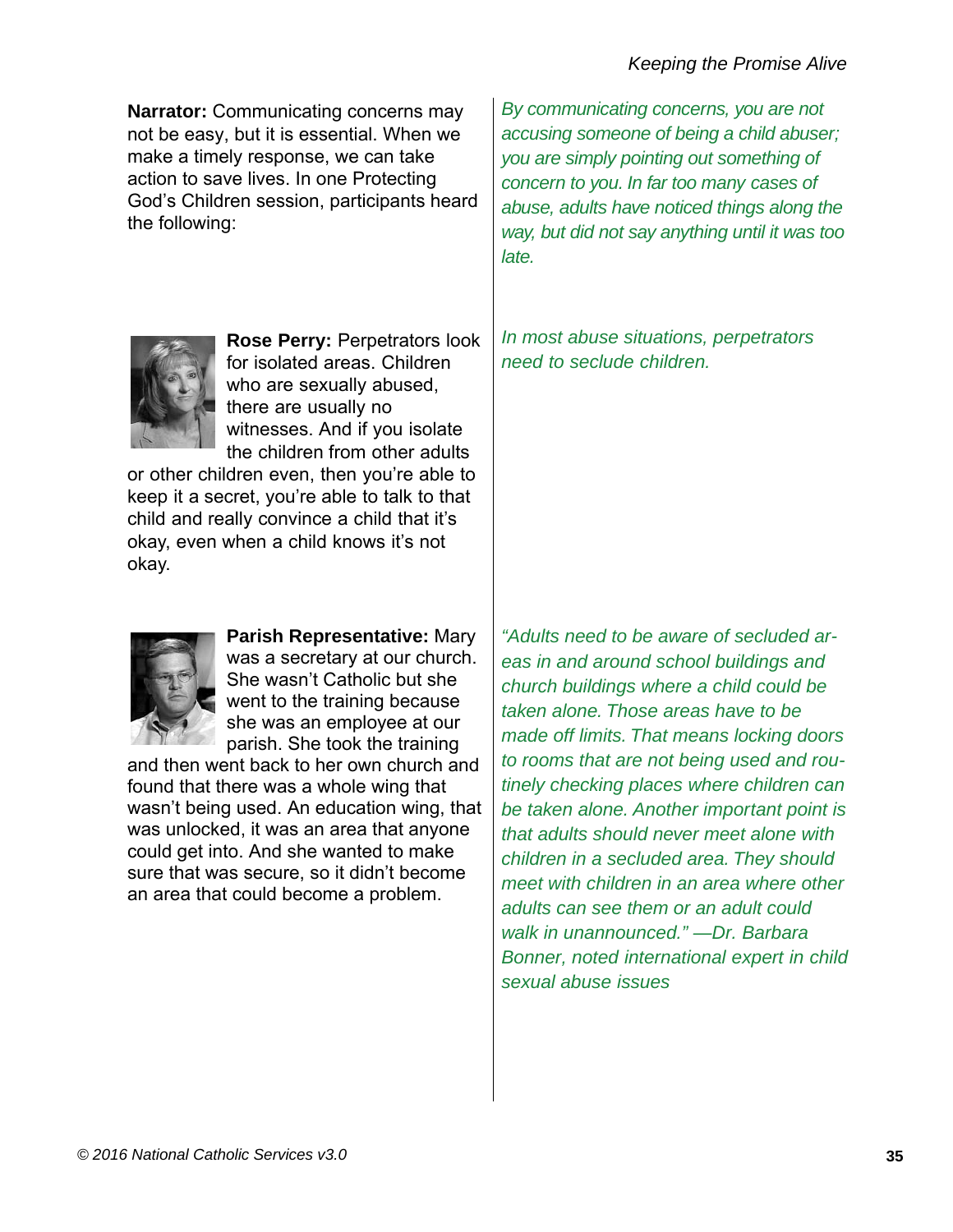**Narrator:** Armed with this important information, Mary went to her pastor and explained to him what she had learned about predators and isolated areas. Her church then changed locks on those empty classrooms and made sure only a select few had the key.



**Dr. Block:** The thing that's exciting about sharing this information is that we have a group of people who will take this training, but they can expand the training into other

areas, through their own discussions about it at their own churches, again in their neighborhoods and schools. So that, not only are they protecting one child for every person involved in the training but they protecting huge numbers of children potentially when they take this information forward.

*Effectively monitoring all ministries eliminates any opportunity for an adult to be alone with a child in an isolated area. If they know someone is watching them, they have more trouble finding opportunities to abuse without getting caught.* 

*Dr. Robert Block is Professor and past Daniel C. Plunket Chair, Department of Pediatrics, The University of Oklahoma Health Sciences Center, in Tulsa. He specializes in behavioral and forensic pediatrics. Dr. Block received his M.D. degree from the University of Pennsylvania, and has been a member of the O.U. College of Medicine faculty since 1975. As a faculty member, he has won the Aesculapian teaching award on three occasions. Additionally, he was awarded the prestigious Stanton L. Young Master Teacher Award (1998), a Presidential Professorship (1999), the Parker J. Palmer "Courage to Teach" Award (2001) by the Accreditation Council for Graduate Medical Education. In 2003 and 2004, he was named one of the "Best Doctors in America." Dr. Block is a diplomat of the American Board of Pediatrics, a Fellow of the American Academy of Pediatrics, and chair of the Academy's Committee on Child Abuse and Neglect. Dr. Block was appointed Oklahoma's first Chief Child Abuse Examiner in 1989, and he continues to serve in that capacity. He is a member and past Chair of the Oklahoma Child Death Review Board, and a member of the State Advisory Committee on Child Abuse.*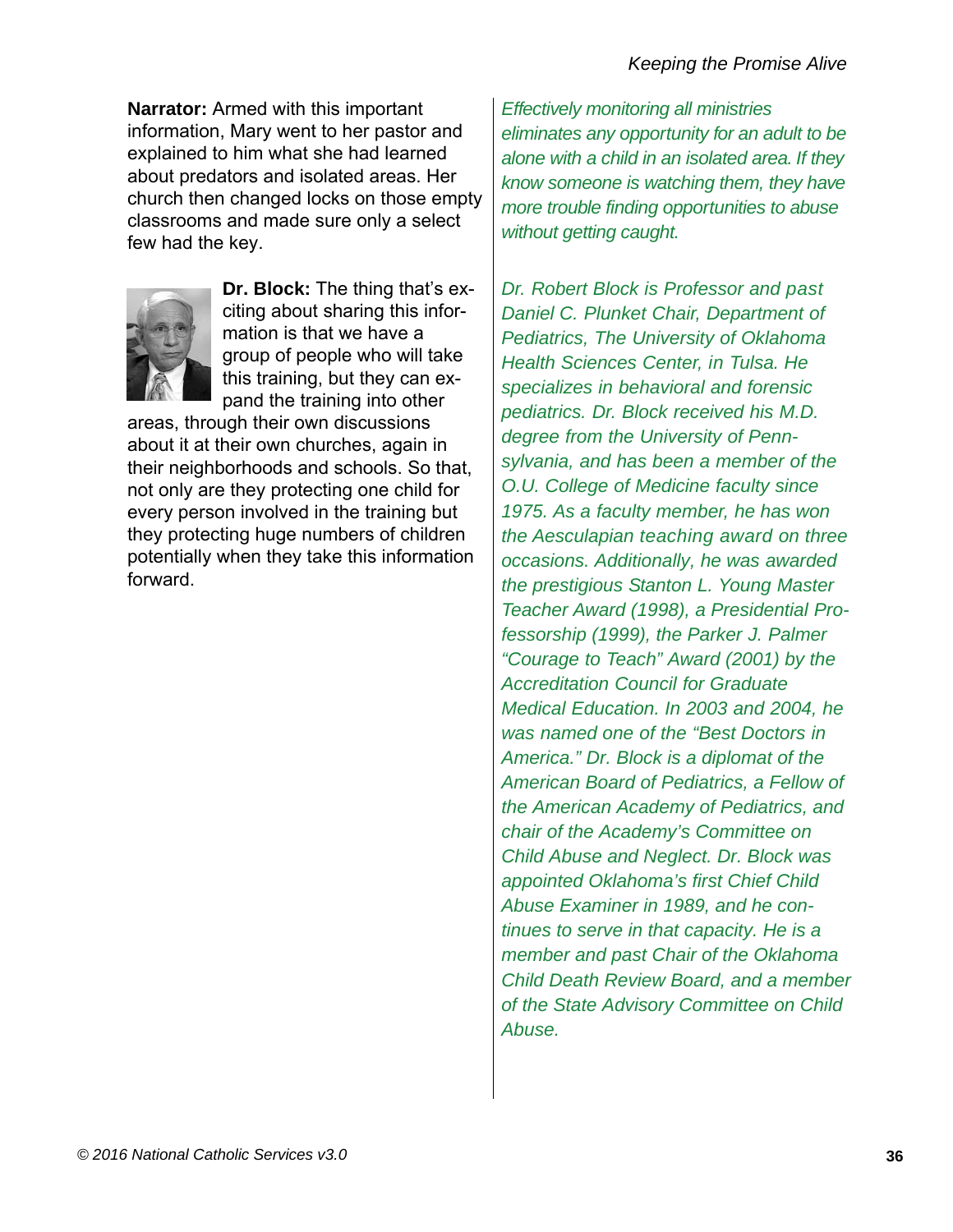**Narrator:** There are so many ways you can have a timely response including:

- Installing a computerized locking system on the main entrances to church facilities.
- At the end of Religious Education, youth group meetings, or any other activity involving children or young people, have the next to the last parent arriving to pick up their child stay with the group leader until the last child's parents arrives.
- Create a form for use in reviewing all programs before the program begins; and
- Establish a review process that includes parishioners and staff.

**Narrator:** Now, more than ever, it is also important to have a timely response in protecting our children and young people in the ever evolving virtual world of the Internet.

*He is a member of the medical team for Tulsa's Children's Justice Center, and is past president of CAN'S board of directors.. Dr. Block is a member of the Tulsa County District Attorney's Task Force on Crimes against Children and also served several years on the board of the Margaret Hudson Pro-gram for teenage parents. Dr. Block has authored several papers and a textbook, and has delivered over 800 public presentations.* 

*This virtual world has become a cultural reality that is not a "fad." Technology will continually advance at a fast rate and will continue to be a fluid environment for adults and youth.*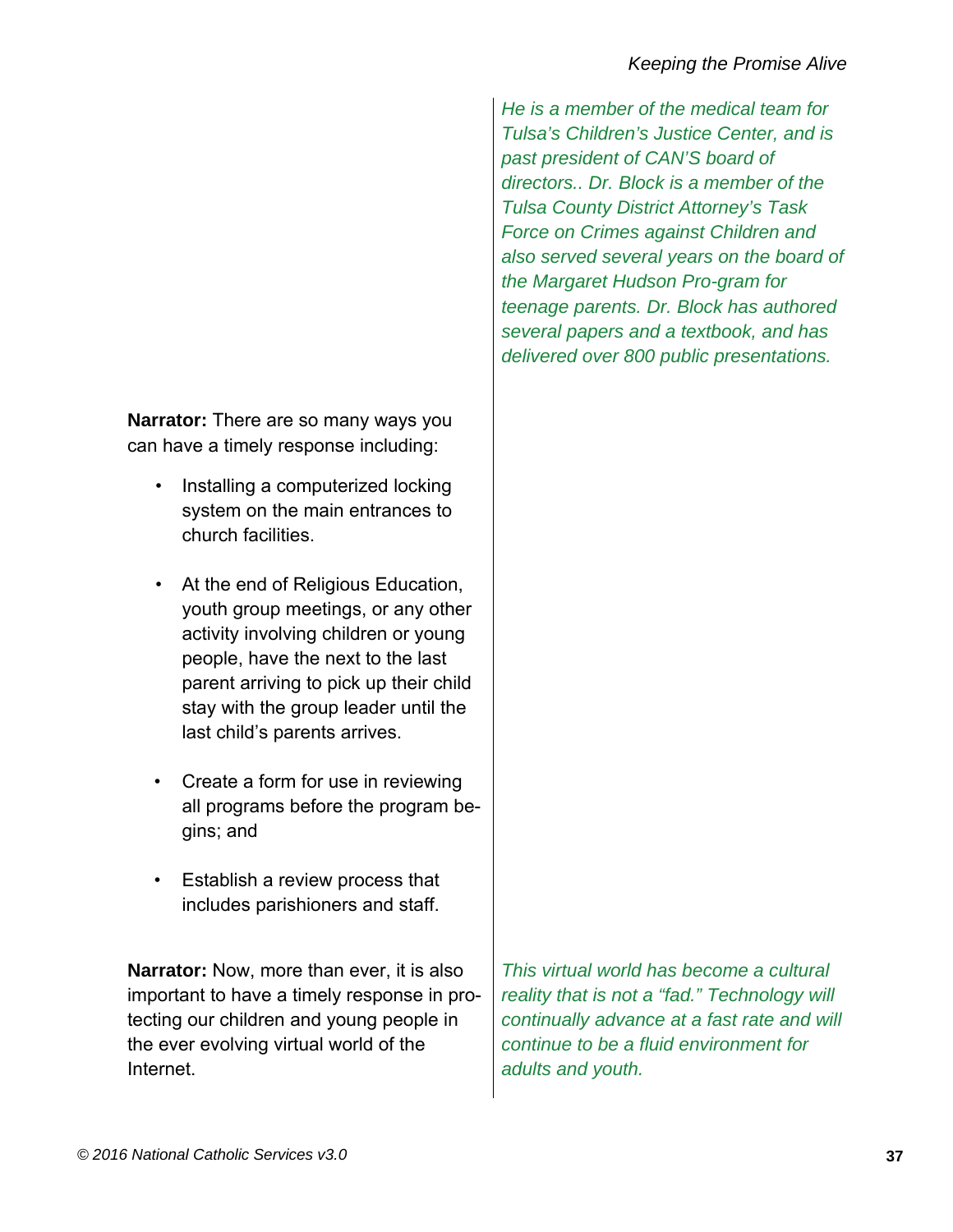There has been a momentous shift in the communication in our society in recent years. Many have traded in person, faceto-face relational interaction for a virtual and technologically advanced world of electronic exchange.

**Detective Robert H. Farley:**  The reality is there is absolutely nothing that's private on the Internet. Nothing at all.

**Detective Robert H. Farley:** As a result, a child molester can sit behind a computer or use a Smart-phone to roam online from gaming sites to

social networking platforms looking for children and teens susceptible to victimization.

*"It's not something you just get over. You just don't get over it. It's not that simple. I mean I tried to kill myself. I thought that everyone that looked at me knew that my manhood was gone. I felt dirty; used; disgusting." —Roberto, survivor of child sexual abuse* 

*Robert Hugh Farley is a 30-year veteran of the Cook County Sheriff's Police Department in Chicago, Illinois. As a highly decorated Detective, Deputy U.S. Marshal and the Supervisor of the Sheriff's Police Child Exploitation Unit, he has over 28 years of experience investigating and supervising child abuse investigations. In 2007, he supervised the internal investigation, following sexual abuse allegations, at Oprah Winfrey's School for Girls in South Africa. He is now an international child exploitation consultant for INTER-POL, Microsoft and the VIRTUS Programs.* 

*"Law enforcement in the United States observed that since 1997 that child molesters began using the Internet and even cell phones to facilitate child exploitation using the latest technology to target and then communicate with young people. Now, after 1997, child molesters no longer had to be in a position of trust, lurk in parks and malls, or even befriend a parent to gain access to children.*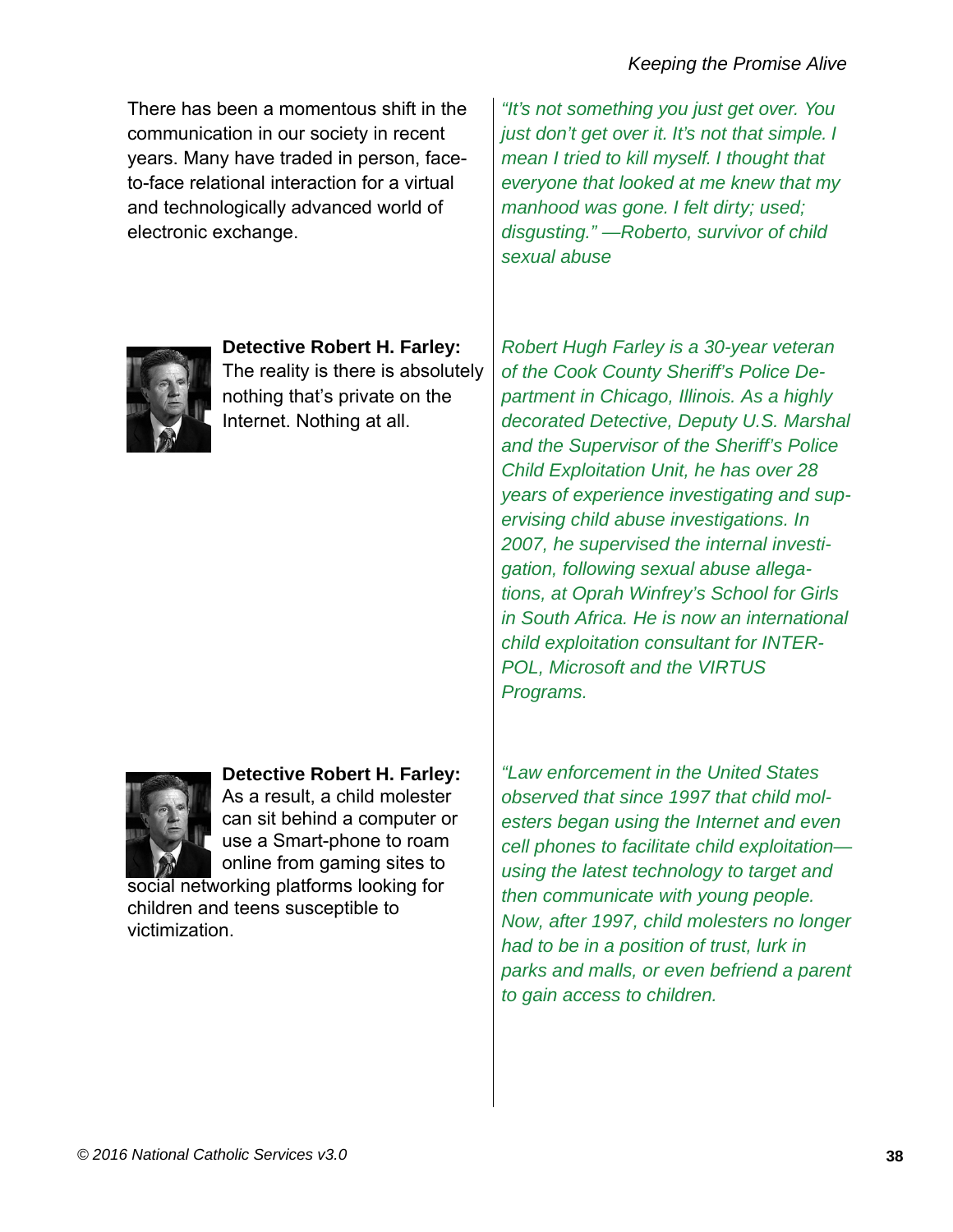Many adults and young people are still unaware of the hidden dangers of some technology related "apps" or the unsafe Internet sites, such as many social networking, photo posting or gaming sites. If teachers, parents and other caring adults would go to these internet sites or download a handful of popular "apps," they may be shocked by the content, photos and the personal information that they would find.

**Narrator:** Whether in the virtual or the real world, creating a safe environment comes from knowing the warning signs and having a timely response. In the *Protecting God's Children* Program we also learned that abusers can look like, or be, anyone, male or female, or even a team of people working together, in addition to adults who are married with children of their own.

Child sexual abuse happens in all income, racial, ethnic, and other demographic groups and sex offenders do not fall into one certain category. Sex abusers look like your neighbors, friends and acquainttances—the people with whom you work, family members and other trusted adults and other youth—this abuse is known as child-on-child or peer-on-peer abuse.

*Today a child molester can sit at a computer use a cell phone to roam online from social net-working sites to gaming sites and what they're doing is trolling for children and teens susceptible to victimization." —Detective Robert Hugh Farley* 

*97 percent of children between the ages of 12 to 17 play games using a computer, the Internet, a portable device or console games. Many children play these games online with individuals they do not know.12*

*It is clear that one of the best ways for adults to protect children is to cross the technology gap. Predators have already done so.*

*The extent of child-on-child abuse is difficult to ascertain. The majority of child sexual abuse is perpetrated by adults.13 Sexual abuse of children by other children is referred to as 'peer to peer' abuse, or 'child-on-child' abuse. The younger the victim, the more likely it is that the child is being abused by an older youth. While children can abuse other children, the majority of abuse is performed by adults. In reported cases of abuse, adults were the offenders in 60 percent of sexual abuse of youth under the age of 12.14*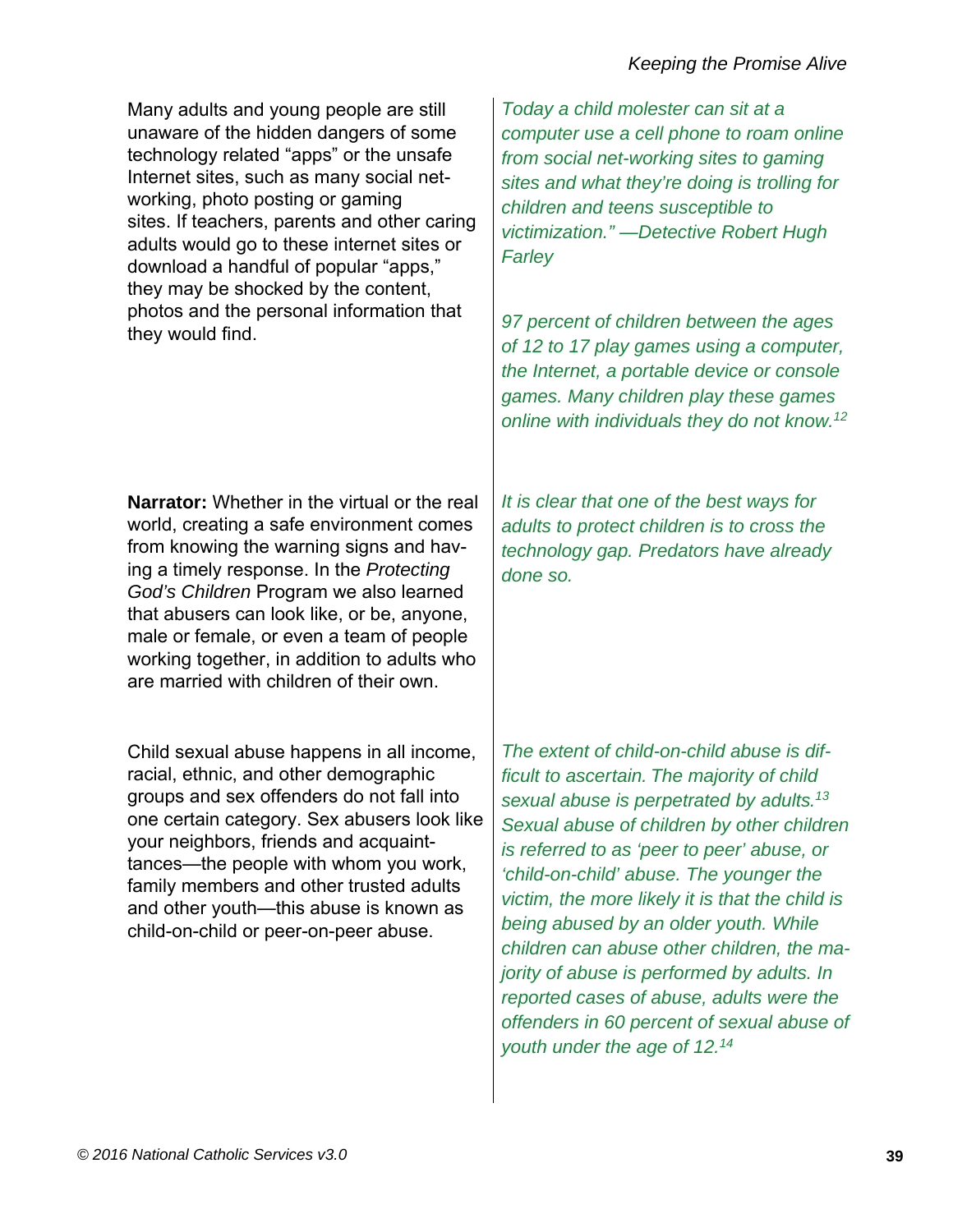**Narrator:** Randy's summer camp turned into an agony when his camp counselor molested him.



**Randy:** He seemed like a really nice guy. He'd take us swimming. He let us sneak out of the cabins at night. When I was homesick, he would stay

up with me. I trusted him. And then he did it. I've never been the same ever since.

*Randy went to church camp for the first year when he was ten. He had never been away from his family for three weeks before and he was a little frightened. His cabin counselor, Mr. Tom, was "like a big kid" himself, wrestling with the boys, hitting them on the arms and holding "pinching contests" to see who could stand to be pinched the hardest on the stomach without giving up. On the first day of camp, Mr. Tom told Randy he could be his "assistant" cabin counselor and help him run the cabin. That night, Mr. Tom heard Randy rolling around on his bunk, so he rubbed Randy's back and talked to him until Randy fell asleep.* 

*Mr. Tom "bent" the rules for the boys in his cabin, and they loved it. The other boys envied Randy for being his favorite. During the second week of camp, Mr. Tom told Randy that he was his best friend and that he picked him because he was the coolest kid in the cabin. That night, he took Randy to the boathouse and sexually assaulted him. After that, Mr. Tom took Randy to the boathouse every night. The camp had a rule that campers were not allowed to call their parents, but they could write open-faced postcards. Randy was afraid that Mr. Tom would read his postcards and he did not know who to tell at camp.*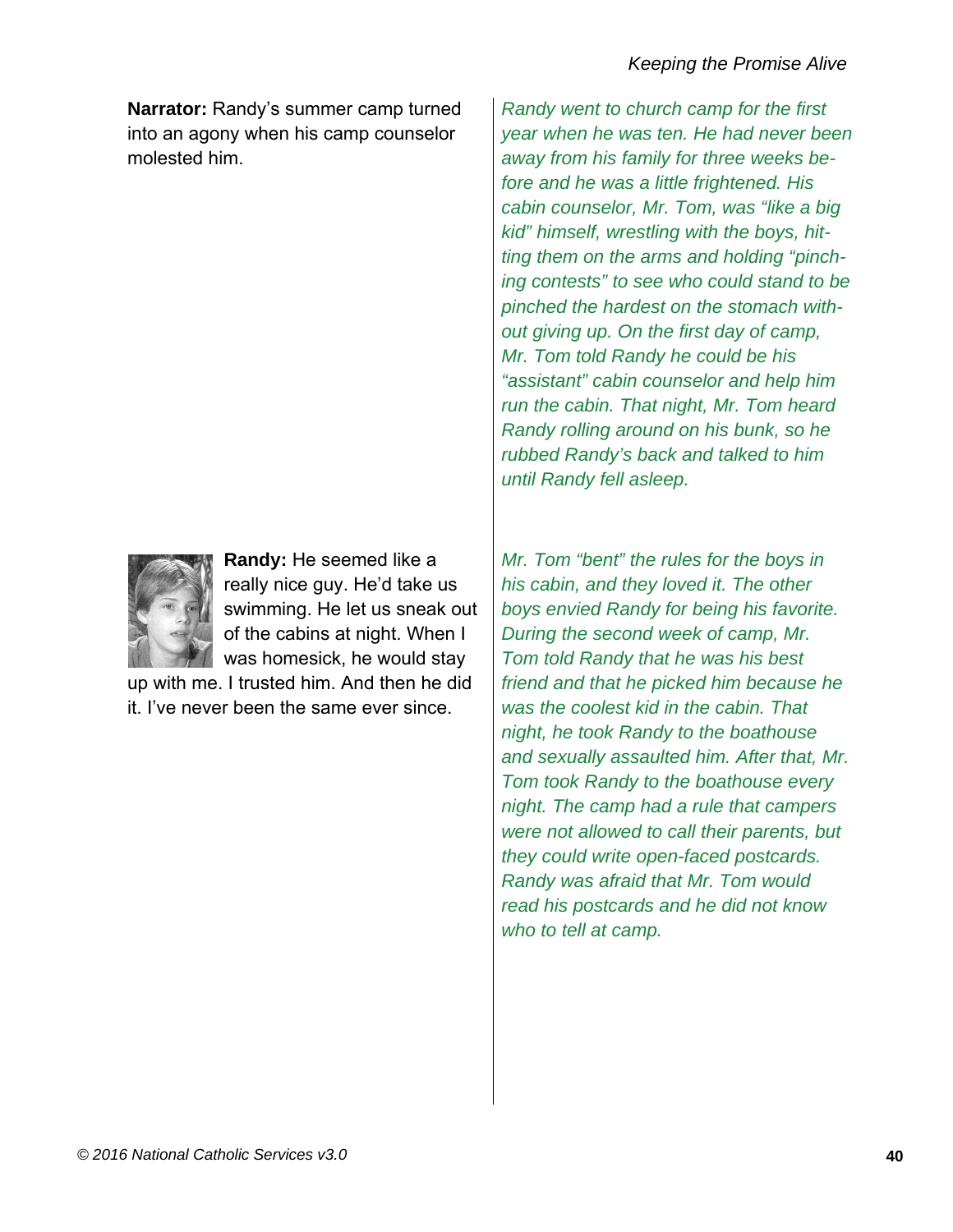

**Dr. Block:** The predators don't think the rules apply to them for the same reason they are predators against little children they have a distorted vision of right and wrong.

*We have no reliable way of knowing "why" abusers actually abuse, but we do know that one of the warning signs is that "molesters think the rules don't apply to them." As protectors of children, when someone does enormous damage to a child, we expect them to acknowledge the wrong, show remorse and seek forgiveness. But, child molesters often think that they love the children and that their actions are loving, so in their minds there is no reason to be remorseful—at least not in ways that we, as "nonmolesters," would expect.* 



**Rose Perry:** They also believe that they won't be caught. Ah, they think that they are savvy enough and can keep it enough of a secret and build

enough of a relationship making that child feel special to keep it a secret that they will never be caught.



**Dr. David Finkelhor:** Some child molesters are very appealing, socially gifted people. They win over congregations; they win over

neighbors; they win over families; they even win over the kids themselves. They can be talented, resourceful, and authoritative, but they use those talents to gain confidence with parents and access to kids to act on their own sexual interests.

*Another warning sign among child predators is that they don't believe the rules apply to them. Watch for situations where an adult keeps ignoring standard policy, or bends the rules with kids such as letting them get away with things their parents would not approve of.*

*To gain control of a child and therefore cooperation, the molester may patiently groom a child for the type of relationship the molester seeks. For many child molesters, the process of grooming can be time consuming. This grooming can take months or years, depending on the victim and it occurs in a variety of ways.*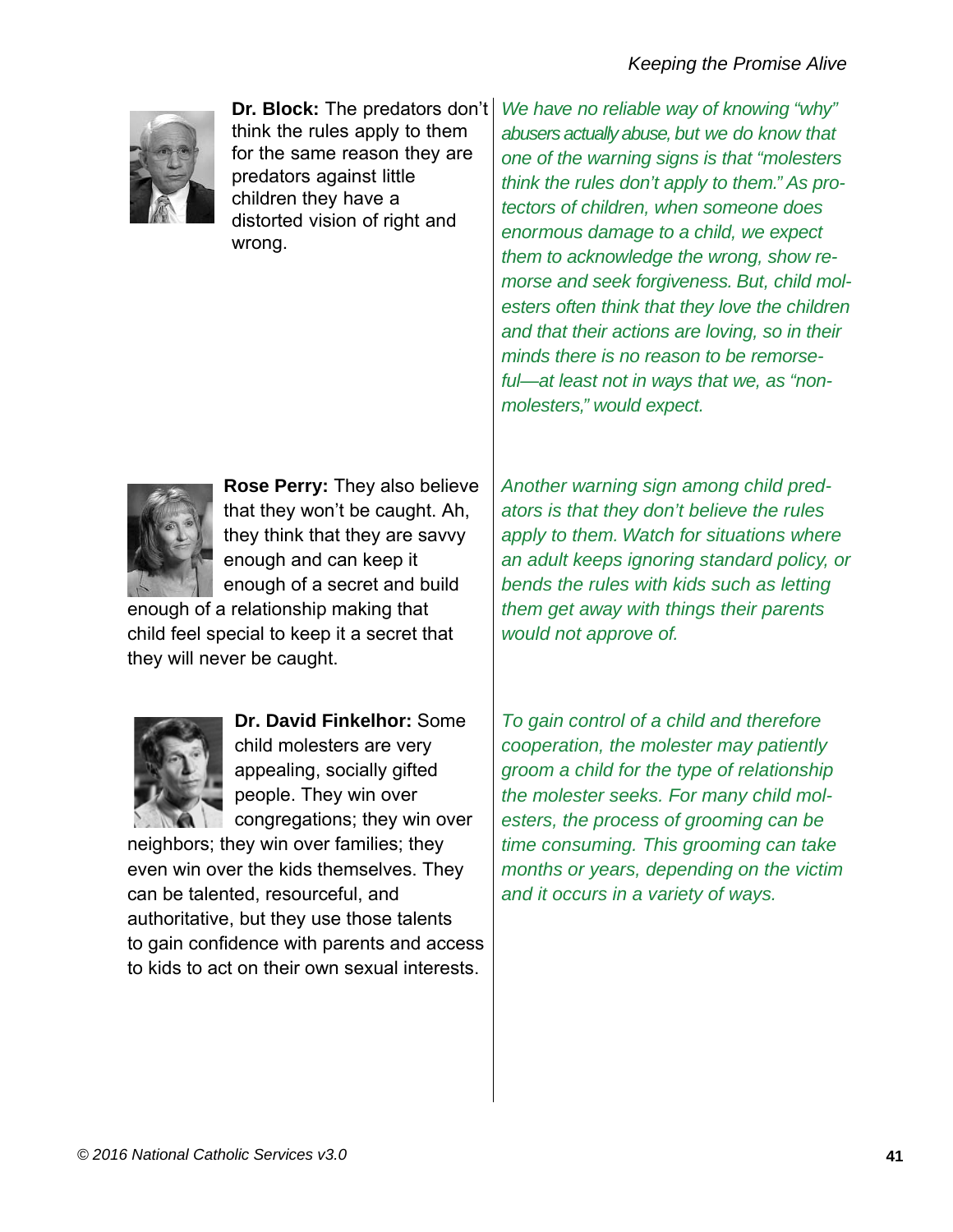*Abusers often go out of their way to groom the community in order to gain access to children by appearing reliable and trustworthy. 15 In this way, if there ever is a suspicion or allegation, the community is more likely to defend the abuser or make excuses for him or her.* 

*Some who work with children fear that their care for, and commitment to children will be mistaken for grooming. However, the grooming process is very different from appropriate affectionate behavior. Learning this information is an opportunity to notice others and to change our own behavior to avoid behavior that causes anyone concern.* 

*Molesters groom children to become victims. The grooming includes three different things that are going on at the same time.* 

*Physical grooming involves touch. The molester may initially touch a child in completely acceptable ways, such as a pat on the back or on the arm. As the child becomes more familiar with the molester, he or she may progress to hugging, tickling and wrestling to gradually condition the child to increasing levels of physical contact.* 

**Narrator:** But if you are aware of their actions, they will get caught. They will realize the rules of society do apply to them. Knowing the behavioral warning signs of the potential predator's grooming process is an important step in creating a safe environment.

**Narrator:** Child abusers use a grooming process to gain access to children. They build trust not just with the child, but with the child's family as well. This manipulative process includes physical, psychological and community grooming intended to create an environment that traps children and lulls families into complacency.

**Narrator:** Physical grooming involves a physical progression of touches from a normal acceptable touch, to a more aggressive and intimate one. It is done for two reasons, to desensitize the child to inappropriate touch and to confuse the youth about his or her boundaries.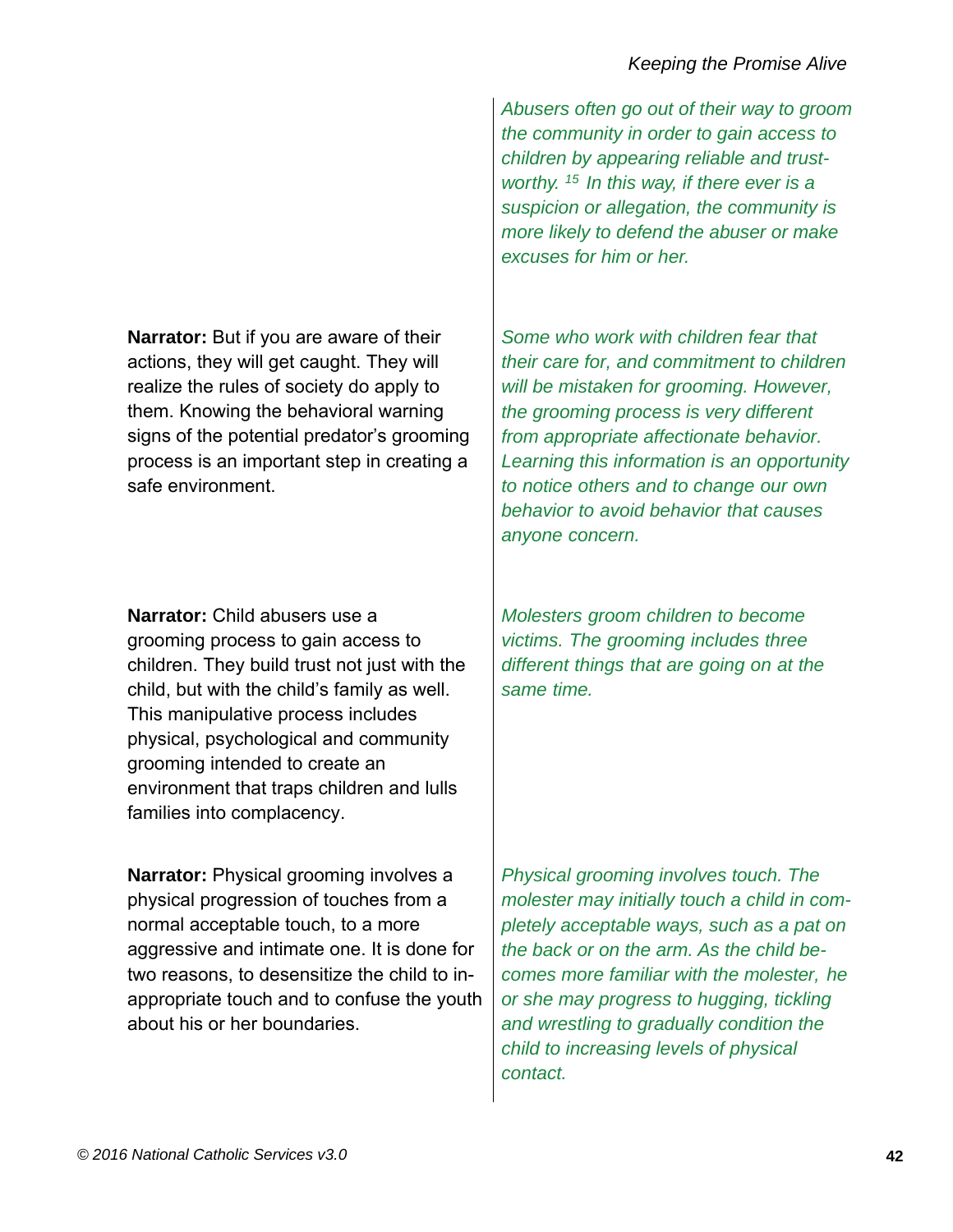

**Karl:** I would rub them on the back of their pants. I would rub them in ways where they didn't really know for sure what I was doing 'cuz when they felt

uncomfortable sometimes they would get up and go skate. But they never said anything, so I always would just take that as well, I must of really got close to that line as to what I could cross over and that kind of told me how much more I could do the next time I could get them to sit in my lap.

*Eventually, the molester will begin to touch more intimate areas, pretending that the touch was accidental at first, but increasing the frequency and duration as time goes on. This grooming may be so subtle that the child may not realize what is happening.*

**Narrator:** Psychological grooming includes actions that make a youth feel dependent on an adult, often involving an aspect of emotional attachment. The molester may shower the child with attention or gifts, provide the youth with drugs or alcohol or may act as a confident.

*Psychological grooming is subtle and progressive and is also known as emotional grooming. The molester may begin by just showing attention to the child, by talking to her or him, by being friendly and funny so that the child begins to regard the molester as a friend or as a peer of sorts. The molester will advance, then, to demonstrations of concern, care and escalating affection for the child. The molester creates a sense of dependence in the child by developing this "special" relationship that the child enjoys at first. Buying the child treats or gifts or taking the child to fun activities are often part of the process. If the child begins to resist, the molester will use the dependence and affection the child has for her or him to convince the child that the child caused this behavior and that the child enjoys it. If necessary, the molester will coerce the child into continued cooperation by threatening the child with injury or violence.*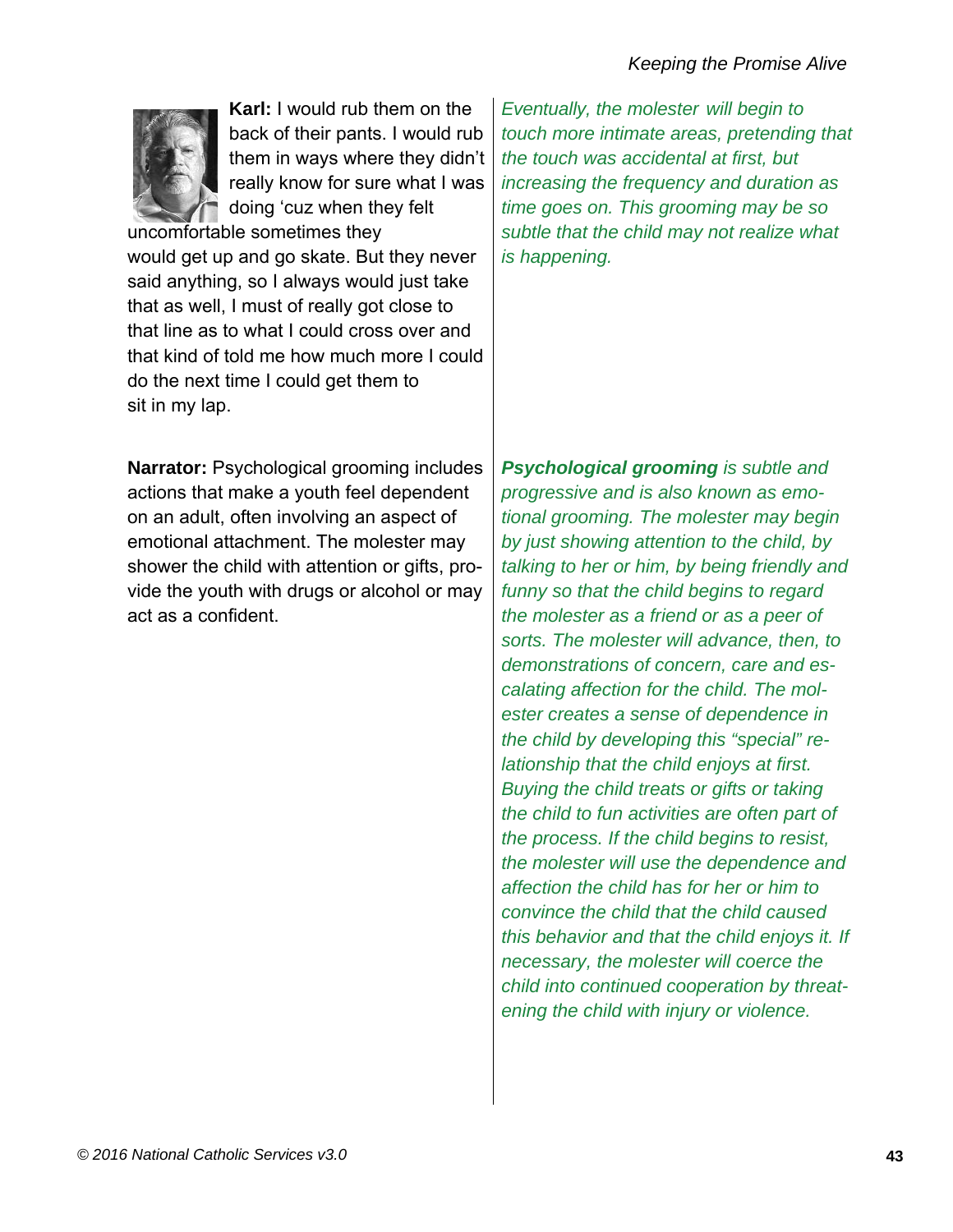*The molester may even threaten to harm the child's mother or other family members. To keep the child complicit, the molester may persuade the child that if the parents find out, they will be angry and blame the child for what happened. All of these techniques leave the child conflicted, helpless and dependent, feelings that bond him more resolutely to his abuser.* 

*A "Gift" can be defined as "something that is bestowed voluntarily and without compensation." The word "bestow" can be defined as presenting or conferring something. And, "without compensation" means more than without payment. It means that nothing is expected in return. If there is any condition or expectation, it is not really a gift.* 



**Karl:** It's very easy for a child molester to slip into a child's life. All they gotta do is show the child any attention.

Especially if the child feels like

they're being neglected at home. And they become their friend…and, boy if I was your dad. I'd let you do that. When you start agreeing with a child with the things that they're saying about their home life, you've got the kid over right away.

*While no child is truly immune from abuse, most child molesters often target children who are coping with difficulties already. Children who have been removed from their homes and placed in out-of-home care are extremely vulnerable to abuse.16 Children from single-parent households, who have distant relationships from their parents17and who have physical and emotional disabilities are at higher risk for sexual abuse.18 Disabled children are up to three times more likely to be abused than non-disabled children.19*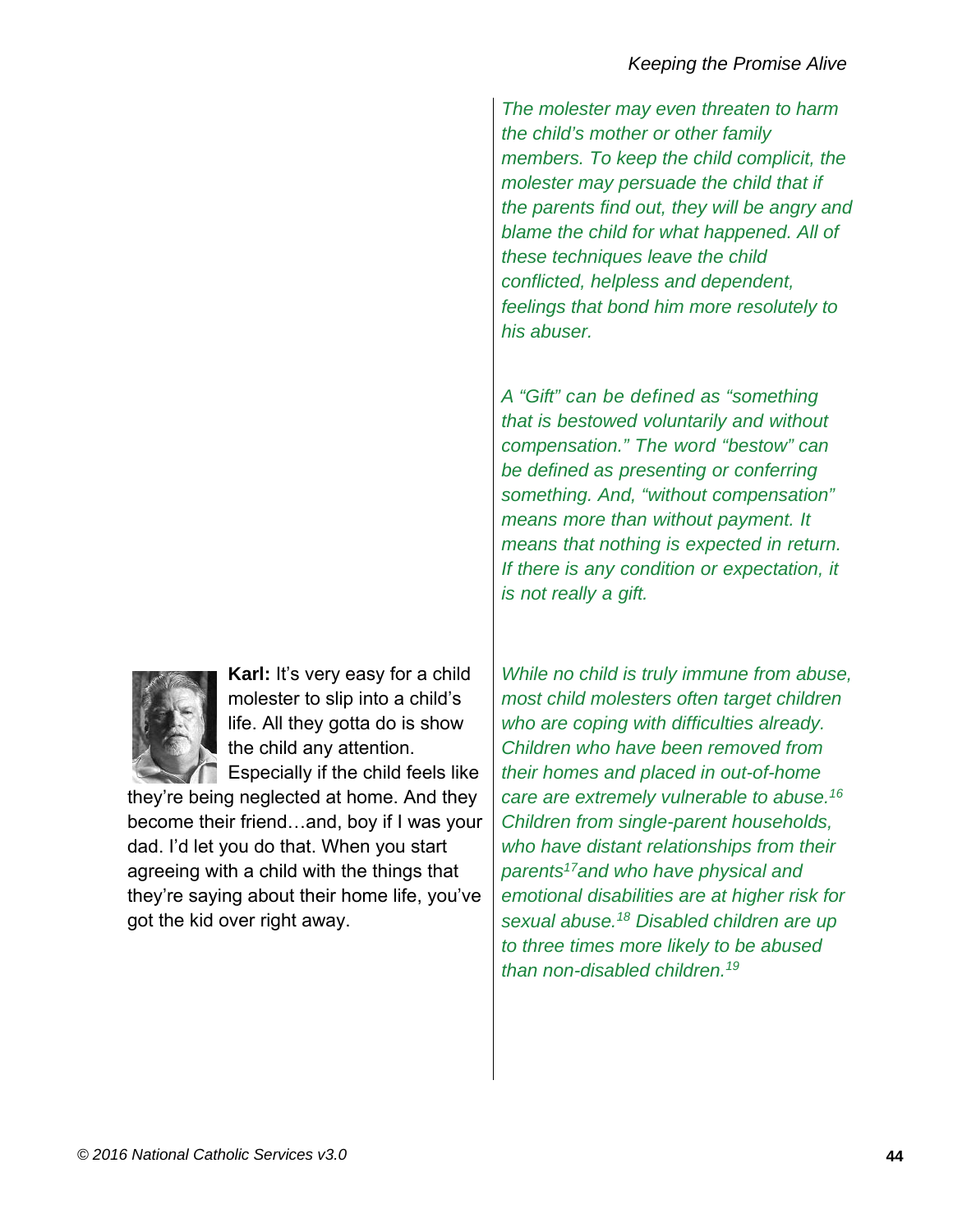**Narrator:** Community grooming provides the abusers with the environment needed to accomplish their goals. Abusers will work to ingratiate themselves into the community, developing relationships with adults and children for greater access to youth and protection against suspicion.

*Community grooming provides the molester the environment needed to accomplish his or her goals. The abuser may fill a role that the community needs. The molester appears to other adults, employers, co-workers and parents as a generous, kind person who genuinely likes children and cares about a child's best interests. The molester may even develop a rapport with the mother or father of the victim to build trust, as well as further access. Generally, the community regards the molester as having special insight into children and as someone to be trusted. When a child accuses the molester or when the molester is caught perpetrating against a child, the community may react with outrage, not at the molester but at the accuser because it seems so inconceivable. In many cases, the community grooming is so effective that if an allegation does surface, the community may not believe the victim. The community may even blame or shame the victim for the allegation or the problems that seem to come as a result of the allegation. It is also difficult for a community to believe that a beloved member could be doing something as terrible as abusing a child.* 

*A person (or group) is less likely to blame a victim for a crime if the person (or group) has acquired specific knowledge of victimization issues20 including learning about child sexual abuse and how youth are victimized.*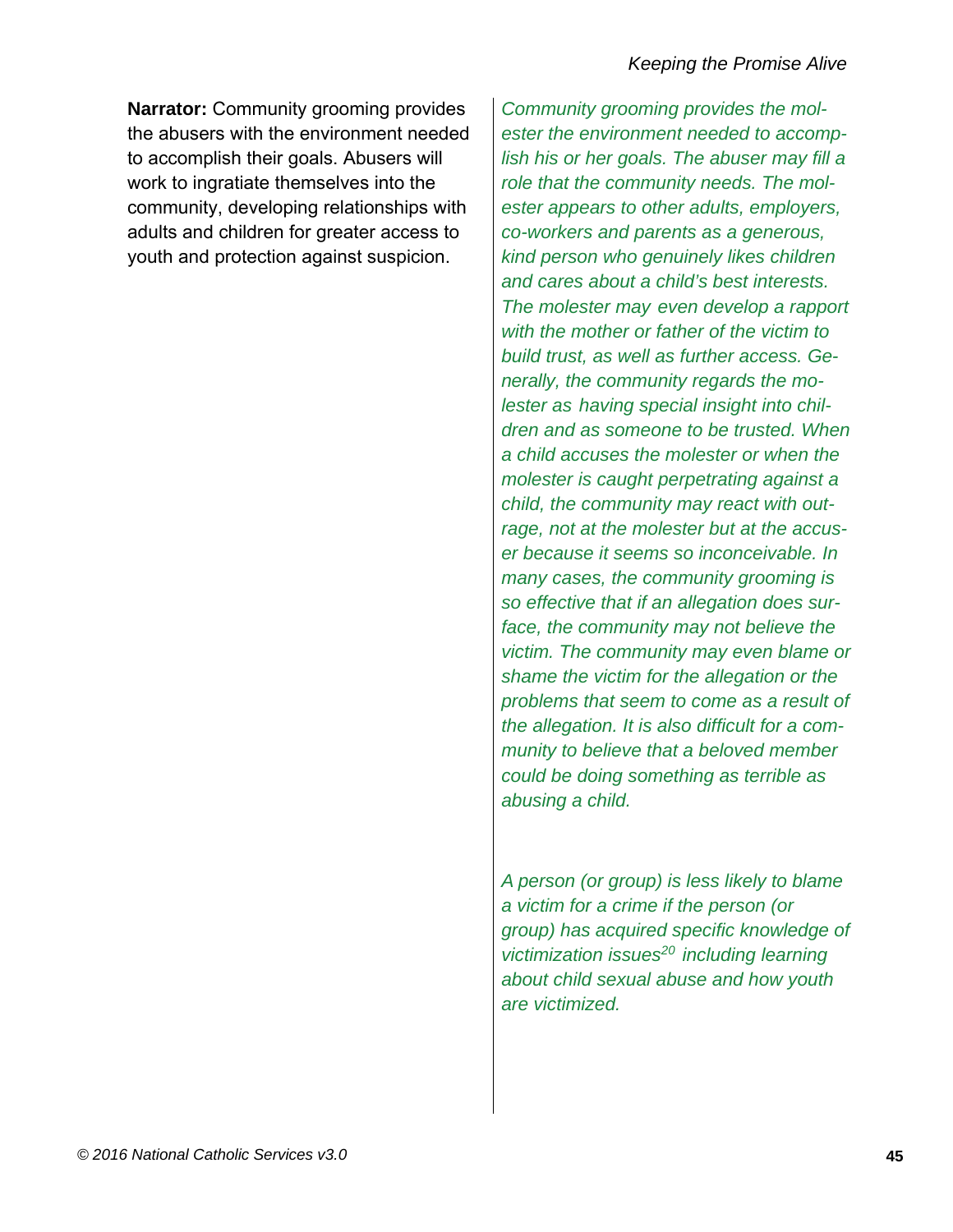

**Dr. David Finkelhor:** Most child molesters are well known or related to the kids they molesters. They look for kids who are comfortable with them or who are needy

and therefore vulnerable. They convince parents and other caretakers that they're just trying to help out with homework, with babysitting, or with special treats.

**Narrator:** There is a line between appropriate and inappropriate behavior. Be aware of people who ignore standard policies and procedures. Predators think the rules of society don't apply to them. Keep your eyes open for concerning or inappropriate behavior. Things that may give you that uneasy feeling.

*Factors that make children more vulnerable to sexual victimization from people outside the family include a lack of adequate adult supervision, family separation due to immigration, residence in high-crime areas, parent inability to understand English, dependence on others for economic or social support and lack of affection or warmth in the family.21*

*The VIRTUS training program is only one facet of the safe-environment protection process. By educating the community, we gain allies in the process of protecting our children from potential predators. In addition, all fixated/preferential child abusers must "groom" children in order to sexually abuse. It is very challenging for a fixated abuser to sexually abuse a child without grooming that child physically and emotionally, in addition to grooming the community. Fortunately, there are many red flags that possible perpetrators will exhibit that alert others to the grooming process. This is one of the reasons why it is so important for everyone as caring adults to know the grooming process and to be able to recognize behavioral red flags, so that if they see a red flag or have suspicion of abuse, they can effectively communicate their concerns to the right persons.*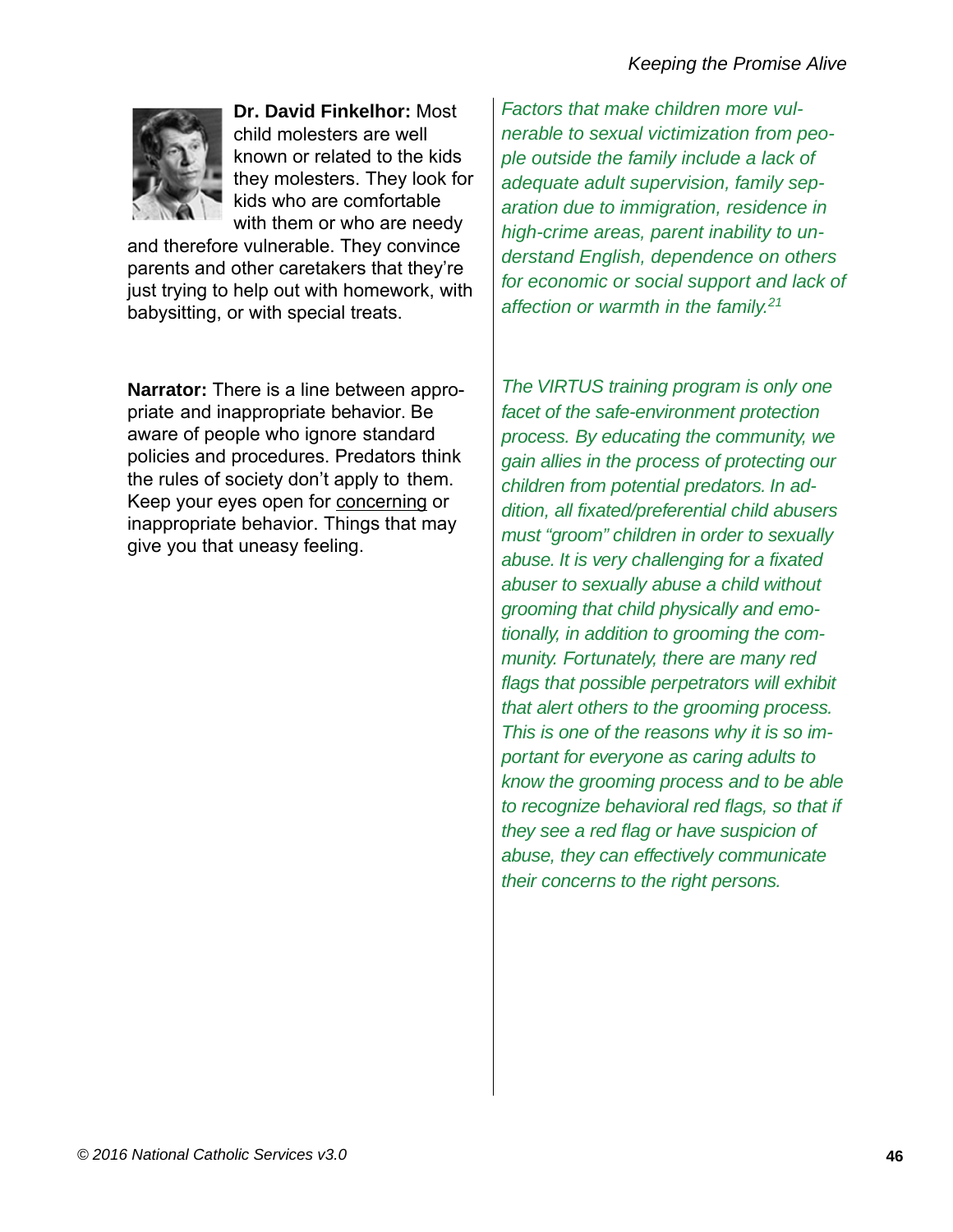**Narrator:** A good way to measure if adult to minor behavior is appropriate and transparent utilizes the "PAN" acronym, meaning that any affection shown to a child should be:

- **P**ublic
- **A**ppropriate, and
- **N**on-Sexual in nature.

**Narrator:** This is an area where knowledge of your organization's policy and code of conduct are extremely helpful. These documents help you to understand what is appropriate, and inappropriate behavior for adults interacting with minors. When everyone is following these policies and procedures, there is a standard set that will help to quickly identify those who do not want to obey the rules.

**Narrator:** If adults are exhibiting these warning signs, or other inappropriate behavior, it does not always mean that they are abusing a child. However, it could be characteristic of the grooming process and must be addressed.

*There is a difference between someone who genuinely cares about children and one who seems to be more interested in being with children than adults. Especially one who has their attention on children particularly children that are not their own.* 

*Adults should trust their instincts when something or someone makes them feel uncomfortable or uneasy.* 

- o *Speak to the person or—in most cases, the supervisor.*
- o *Before you express your concerns, think through what you want to say. Then, establish a context or a framework for the conversation.*
- o *Be specific about your concern.*
- o *Describe what made you uncomfortable in clear terms.*
- o *Let the person know exactly what concerned you about the interaction.*
- o *Let the person know why you are bringing the concern to him or her.*

*Don't be surprised if the person is upset about the concern. It is natural. However, if the reaction is too strong or the person does nothing to correct the situation, take the complaint to someone else who can do something about it.*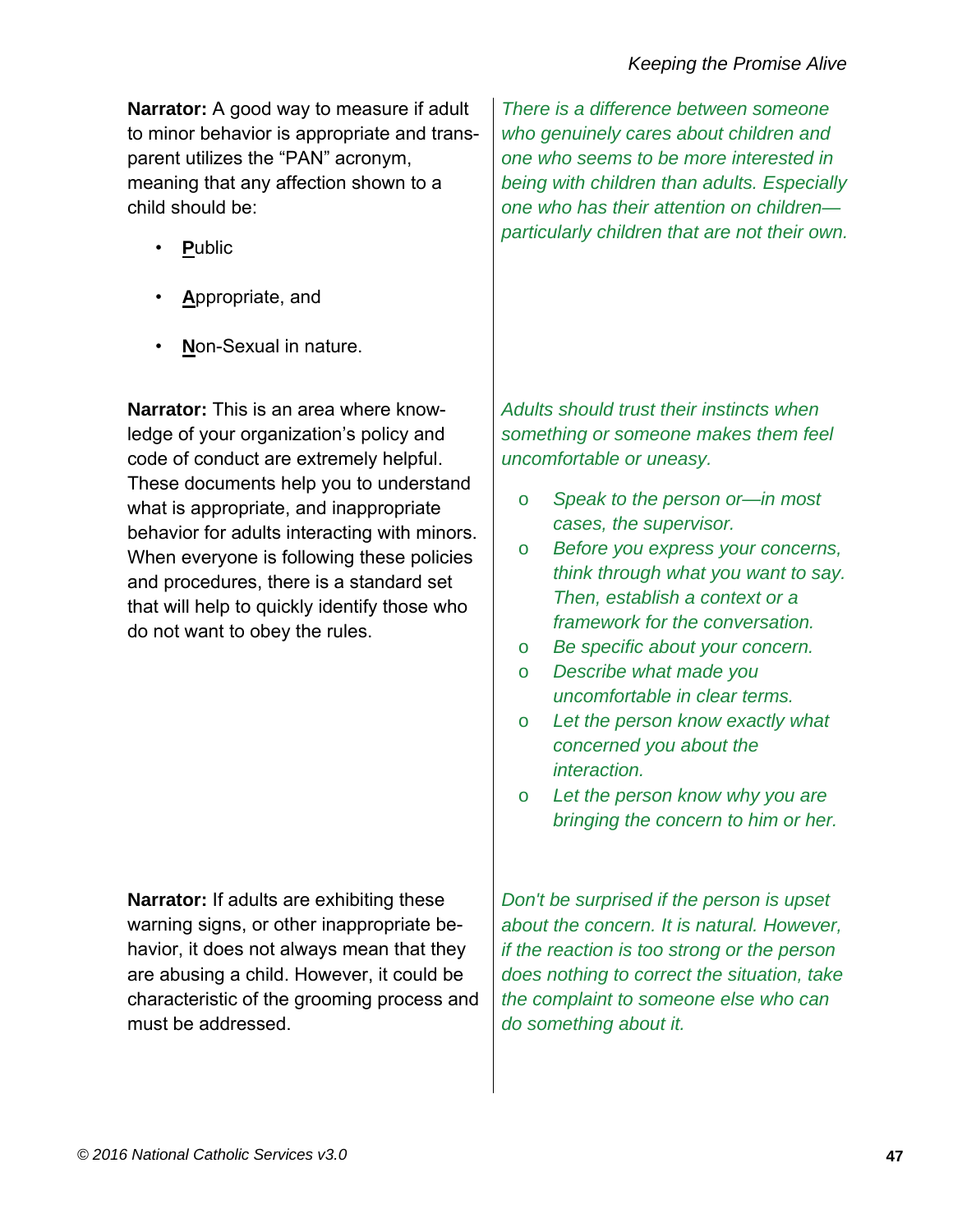**Narrator:** It is also important to pay attention to who spends time with our children in today's world of technology. When a child or young person uses an electronic device with the Internet, they may be subjected to inappropriate materials or even strangers without an invitation. They can be victimized in a variety of ways such as cyberbullying or even sexual exploitation through social media, technology apps or even new internet friends who are not what they seem.

*The upward trend of computer and Internet use is strong among young Americans. Of those between the ages of 5 and 17, 90 percent are using computers and nearly six out of ten are on the Internet.22*



**Det. Robert Farley:** Because of the charm and seductive talents of molesters young people should be warned that whenever they communicate

with someone using technology—even if it is just chatting about homework within an internet gaming site—they should never provide technology-facilitator "friends" with personal or identifying information like hometown locations or school names. Even apart from conversation, an innocently posted photo taken at a school can also contain personal information in the background, in addition to tracking information imbedded in the meta data of the photo, such as the actual GPS location where the photo was taken.

*Children and teens should be encouraged to electronically communicate only with friends or other people they have actually previously met in person. Children and teens are in real danger when they actually meet "Internet friends" who are in fact strangers that they have only communicated with online through various forms of electronic devices.* 

*As a parent or other caring adult, you must remain adamant that your young people never physically meet anyone in person that they have communicated with only online.* 

**Narrator:** When it comes to technology it's Important to:

• Be proactive—install filtering and monitoring software onto each electronic device and regularly review the content.

*It is vital for caring adults to continuously reiterate to young people that they must never give out any personal information over the Internet.*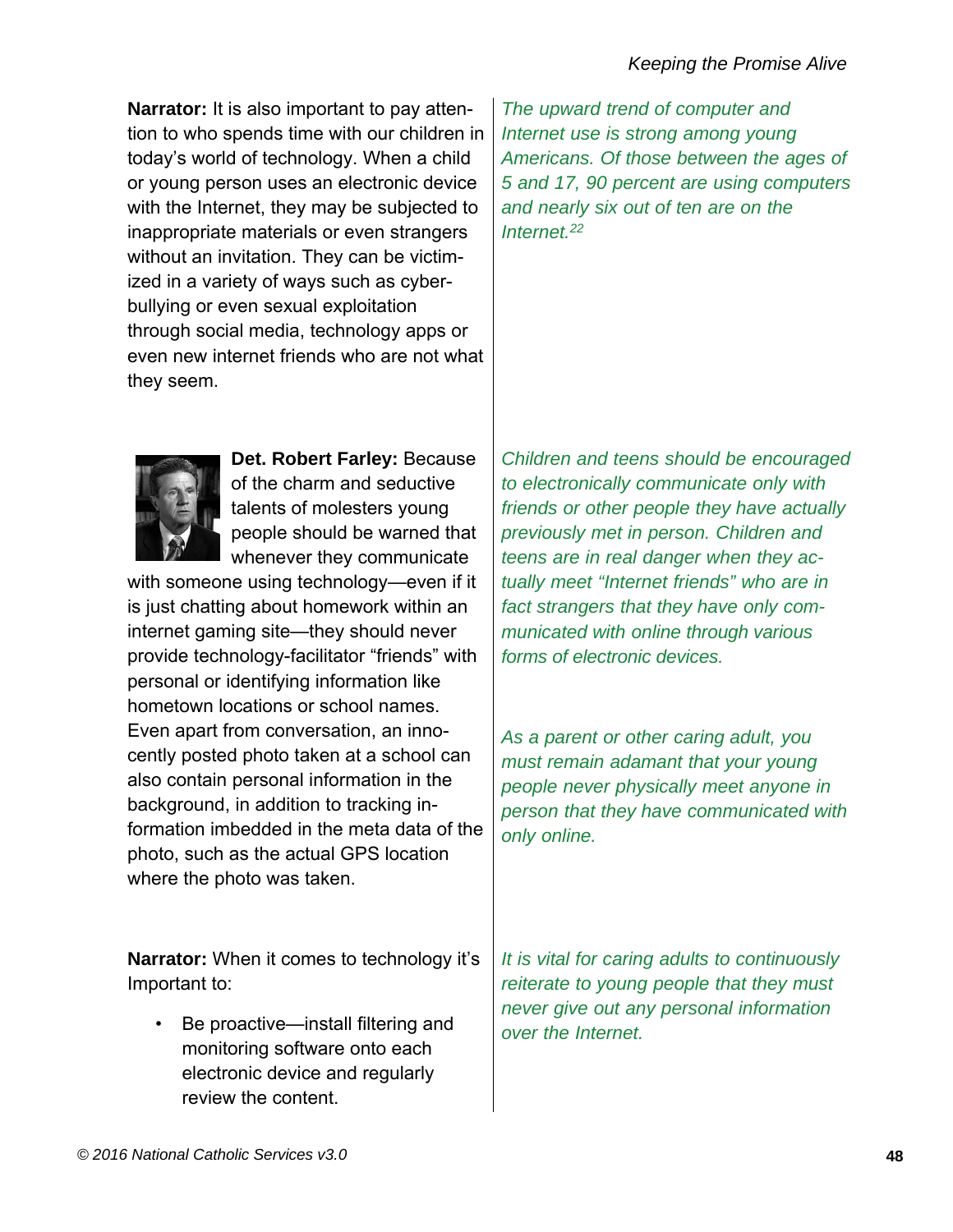- Create procedures at home for consistently reviewing activity and Internet usage conducted on your child or teen's electronic devices. For example, encourage a proper and balanced usage of all electronics in an open area such as the living room or family room.
- Have a conversation about what constitutes "personal information."
- Don't allow a child or teen to post or provide personal information through a social networking venue.
- If an electronic device has webcam or video capabilities, use a piece of electrical tap to cover the lens when not in use. In this way you insure that no one can remotely access the device without your knowledge.

**Narrator:** By parents and, educators, and other caring adults teaching children and young people about the importance of computer safety and communicating any unusual incidents, it becomes more difficult for a predator to use technology to find their next victim.

*"Adults should be monitoring how and with whom their children are communicating, whether in person, on the computer or Smartphone. While computer, tablet or cell phone monitoring software is good, a regular, nighttime examination of a young person's cell phone messages and photos often can help to protect them further. The best security measure of all is to regularly and openly communicate with children about the latest evolving technology. Discuss the risks and benefits thereof, as well as the potential impact upon their lives." —Detective Robert Hugh Farley* 

*The intrinsically isolated nature of the communication and the fact that the "contact" is usually outside of the sight and hearing of others makes online communication more challenging to monitor. Known as the "Online Disinhibition Effect", when one is safely ensconced behind the anonymity of a smart phone or computer screen, the person feels safer to do, say and experience what may be contrary to their values in ordinary, face-to-face interaction, otherwise known as the "real world.23"*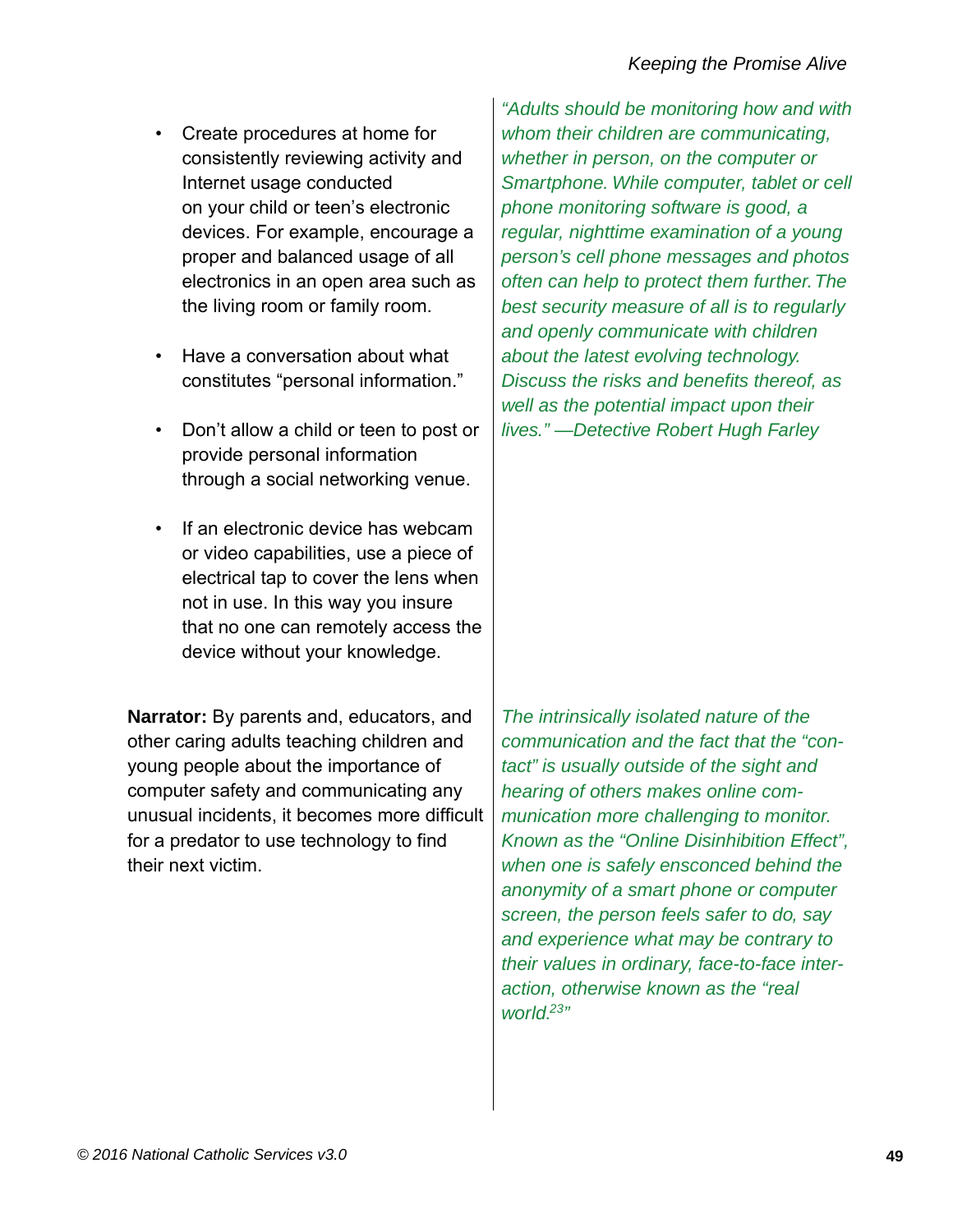**Narrator:** Teaching children and young people to have a timely response and to communicate their concerns is an important part of keeping them safe from sexual abuse.

**Narrator:** In the past, it has been taught that a child's private body parts are only those parts of the body that are covered by a bathing suit. In reality, a person's entire body is private and belongs to them. This includes the mouth, face, arms, legs, etc.

Let your child know that no one, including an adult, young person or another child, has the right to see or touch them anywhere on their body that makes them feel uncomfortable or afraid. And, no one should ask or force a child to touch anyone else's body.

*Online communication can be problematic to ministry because seemingly innocuous conversation about school or ministry between the organization's staff or volunteer member and a minor can easily move to conversations of a more intimate nature. This direct access makes it easier for a potential threat to interact with children in ways and places that used to be considered private, such as the home.24*

*Victims may be embarrassed or reluctant to answer questions about the sexual activity.25*

*In a study of 630 cases of alleged sexual abuse of children from 1985 through 1989, in 79 percent of the confirmed cases, children initially denied abuse or were tentative in disclosing. Of those who did disclose, approximately three-quarters disclosed accidentally, and 22 percent had recanted their statements.26*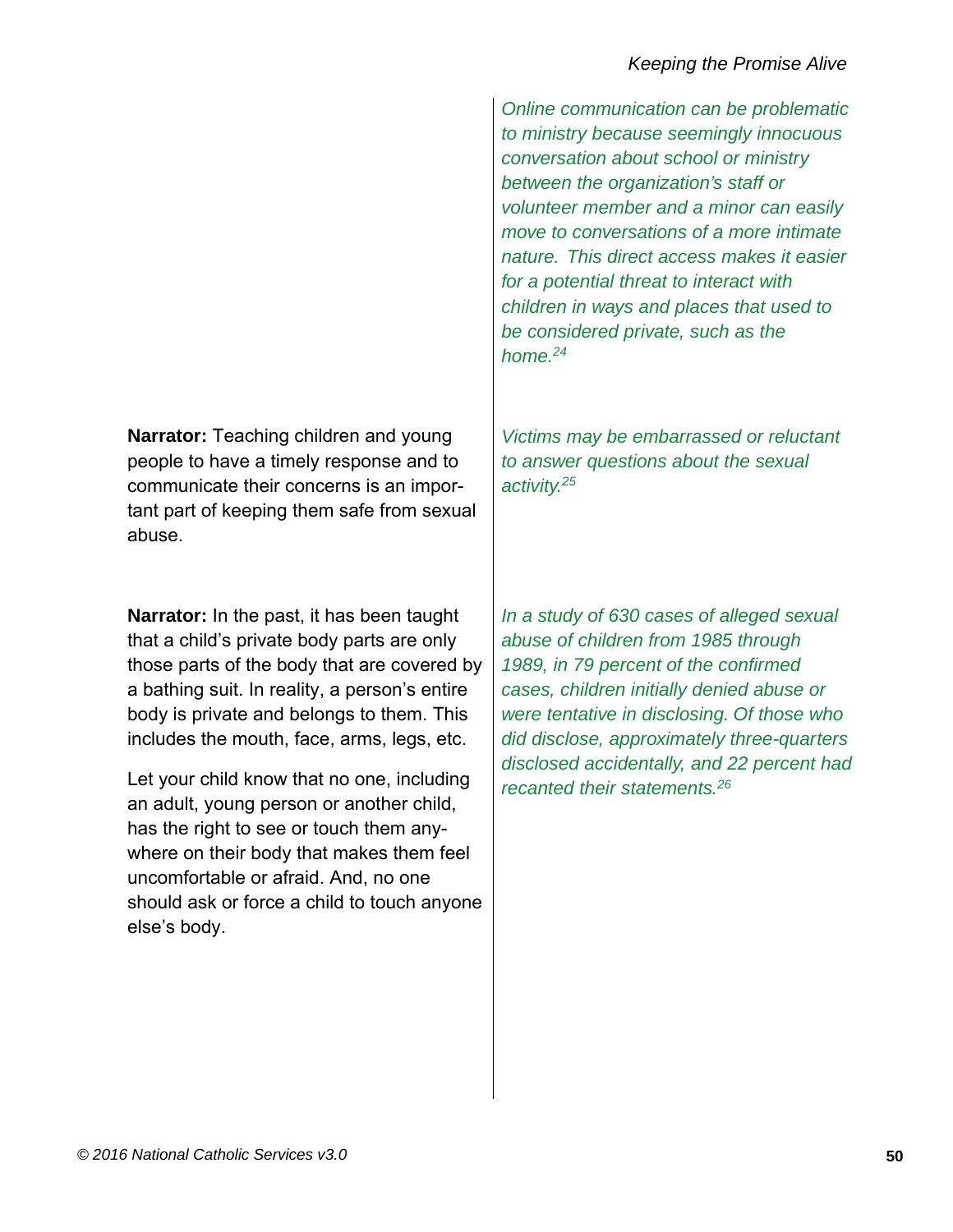Let them know that if this happens they should;

- SAY NO
- GET AWAY
- And immediately TELL A PARENT OR SAFE ADULT, even if the person tells them not to tell.

You should also teach your child that there may be special circumstances when a doctor or other safe adult may need to touch them in order to help keep them healthy or clean, but only with your permission and supervision.

**Narrator:** It is important to be aware of anyone who might be "grooming" a child by constantly tickling, kissing, or hugging them. A child will sometimes tell a parent that he or she does not want to be hugged, kissed or be tickled. Parents and other caring adults need to listen carefully and respect the child's wishes. By doing so, you are helping to teach children and young people to establish healthy boundaries and avoid problematic situations.

*There is the clinical assumption that children who feel compelled to keep sexual abuse a secret suffer greater psychic distress than victims who disclose the secret and receive assistance and support.27*

*The more parents and caring adults talk and listen to the children in their care, the better they will be able to discern when their child may be in danger. One or more signs of abuse does not mean that a child is being sexually abused, but may mean the child is experiencing some kind of problem that needs to be addressed.* 

*Sometimes children say nothing at all, but they show us something is wrong with their actions.* 

*Other possible indicators of abuse include withdrawal and isolation from others, use of sexually explicit language, acting out sexual behaviors, changes in habits, bedwetting and other types of regressive behavior, substance abuse and selfharm28 If a child is demonstrating any one of the problematic behaviors, a trusted adult should carefully talk with the child to ascertain what the problem might be.29*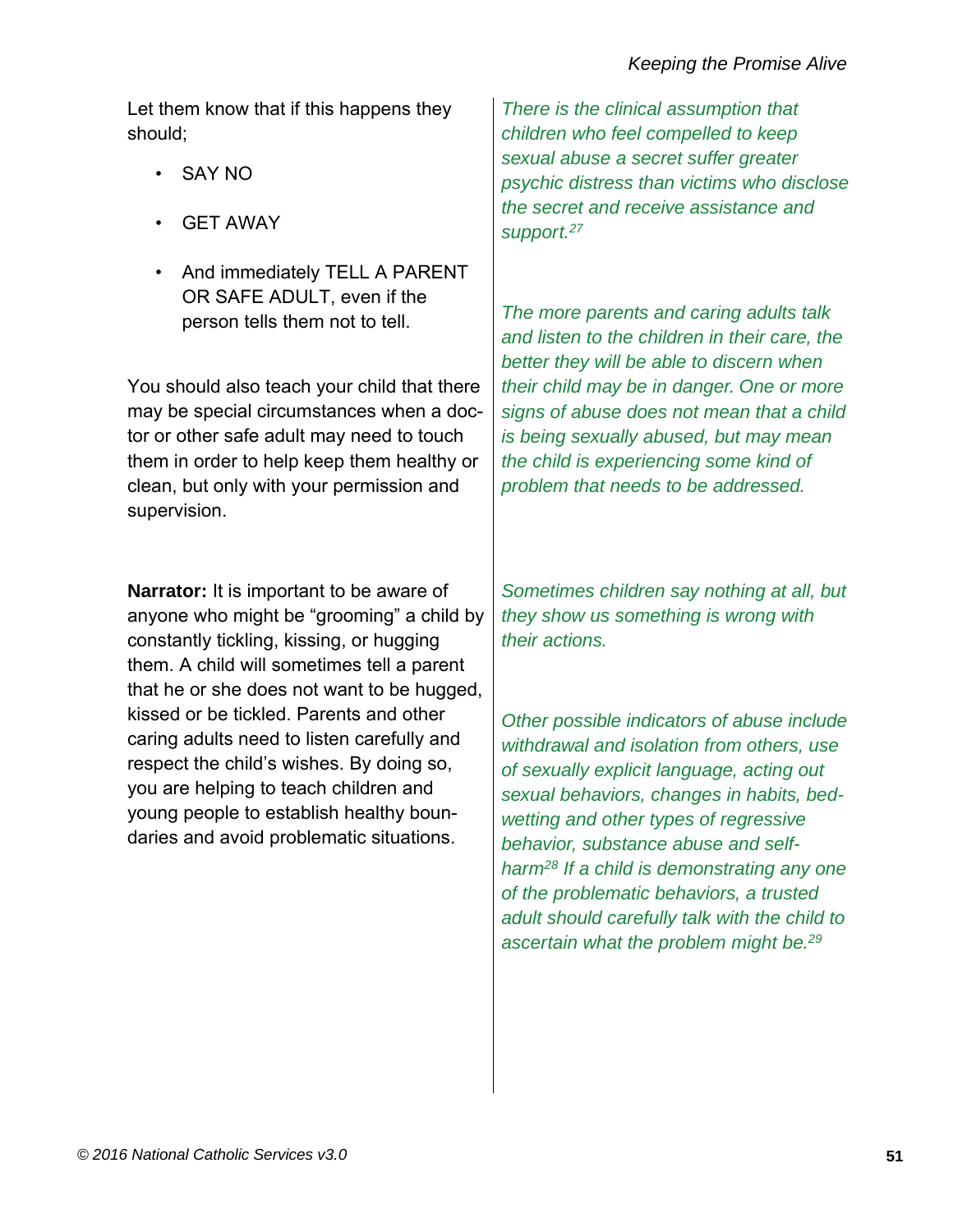**Narrator:** Remember, protecting children is about Awareness, Communication, and Timely Response.

*It is the responsibility of the adult to provide a safe environment for the youth and to protect children. It is also essential that children are given tools by which they can protect themselves and know how to say "no" if confronted with a dangerous situation. Catholic dioceses are responding to the issue of child sexual abuse by educating parents and also providing a separate age-appropriate safe environment training for adults, children and young people.* 



**Dr. Block:** Programs like this are definitely saving lives. And they are saving lives in actual terms of life and death. And they are saving lives in terms of positive lives for

children who could have had their lives ruined by early maltreatment.

**Narrator:** As we move forward, our passion and commitment to protect children and young people will continue to grow. We can find new ways to work together. We can bring our message of protection forward.

*"The Protecting God's Children® Program has brought a greater openness in our Diocese in talking about these issues. The videos in particular provide a good foundation for mature and honest discussion on the issues of sexual abuse within our society and how the Church can take a strong stand in protecting all people, especially our children. I am strongly convinced that this program has made a significant difference in our Diocese and will have an impact for many years to come." —Archbishop Gregory Aymond* 

*When adults understand the reality of child sexual abuse and know how to prevent incidents, they are more likely to act in a strong and effective manner in response to warning signs and problems.*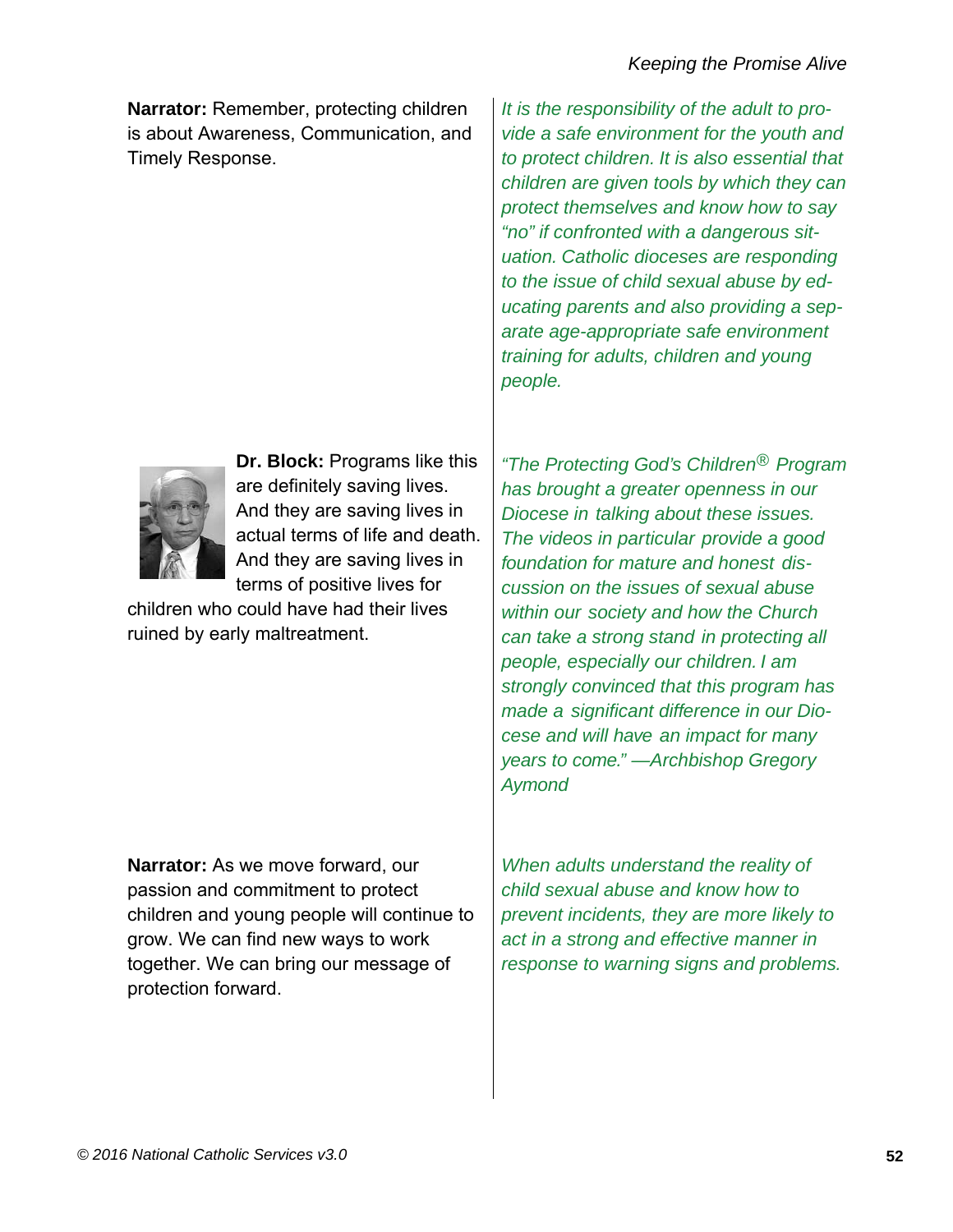From our own parishes and schools, we can reach out to other communities to share our success and help prevent tragedies.

This is the time, now and always to protect God's children. And it is all of God's children who need us to keep the promise alive.

*"Hearing the truth about child sexual abuse is not easy, but to prevent this kind of abuse every adult must play a part. Once you know the warning signs and if you report them as soon as you see or hear them, then you are a protector of children and part of the solution to make a child's world a safer place." —Dr. Barbara Bonner*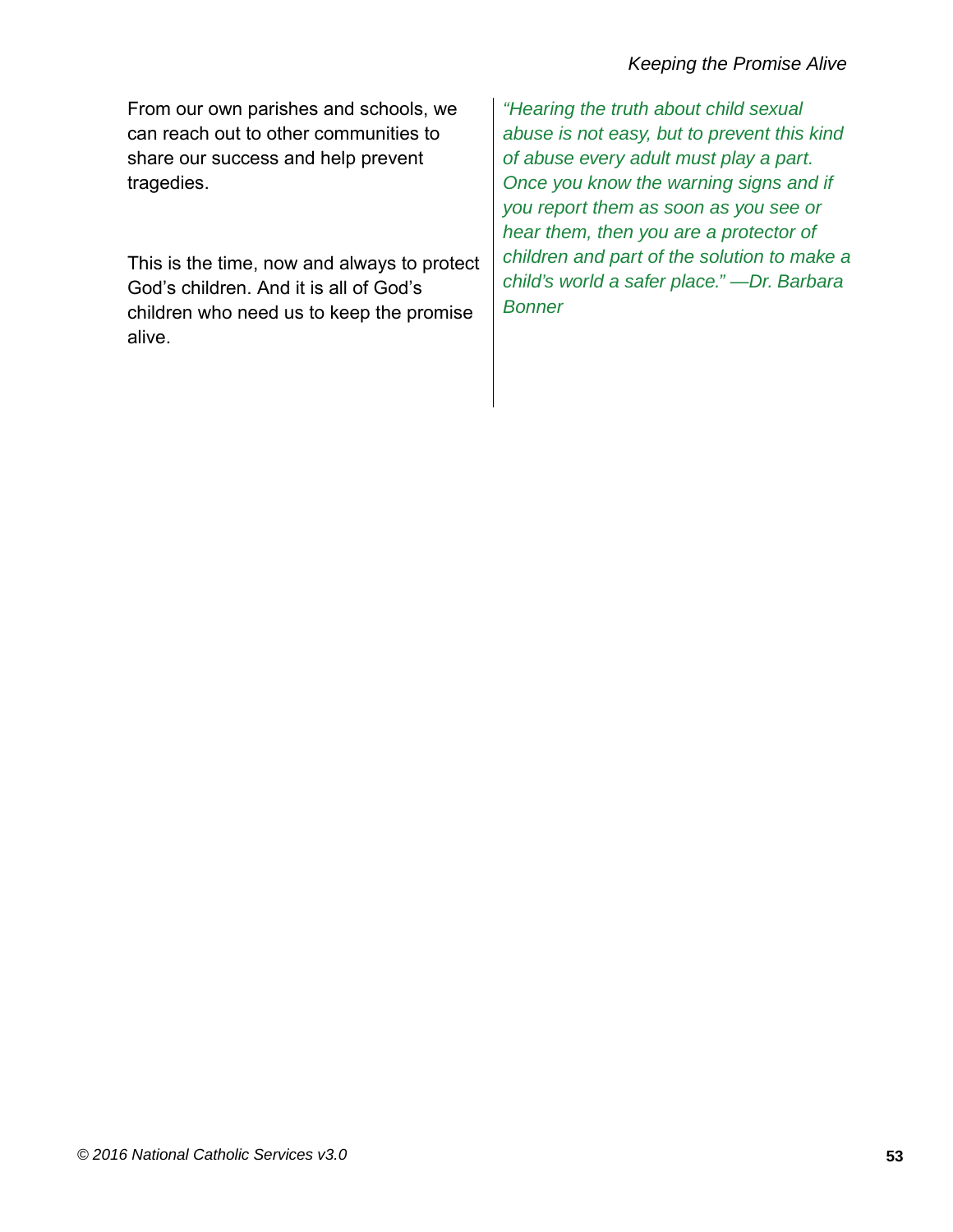### **Research and References**

1 National Sexual Violence Resource Center (NSVRC). (2012). *Understanding child sexual abuse definitions and rates.* Enola, PA: NSVRC

2 Finkelhor, D. (1994). *Current Information on the Scope and Nature of Child Sexual Abuse*, 4 *The Future of Children,* SEXUAL ABUSE OF CHILDREN, no. 2 Summer/Fall, 31-53.

3 Centers for Disease Control and Prevention. (2005). Adverse Childhood Experiences Study: Data and Statistics. Atlanta, GA: National Center for Injury Prevention and Control.

4 Bolen, R. & Scannapieco, M. (1999). *Prevalence of child sexual abuse: A corrective meta-analysis* [of 22 American-based studies]. Social Service Review. 73(3): p. 281-313.

5 World Health Organization. (2001). *Comparative risk assessment: Child sexual abuse.* WHO Collaborating Centre for Evidence and Health Policy in Mental Health: Sydney, Australia; Briere, J., & Elliott, D.M. (2003). *Prevalence and symptomatic sequelae of self-reported childhood physical and sexual abuse in a general population sample of men and women.* Child Abuse & Neglect: The International Journal, 27, 1205-1222.

6 U.S. Department of Health and Human Services, Administration on Children, Youth, and Families. (2007). *Child Maltreatment 2005*. Washington, DC: U.S. Government Printing Office; Snyder, H. N. (2000). *Sexual assault of young children as reported to law enforcement: Victim, incident, and offender characteristics.*  Washington, DC: U.S. Department of Justice, Office of Justice Programs, Bureau of Justice Statistics.

7 Russell, D.E.H. & Bole, R.M. (2000). *The Epidemic of Rape and Child Sexual Abuse in the United States*. Beverly Hills, CA: Sage.

8 Finkelhor, D. (1993) University of New Hampshire, Family Research Laboratory, *Answers to Important Questions About the Scope and Nature of Child Sexual Abuse*.

9 Smith, M. C. (2008). *Pre professional mandated reporters' understanding of young children's eyewitness testimony: Implications for training*. Children and Youth Services Review, 30(12), 1355 1365; Alaggia, R. (2004). *Many ways of telling: expanding conceptualizations of child sexual abuse disclosure.* Child Abuse & Neglect, 28, 1213–1227; Hershkowitz, I., Lanes, O., & Lamb, M.E. (2007*). Exploring the disclosure of child sexual abuse with alleged victims and their parents.* Child Abuse & Neglect, 31, 111–123; London, K., Bruck, M., Ceci, S. J., & Shuman, D. W. (2005). *Disclosure of child sexual abuse: What does the research tell us about the ways that children tell?* Psychology, Public Policy and Law, 11(1), 194–226; Ungar, M., Barter, K., McConnell, S .M., Tutty, L. M. & Fairholm, J. (2009). *Patterns of abuse disclosure among youth*. Qualitative Social Work, 8(3), 341–356.

10 National Resource Center on Child Sexual Abuse. (1992).

11 United States Conference of Catholic Bishops (USCCB 2011). *Charter for the Protection of Children and Young People*; *"Person who habitually lacks the use of reason."*

12 Lehart, A., Kahne, J., Middaugh, E., Macgill, A., Evans, C. & Vitak, J. (2008). *Teens, Games, and Civics*. Pew Internet and American Life Project.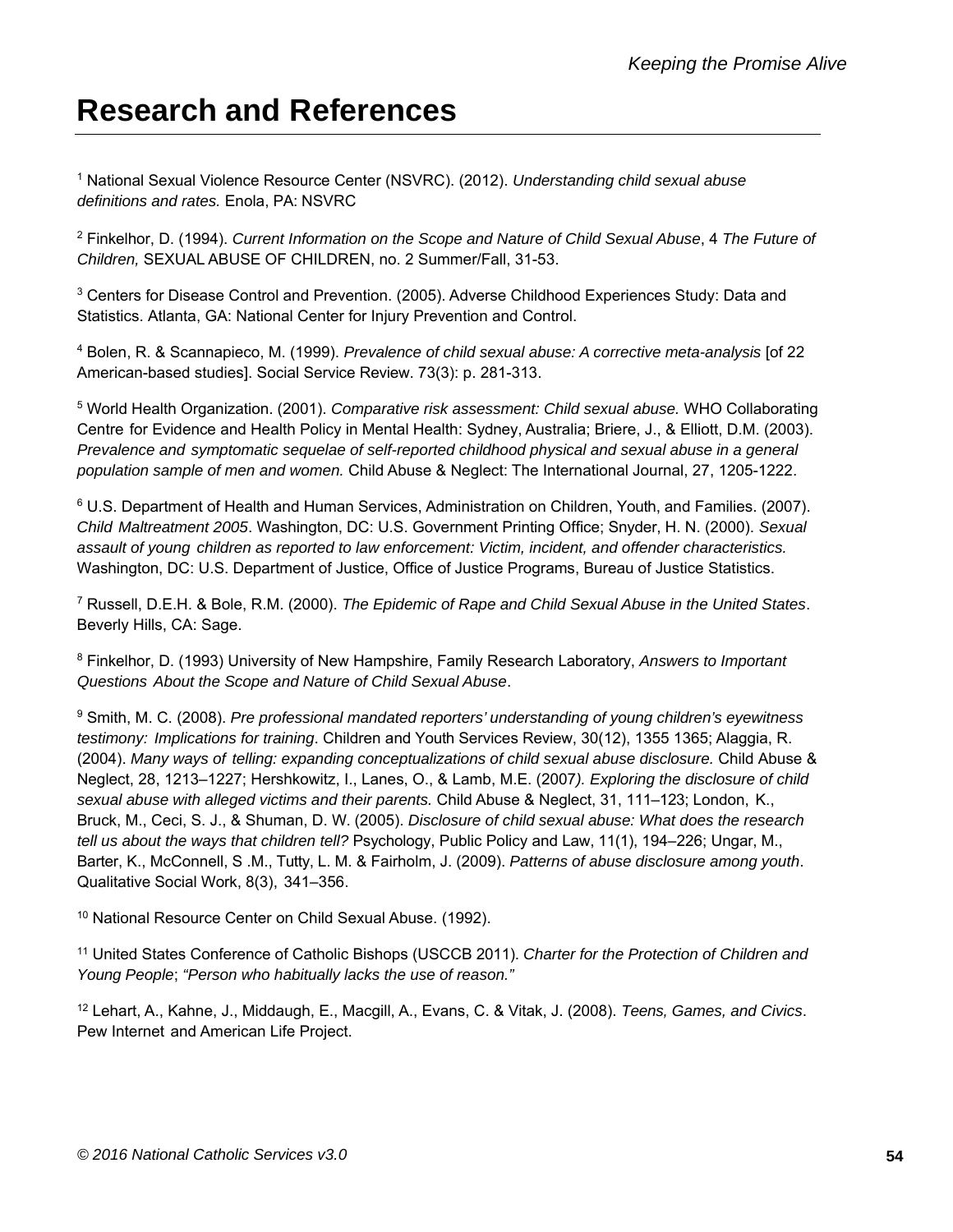### **Research and References** *continued*

<sup>13</sup> National Crime Victimization Survey. (2002). Statistic calculated by staff at Crimes against Children Research Center; Kilpatrick, D.G., et al. (2000). *Risk factors for adolescent substance abuse and dependence: Data*. Journal of Consulting & Clinical Psychology. American Psychological Assn. p. 19-30; Finkelhor, D., et al. (2005). *Victimization of children and youth*. Child Maltreatment: Journal of the American Professional Society on the Abuse of Children. 10(1): p. 5-25.

14 Snyder, H. N. (2000). *Sexual assault of young children as reported to law enforcement: Victim, incident, and offender characteristics.* Washington, DC: U.S. Department of Justice, Office of Justice Programs, Bureau of Justice Statistics.

15 Abel, G. & Harlow, N. (2001). *The stop child molestation book: What ordinary people can do in their ordinary lives to save three million children.* Bloomington, IN: Xlibris Corporation.

16 Sedlak, A. J., Mettenburg, J., Baena, M., Petta, I., McPherson, K., Green, A., & Li, S. (2010). *Fourth National Incidence Study of Child Abuse and Neglect (NIS-4): Report to Congress, Executive Summary.*  Washington, DC: U.S. Department of Health and Human Services, Administration for Children and Families.

17 Horn, W. F., & Sylvester, T. (2002). *Father Facts (4th edition)*. Gaithersburg, MD: National Fatherhood Initiative.

18 Trewin, D. (2005). Personal Safety Survey. Canberra: Australian Buereau of Statistics. 4906:0

19 Sullivan, P. & Knutson, J. (2000). *Maltreatment and disabilities: a population-based epidemiological study.*  Journal of Child abuse and Neglect, 24(10): 1257–1273.

20 Fox, K. & Cook, C. (2011). *Is Knowledge Power? The Effects of a Victimology Course on Victim Blaming*. Journal of Interpersonal Violence, 26(17), 3407-27.

21 Fontes, L. (1995). *Sexual Abuse in Nine North American Cultures: Treatment and Prevention*. London: Sage Publications.

<sup>22</sup> Kleiner, A. & Lewis, L. (2004). Internet access in U.S. public schools and classrooms: 1994-2002 (NCES 2004-011). Washington, DC: U.S. Department of Education, National Center for Educational Statistics.

23 Suler, J. (2004). *The Online Disinhibition Effect.* CyberPsychology & Behavior.7:3. Mary Ann Liebert, Inc.

24 Ketelhut, C. (2014). *Developing an Adult Electronic Communication Policy to Protect Youth.* Church Executive Magazine E-book: Social Media Risk Management; A Starter Kit, 9-10.

25 Berlinger, L. & Barbieri, M. K. (1984). *The Testimony of the Child Victim of Sexual Assault*. Journal of Social Issues, 40, (2), 125-137.

26 Sorensen, T., Snow, B. (1991). *How Children Tell: The Process of Disclosure in Child Sexual Abuse*. Child Welfare League of America, 70, 3-15.

27 Finkelhor, D. & Browne, A. (1986). *Impact of Child Sexual Abuse: a Review of the Research.*  Psychological Bulletin, 99, 66-77.

28 Finkelhor, D. & Browne, A. (1986).